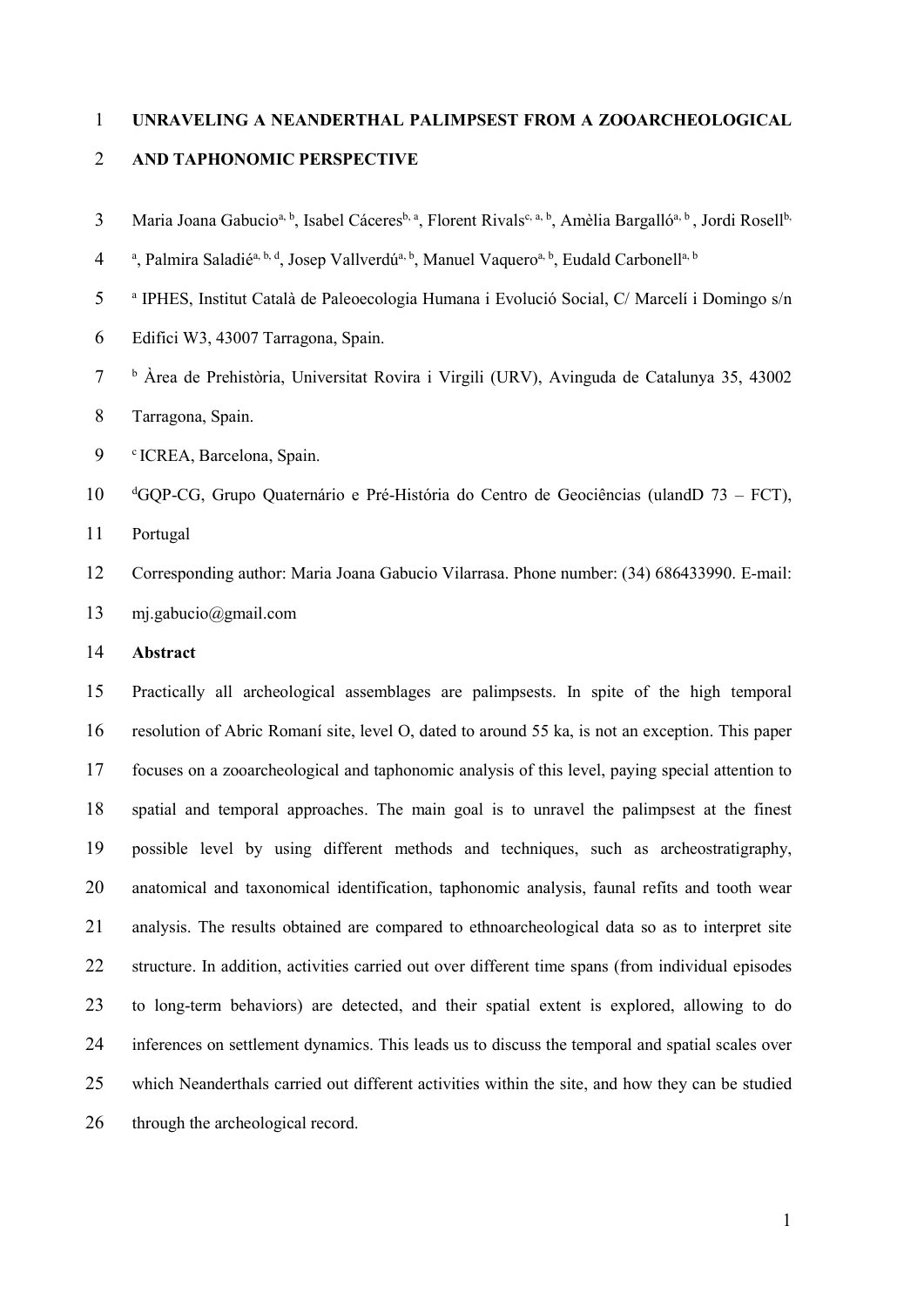Key words: spatial analysis, faunal refits, tooth microwear analysis, site structure, time spans,

Abric Romaní.

### Acknowledgements

This research received support from the Spanish Ministerio de Economia y Competividad (MINECO) research grants HAR 2010-19957, CGL2012- 38434-C03-03 and CGL2012-38358, and the Generalitat de Catalunya Grant 2009 SGR 188. M.J. Gabucio was beneficiary of an FI Grant from the Generalitat de Catalunya and financed by the European Social Fund from February 2010 to January 2013. A. Excavations at the Abric Romaní site are carried out with the support of the Departament de Cultura de la Generalitat de Catalunya, Ajuntament de Capellades, Oficina Patrimoni Cultural-Diputació de Barcelona, Tallers Gràfics Romanyà-Valls, Bercontrés- Centre de Gestió Medioambiental SL, and Constructora Calaf SAU. Special thanks to the Abric Romaní field team.

### 1. Introduction

Cultural deposits are commonly the result of several occupational events that occurred in the same space, forming palimpsests. In addition, the material traces of these occupational events are usually deposited with remains of natural origin, and may be altered, partially destroyed or reworked as a result of a process of superimposition (Bailey 2007; Lucas 2005, 2012). Archeologists have confronted the challenge of interpreting palimpsests roughly in two main ways: 1) By attempting to dissect them into associations that are more finely resolved, focusing on individual episodes or events, or 2) By understanding the palimpsest as a whole and directing their research on long term behaviors.

On the one hand, individualizing accumulations derived from different events, by establishing diachronic and synchronic relationships between them, is a difficult task, especially when the palimpsest occurs not only vertically (overlapping at the same point) but also horizontally (different accumulations spread out spatially, some of them potentially contemporaneous). Consequently, dissecting palimpsests requires the use of different methods and techniques, such as archeostratigraphy, micromorphology, taphonomy, refits, mathematically based methods, etc. These studies have more frequently been conducted from technological and geoarcheological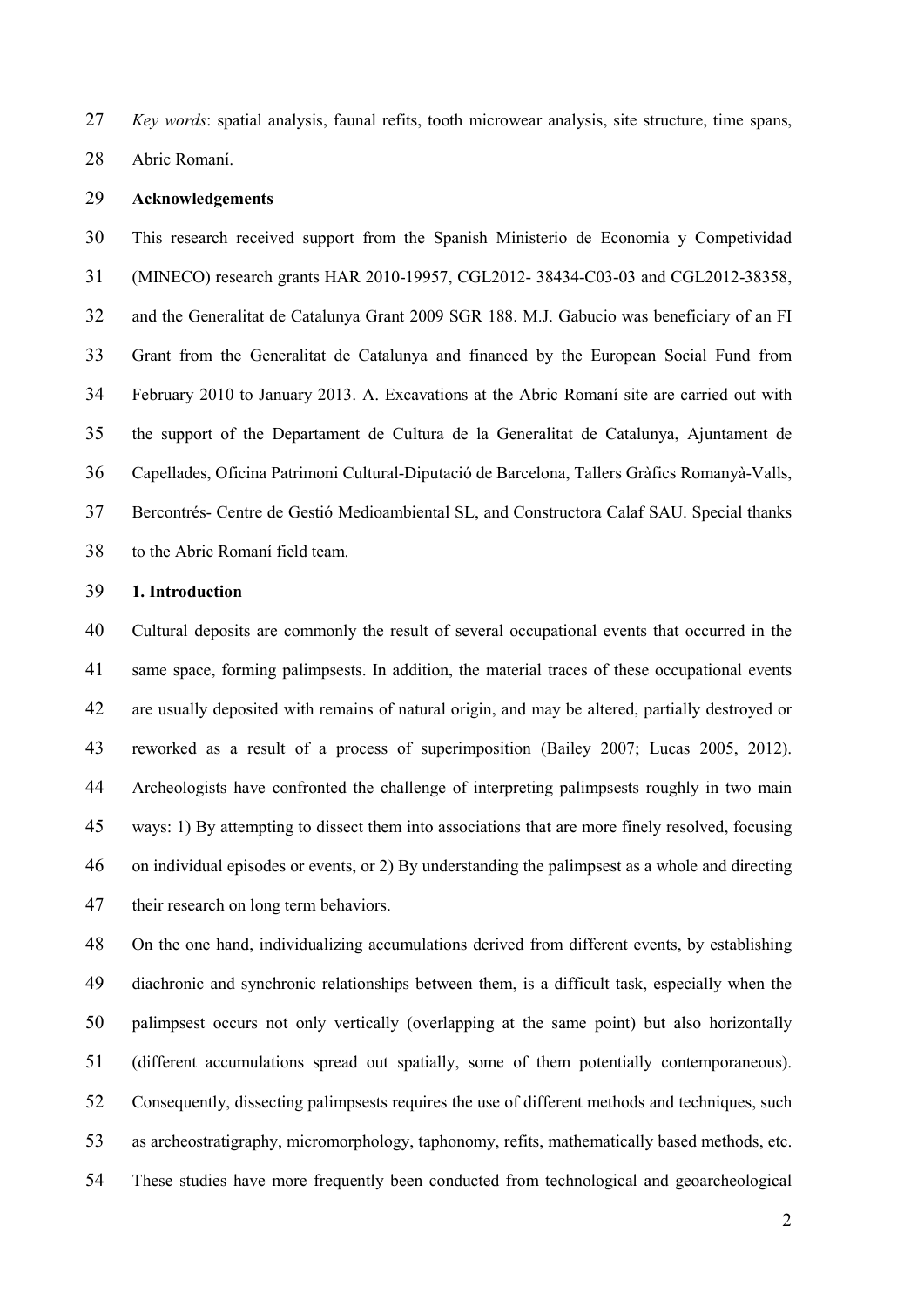approaches, and rarely the faunal remains have been considered. (Audouze and Enloe 1997; Enloe 2012; Vaquero et al. 2007, 2012a, b; Hovers et al. 2011; Carbonell 2012; Rosell et al. 2012; Machado et al. 2013; Machado and Pérez in press; Bargalló et al. in press).

On the other hand, interpreting palimpsests from a large-scale perspective requires researchers to work on a coarse temporal resolution, as defended by supporters of time perspectivism. Time perspectivism treats all archeological material records as palimpsests and asserts that there is a relationship between the time scale over which such records can be resolved and the types of research questions they can be used to answer (Bailey 2007; Holdaway and Wandsnider 2008). Some behavioural aspects may be archeological visible only if an activity occurs repeatedly at a specific place, and this cannot be studied from an event perspective.

There is controversy about the strengths and weakness of these approaches (Bailey 2007; Hovers 2011; Vaquero 2012a; Holdaway and Wandsnider 2008). However, both ways of dealing with palimpsests may actually converge, and it is possible to approach work on an assemblage from the perspectives of different time scales (Sewell 1996; Harding 2005; Vaquero et al. 2012a; Machado and Pérez in press).

This work focuses on the faunal assemblage of the Abric Romaní level O. Level O, in spite of the high temporal resolution of Abric Romaní, is obviously a palimpsest. This paper tries to find criteria for unraveling the palimpsest at the finest possible level through zooarcheological and taphonomic methods, including faunal refits and tooth microwear analyses. The patterns observed have been compared to ethnoarcheological data with the aim of interpreting the site structure. Finally, the temporal and spatial scales over which different Neanderthal activities occurred, and how they can be perceived from the archeological record, are considered.

2. The Abric Romaní site

The Abric Romaní site is a travertine rock shelter placed at 265 m a.s.l. in the town of Capellades (Barcelona, Spain), on the west bank of the Anoia River. In this location the valley forms a narrow gorge ("Congost de Capellades") connecting the coastal plains (Vallés-Penedés basin) to the inland plains (Ebro basin) through the Prelitoral chain. Its strategic geographical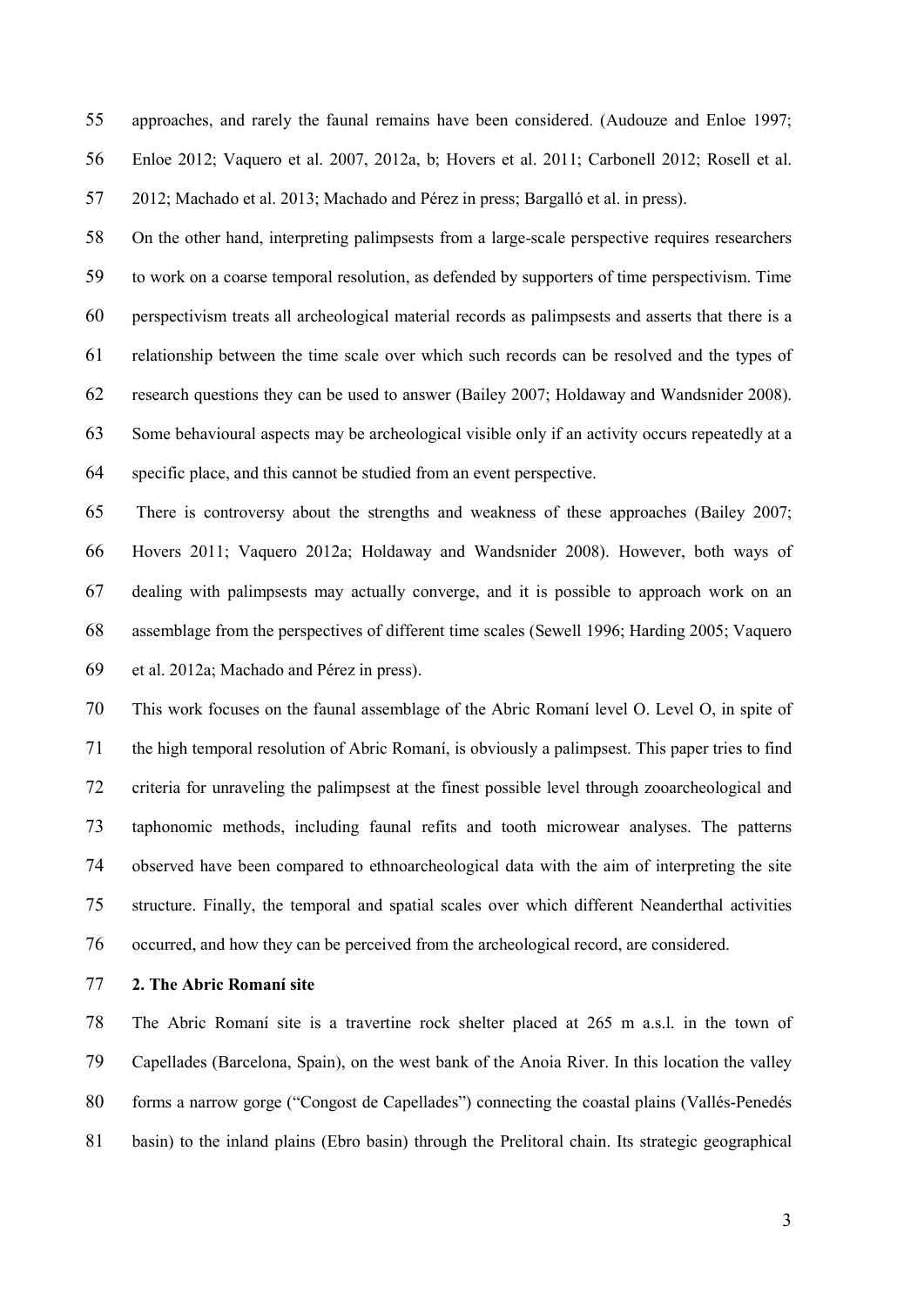and geological position, at the crossroads of several ecosystems, offered prehistoric groups a wide variety of resources.

The stratigraphic sequence was dated by radiocarbon analysis and U-series to between 40 and 70 ka BP (Bischoff et al. 1988) (Fig. 1), being recently expanded to reach 110 ky (Sharp et al. 2016). It is composed of several thin archeological levels (16 excavated thus far) separated by thick sterile travertine platforms. This travertine platforms were formed rapidly (rate of sedimentation of 0.46 mm/yr), providing high temporal resolution (Vallverdú et al. 2012b). All the archeological layers belong to the Middle Paleolithic period except for level A, which is associated with the Proto-aurignacian.

This high temporal resolution, combined with a field methodology based on extensive excavation (up to 300 m²) and the use of Cartesian coordinates, made it possible to study spatial behaviors and settlement patterns. The sedimentary context also resulted in excellent preservation of wood imprints and hearths (Vallverdú et al. 2012a; Solé et al. 2013). Hearths have been used as a proxy in recognizing activity areas, along with the spatial distribution of lithic and faunal remains (Vaquero and Pastó 2001; Carbonell 2012). Archeostratigraphy and lithic and faunal refits were used to identify synchronic and diachronic patterns (Sañudo et al. 2012; Rosell et al. 2012; Vaquero et al. 2007, 2012a, b).

The remains analyzed for this study came from Level O and were excavated between 2004 and 100 2011, over an area of about 278 m<sup>2</sup>. The level have been dated by U-series to  $54.6 \pm 0.4$  ka (Vallverdú 2012b; Vaquero et al. 2013). Over 40,000 remains were recovered and coordinated (using Cartesian coordinates) from Level O, including lithic tools (23,399), faunal remains (9299), wood imprints (109), pieces of charcoal, and other materials. Additionally, 63 combustion structures were documented.

3. Methods

3.1. Archeostratigraphy and distribution by sectors

In cultural deposits, there may be a vertical stratification of archeological items as a result of different overlapping occupational events. In this context, archeostratigraphic analysis makes it possible to identify the diachronic relationship between cultural deposits by delimiting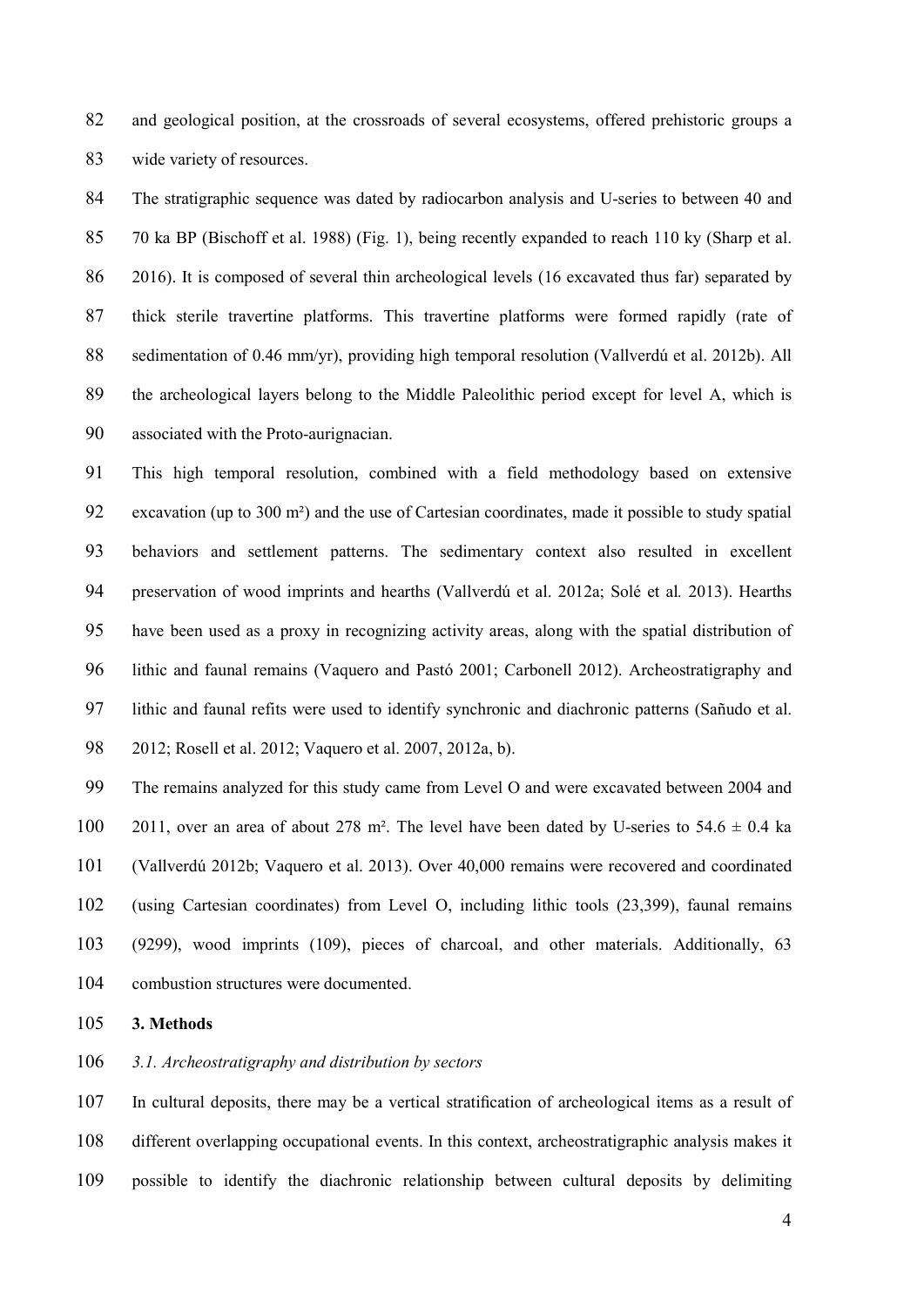continuous sterile layers, which are indicative of times when there was no anthropic presence (Canals 1993; Chenorkian 1988).

A previous archeostratigraphic study defined the boundary between level O and levels N (top) and P (bottom) and explored the archeostratigraphic nature of level O by using the coordinates of all the archeological material available (Bargalló 2014; Gabucio and Bargalló 2012; Gabucio et al. 2012). Based on this previous study, this work analyzed the distribution of the faunal remains from Level O. Longitudinal, cross-sectional and oblique profiles, with a thickness of between 25 and 10 cm, were used. In the first stage, profiles were plotted across the entire surface, in order to identify the continuous sterile layers separating the different archeolevels. In the second stage, shorter profiles were plotted in those areas where a thinner sterile layer was detected separating different microlevels within an archeolevel.

Once the archeostratigraphic analysis had been made, the faunal remains of each archeolevel were plotted and divided horizontally into different sectors, based on the distribution observed. The objective of this division was to facilitate the identification of local accumulations of items related to specific events or activities. The boundaries of the sectors, although artificial, were determined using criteria such as the clustering of the remains, the slope, the location of the elements that could determine the space (rock shelter walls, hearths, etc.), and refitting connections.

128 3.2. Anatomical and taxonomic analysis

Faunal remains were analyzed both anatomically and taxonomically. Whenever possible, the laterality (left or right), the portion (relative to the length of the complete skeletal element), the side (cranial, lateral, caudal or medial) and the estimated age at death (based on criteria of tooth eruption, replacement and wear, and epiphysial fusion), were specified.

In order to include in the study bones that could not be identified taxonomically, all the remains have been grouped into weight sizes, based on a modification to the criteria proposed by Bunn (1986): 1) very small (< 20 kg); 2) small (20 - 100 kg); 3) medium (100-300 kg); 4) large (300 – 1000 kg). Likewise, bones that could not be identified at the anatomical level were classified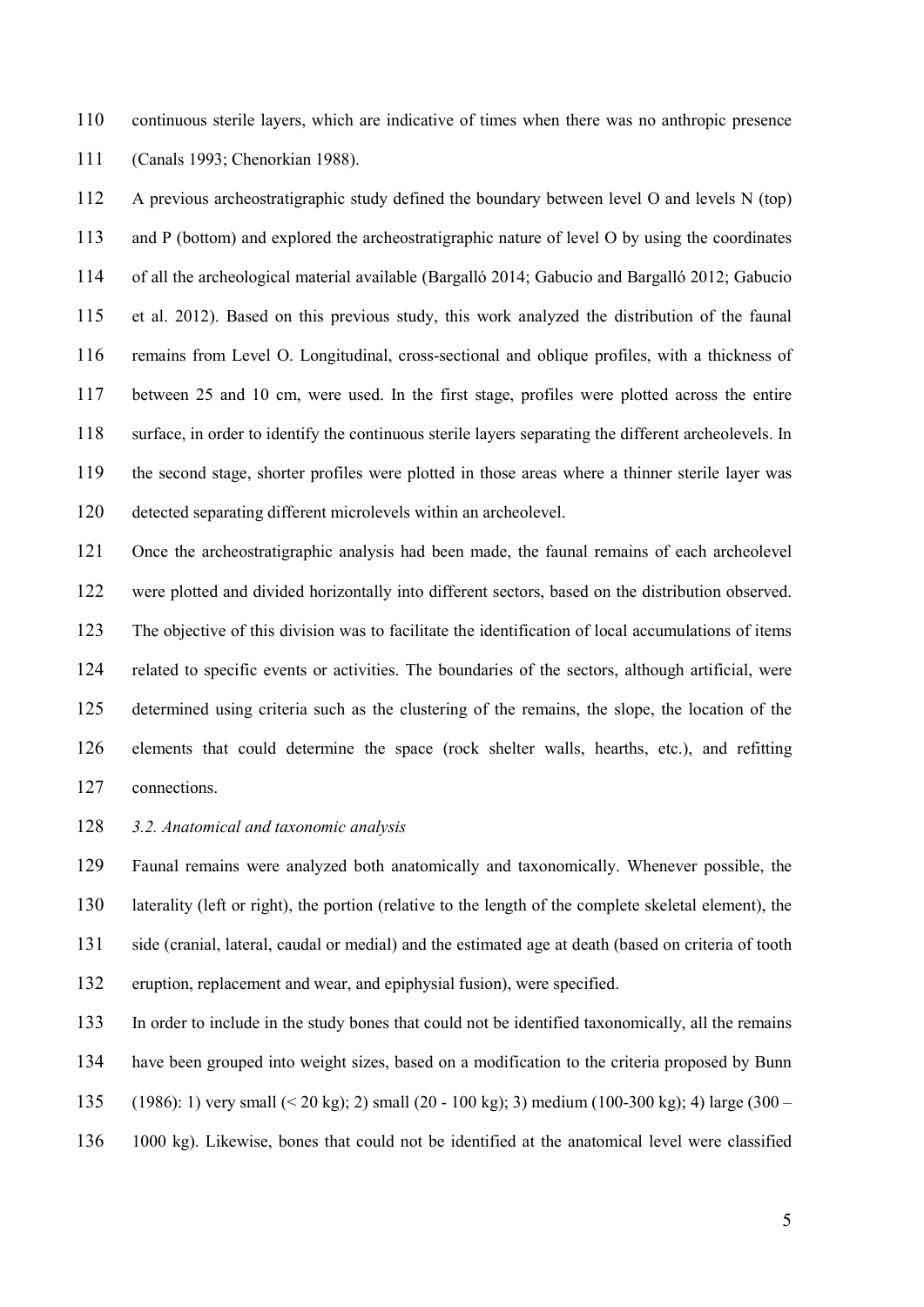into three categories: long bones (from limbs), flat bones (axial and cranial skeleton) and articular bones (carpals, tarsals, sesamoides).

On the basis of this identification, the assemblage was quantified by calculating the following: NSP (Number of Specimens), NISP (Number of Identified Specimens), MNE (Minimum Number of Elements), MNI (Minimum Number of Individuals) and % Skeletal Survival Rate (%SSR) (Brain 1981; Lyman 1994). The MNE was established using the overlap of landmarks 143 and portions and taking into account criteria such as laterality, size, tooth wear pattern and refits (Saladié et al. 2011). The MNI was obtained from the skeletal element having the highest MNE for each taxon identified. Finally, we explored the distribution of the remains according their taxonomic group, anatomical element, region in the element and individual identified.

3.3. Analysis of bone modification

With respect to bone breakage, limb bones longer than 3 cm were analyzed based on Villa and Mahieu (1991) in order to establish the state of the bones (green or dry) when they were broken. The completeness of all the bone fragments relative to the complete skeletal element, both in length and in circumference, was also considered, adapting previous works (Bunn 1983). The causes of the fractures were investigated by analyzing the structural and surface damage, such as percussion pits, percussion notches, impact flakes, adhering flakes and peeling (Capaldo and Blumenschine 1994; Pickering and Egeland 2006; White 1992; Pickering et al. 2013).

Modifications to bone surfaces were observed using both macroscopic and microscopic techniques (Olympus SZ11 stereomicroscope and ESEM FEI QUANTA 600). Cut marks were analyzed in terms of their morphology (slice, scrape, chop or saw marks), location, distribution, and orientation in the bones (Binford 1981; Bromage and Boyde 1984; Noe-Nygaard 1989; Potts and Shipman 1981; Shipman 1983; Shipman and Rose 1983). Burn patterns were analyzed on the basis of the degrees proposed by Stiner et al. (1995). Non-anthropogenic alterations and processes, such as carnivore damage, water abrasion, plant activity, trampling and manganese oxide pigmentation, were also identified (Binford 1981; Lyman 1994; Shahack-Gross et al. 1997; Fernández López 2000; Cáceres 2002; Fernández-Jalvo and Andrews 2003; Blasco et al. 2008). The degree and location of all these alterations were recorded, as well as their sequence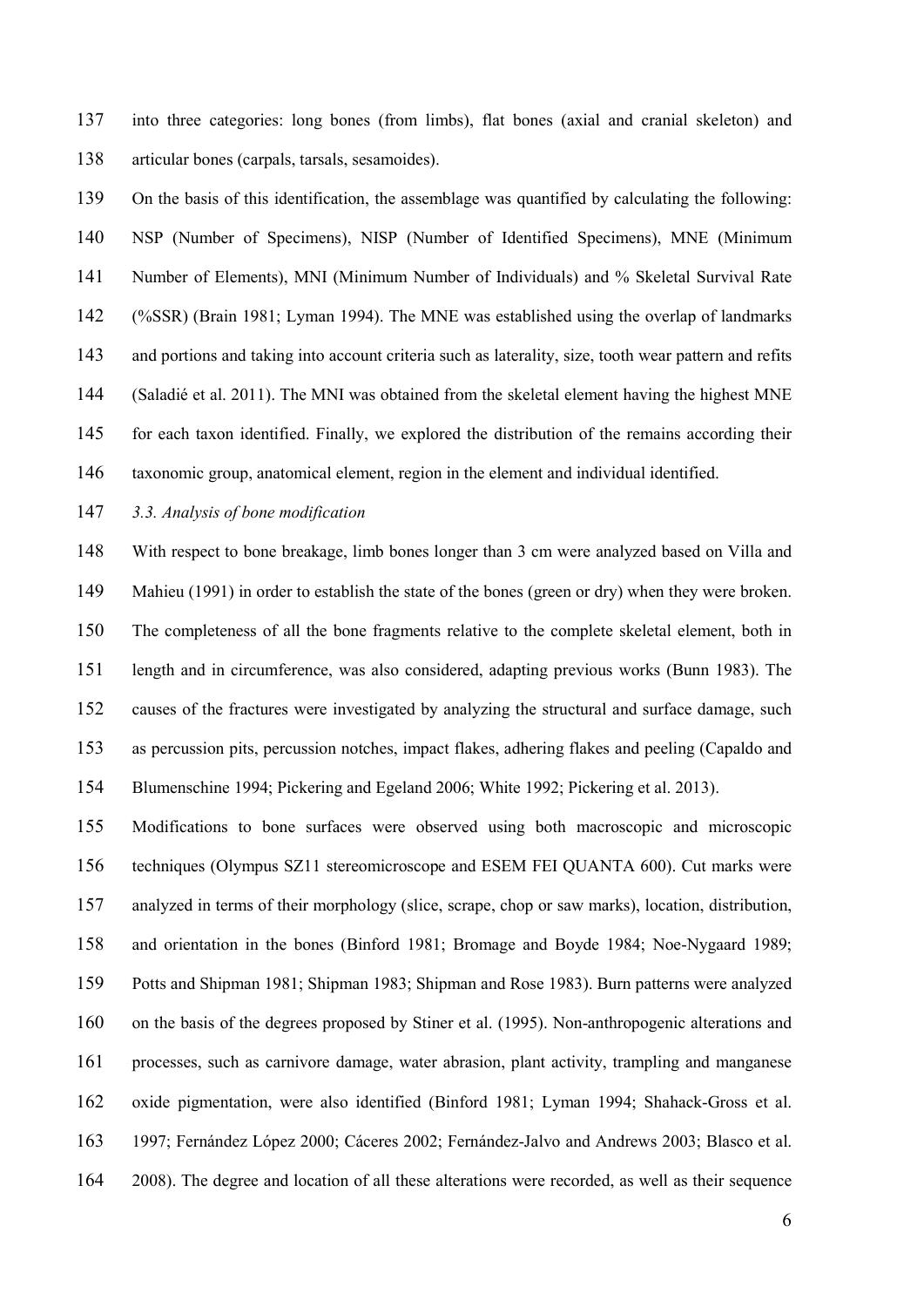(by taking into account the overlap between them). Lastly, the distribution of the remains showing different alterations was also explored.

3.4. Tooth wear analysis

Microwear features of dental enamel were examined using a low magnification stereomicroscope on high-resolution epoxy casts of teeth following the cleansing, molding, casting, and examination protocol developed by Solounias and Semprebon (2002) and Semprebon et al. (2004). After cleaning, the occlusal surface of each specimen was molded using high-resolution silicone, and casts were created using clear epoxy resin. The casts were observed under incident light with a Zeiss Stemi 2000C stereomicroscope at 35× magnification, using the refractive properties of the transparent cast to reveal micro-features on the enamel. The number of microwear scars on the enamel (i.e. elongated scratches and rounded pits) within 176 a surface area of  $0.16$  mm<sup>2</sup> was counted.

The method used to detect whether the assemblage is the result of multiple death events or a single one was based on assumed changes over time in the food resources available to the animals (Rivals et al. 2009a). Microwear patterns in herbivorous ungulates hunted by humans indicate differences between samples of animals hunted during a single season and those that were hunted over an entire year (or longer periods). The standard deviation (SD) and the coefficient of variation (CV) were used to evaluate the variation of the microwear pattern following the classification tool proposed by Rivals et al. (2015). The variability in the number of scratches permits to classify the sample and estimate the duration as short event, long-continued event, or two separated short events (Rivals et al. 2015). This method was applied to 186 the teeth of Bos primigenius, Equus ferus and Cervus elaphus from archeolevel Ob. However, 187 as only one individual of C. elaphus was well preserved enough to permit microwear analysis, the CV could not be calculated for this taxon. Likewise, the microwear data from level Oa cannot be reported or interpreted because the number of individuals that provided suitable teeth 190 for microwear analysis is very low.

191 3.5. Faunal refits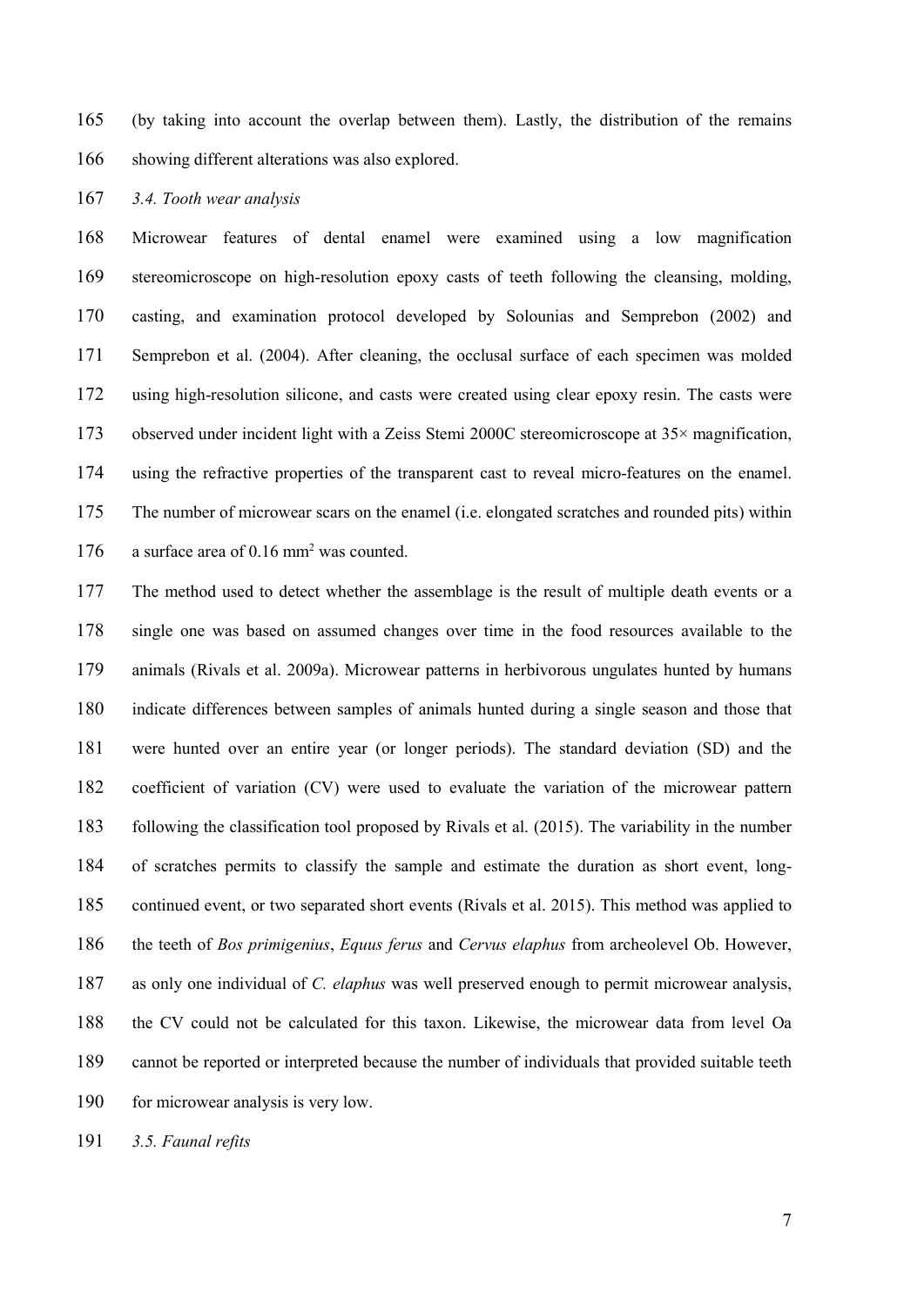Concerning faunal refits, the terminology proposed by Todd (1987), Todd and Stanford (1992) and Lyman (1994), and the methods developed by Fernández-Laso (2010) were followed. All the remains longer than 1 cm were taken into account. Two types of refits were observed: anatomical refits (i.e. dental series and articulated elements) and mechanical refits (conjoined fragments from the same broken element) (Lyman 1994). In all cases, the location of the remains of the same refit, the distances between them, and their taphonomic features were noted. In addition, the analysis of the mechanical refits included the state of the bone at the time of fracture (dry or green) and the origin of the fractures (anthropogenic percussion, fire, carnivore damage or post-depositional process). Faunal refits can provide very valuable information on taphonomic, behavioral and palaeoeconomic issues related to archeological assemblages (Enloe 1995; Fernández-Laso 2010), and also help us to infer the patterns of synchrony and diachrony in archeological palimpsests (Audouze and Enloe 1997; Rosell et al. 2012).

4. Results

### 206 4.1. Archeostratigraphy, elements that determine the space, and sectors

207 During the archeostratigraphic analysis, three different archeolevels were detected: Oa, Ob and Oc (Fig. 2). In turn, in the inner area, archeolevel Ob could be divided into two microlevels (Ob1 and Ob2), separated by a thin, discontinuous sterile layer. This classification into archeolevels and microlevels is the same as that observed through spatial analysis of the lithic remains (Bargalló 2014; Bargalló et al. in press).

Oa is the upper archeolevel. In most grid squares its thickness is less than 20 cm, although in some it can be more than 30 cm thick. This archeolevel shows a general slope towards the archeological SW (11.4º), and contains 486 faunal remains.

Ob is thicker (up to 55 cm), slopes more steeply (a SW slope of 12.92º) and contains more remains (8,615) than archeolevel Oa. As the separation into microlevels was only possible in some areas, all the data from archeolevel Ob will be presented together, although the microlevels will be taken into account in the interpretation.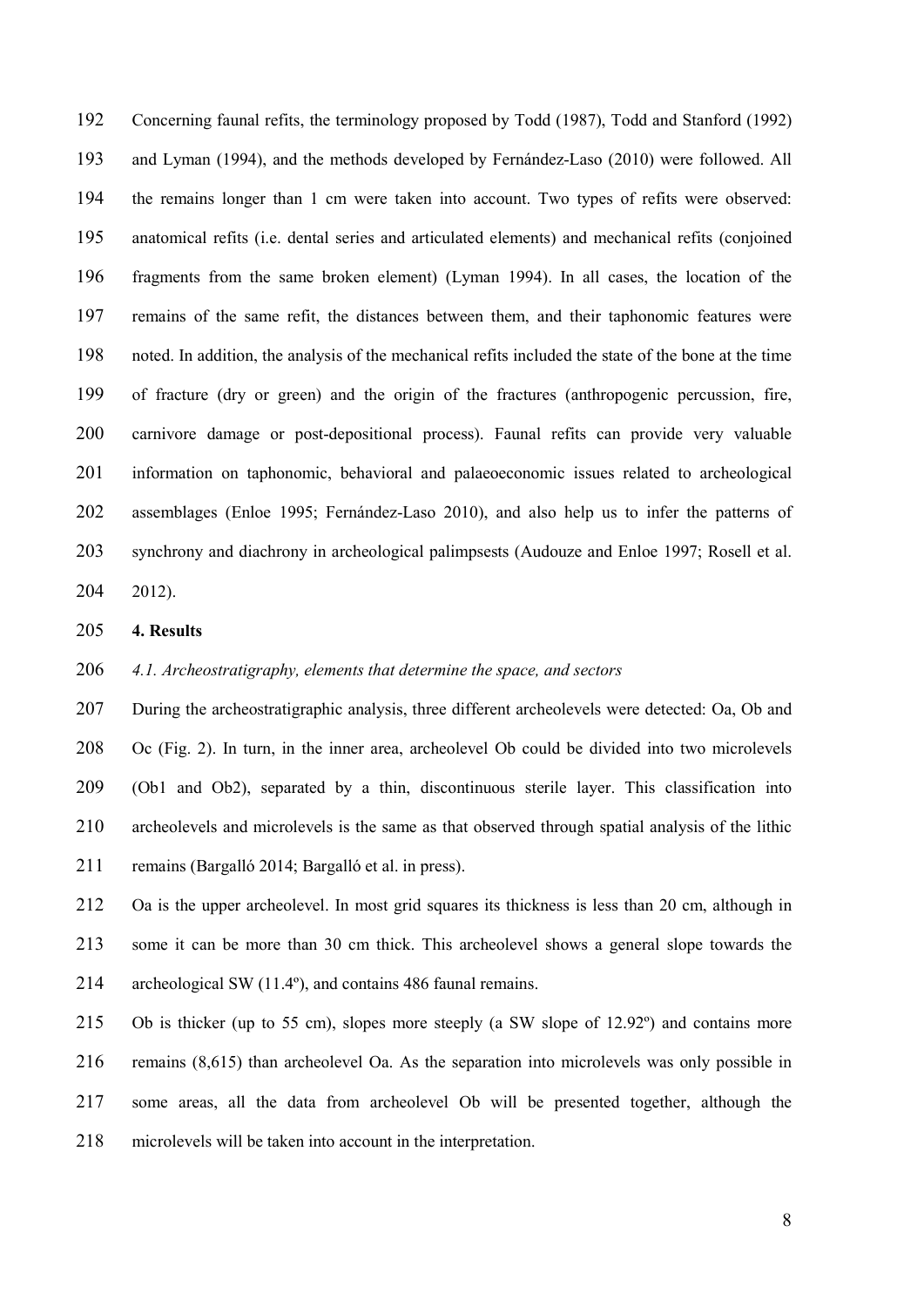The archeolevel Oc is not well preserved, with only five faunal remains clustered at two different points towards the archeological W of the rock shelter (grid squares T61 and P-R/58- 221 59). In addition, there are 189 remains that could not be assigned to any archeolevel, because their coordinates are approximate or because they were located in a place where the Oa and Ob archeolevels were in contact, becoming indistinguishable in archeostratigraphic terms. This occurs in the SW area of the rock shelter, at some points around grid squares M-R/57-60. This work therefore focuses on the remains classified into archeolevels Oa and Ob.

A significant change in the extent and the distribution of faunal remains is observed between the Oa and Ob archeolevels (Fig. 3). This fact was conditioned by a change in both the depth and morphology of the rock shelter wall. Figure 3 shows the location of combustion structures, blocks, wood imprints and other elements that may have influenced how the Neanderthal groups used the space.

The horizontal surface of the Oa and Ob archeolevels was divided into different sectors: four in

232 Oa  $(1, 2, 3, 4)$  and five in Ob  $(5, 6, 7, 8, 9)$ . Figure 4 shows the distribution of these sectors.

4.2. Archeolevel Oa

4.2.1. Anatomical and taxonomic analysis

Archeolevel Oa contains 486 faunal remains. Four taxa were identified: Bos primigenius (MNI 236 = 3), Equus ferus, Cervus elaphus and Oryctolagus cuniculus (MNI= 1 for each) (Table 1). 237 Among the remains classified into weight sizes, the medium and large animals are the best represented. Regarding skeletal identification, % SSR shows fairly low values in all the weight groups (Fig.5). In general terms, cranial and limb bones are the most common; axial elements, carpals and tarsals are scarcer; and no phalanges were identified.

241 The remains of *B. primigenius*, clearly dominated by the proximal appendicular skeleton, tended to be clustered towards the archeological E, especially in sector 1 (Fig.6). All the elements located in sectors 1 and 2 are from the proximal appendicular skeleton, including the right tibiae from three different adult individuals. Instead, two metapodial and one maxilla were recovered from the outermost area (sectors 3 and 4).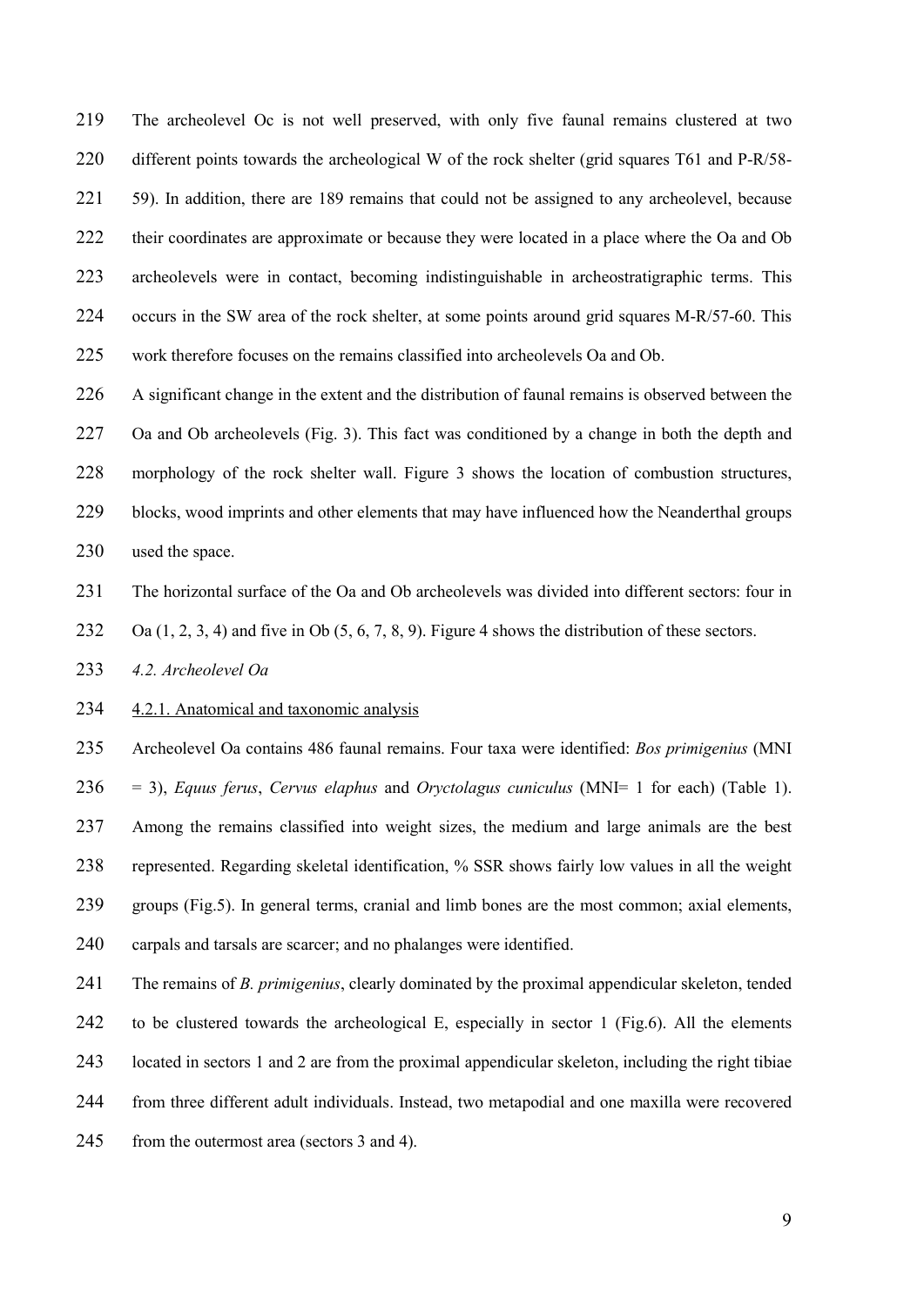246 In contrast, the elements identified as from  $E$ . ferus,  $C$ . elaphus and  $O$ . cuniculus do not show any clear pattern. Two tibiae (one right and the other left; sectors 1 and 4), one hemimandible (with M1-M3 teeth, sector 3) and one isolated tooth (PM2 inf., sector 3) were identified as horse (Fig.6). Deer remains were found distributed throughout all the archeolevel and are grouped into cranial (mandible) and limb elements (Fig. 6). The leporid elements are isolated teeth, one coxal and one calcaneus. This taxon is present in all the sectors except in sector 1 (Fig.6). However, some bones from a very small sized animal that was not identified were recovered in this sector. Remains that could not be taxonomically identified, which were classified into large and medium weight groups, were found distributed over the entire surface.

### 4.2.2. Structural and surface modification

The results of this section are summarized in table 2 and in figures 7 and 8. All the remains from archeolevel Oa were broken, except for an articular bone of a medium-sized animal. In 258 most cases, each fragment represents less than <sup>1</sup>/<sub>2</sub> of the length and <sup>1</sup>/<sub>4</sub> of the circumference of the complete skeletal element. Among long bones over 3 cm, most of the fractures seen are curved, oblique and smooth indicating green-bone breakage. Likewise, 33.3% of the material shows structural damage related to intentional bone breakage, highlighting the number of impact flakes. This percentage varies widely across sectors, being higher in sectors 2, 1 and 4, and lower in sector 3. Within sector 1, structural damage seems to be clustered at two points . The elements affected are mainly the long bones of large- and medium-sized animals.

Cut marks were identified on 31 bones (6.4%), being more frequent in sectors 1 and 3. Most of them are slices, although saw marks and chop marks were also detected. There are cut marks on aurochs, deer, large- and medium-sized animals and unidentified remains. Cut marks were usually found on diaphyses and metaphyses of proximal appendicular bones from large- and medium-sized animals, and were mainly related to defleshing activities. Some marks, however 270 have been associated with skinning (on metapodials, sectors 1 and 3) or viscera removal (on the 271 internal side of a rib, sector 4).

Modification by burning affects 43% of the assemblage. The percentage is highest in sector 1, followed by sectors 3, 2 and 4. Low and moderate degrees of burning (partially or totally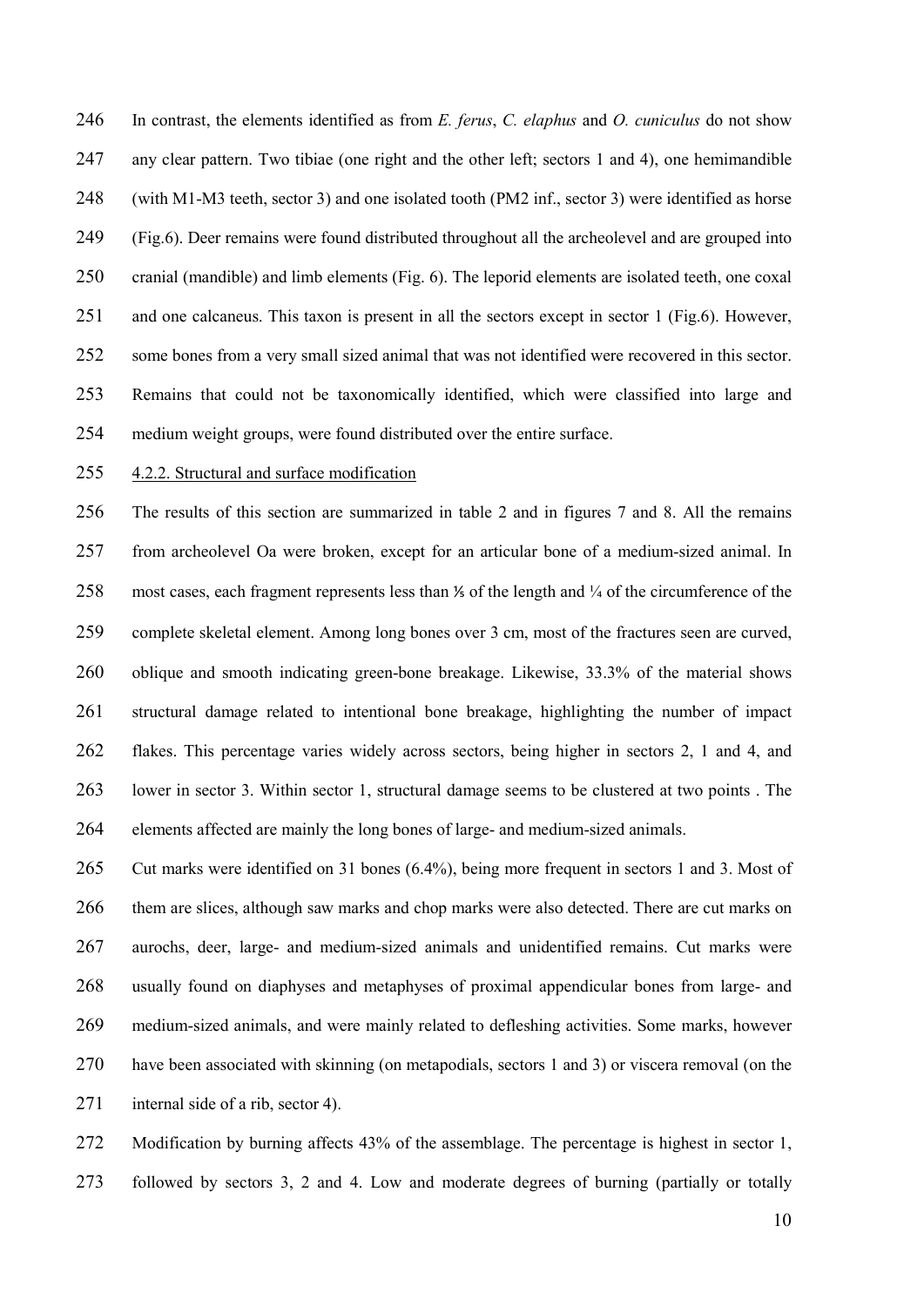rubefacted or charred) are prevalent, whereas high degrees of burning (partially or totally calcined) are rare, and are absent in sectors 3 and 4. The distribution of burned remains is linked to the locations of hearths: all the fully calcined remains were found inside combustion structures, and the other burned remains tend to be near them, being within or close to hearths (Fig. 3 and 7). Nevertheless, some burned remains were recovered some meters away from the nearest combustion structure in sectors 1 and 4.

Tooth marks and rodent gnawing are scarce (0.6% and 3.1%, respectively) and affect remains recovered towards the archeological E. Rounded and polished surfaces caused by water activity are quite common in Oa (42% and 23.3% respectively), although most items show and initial degee. Sectors 4 and 2 show the highest rates, but rounding is more frequent in sector 4 and polishing in sector 2. Modifications caused by plant activity were also frequently found (33.1%). Cementation is present in 46.5% of the assemblage, reaching 67.1% in sector 4, although this alteration generally covers a small part of the remains. Cracking (28%) is also especially abundant in sector 4. Finally, trampling and manganese oxide pigmentation were less scarcer. More information related to non-anthropogenic taphonomic alterations is available as supplementary information (Online Resource).

4.2.3. Refits

In archeolevel Oa, 12 refits were identified, grouping 31 remains connected by 17 lines (refitting rate of 6.38%). Data related to these refits are summarized in table 3 and represented in figure 9. Most refitting groups are made up of only two remains, but one refit connects three remains and another four remains. Most refits were separated by less than 50 cm (66.67%). Consequently, refits are generally local.

Only one group was identified at the taxonomical and anatomical level: a tibia of B. *primigenius*. The connecting line, which crosses sector 1 from side to side, is the longest in Oa (5.30 m). The other refits involve long bones from large- or medium-sized animals and unidentified remains.

All the refits are mechanical. Two refitting groups, connected by a considerable distance, were broken when green: the refit identified as a tibia of B. *primigenius* and other refit connecting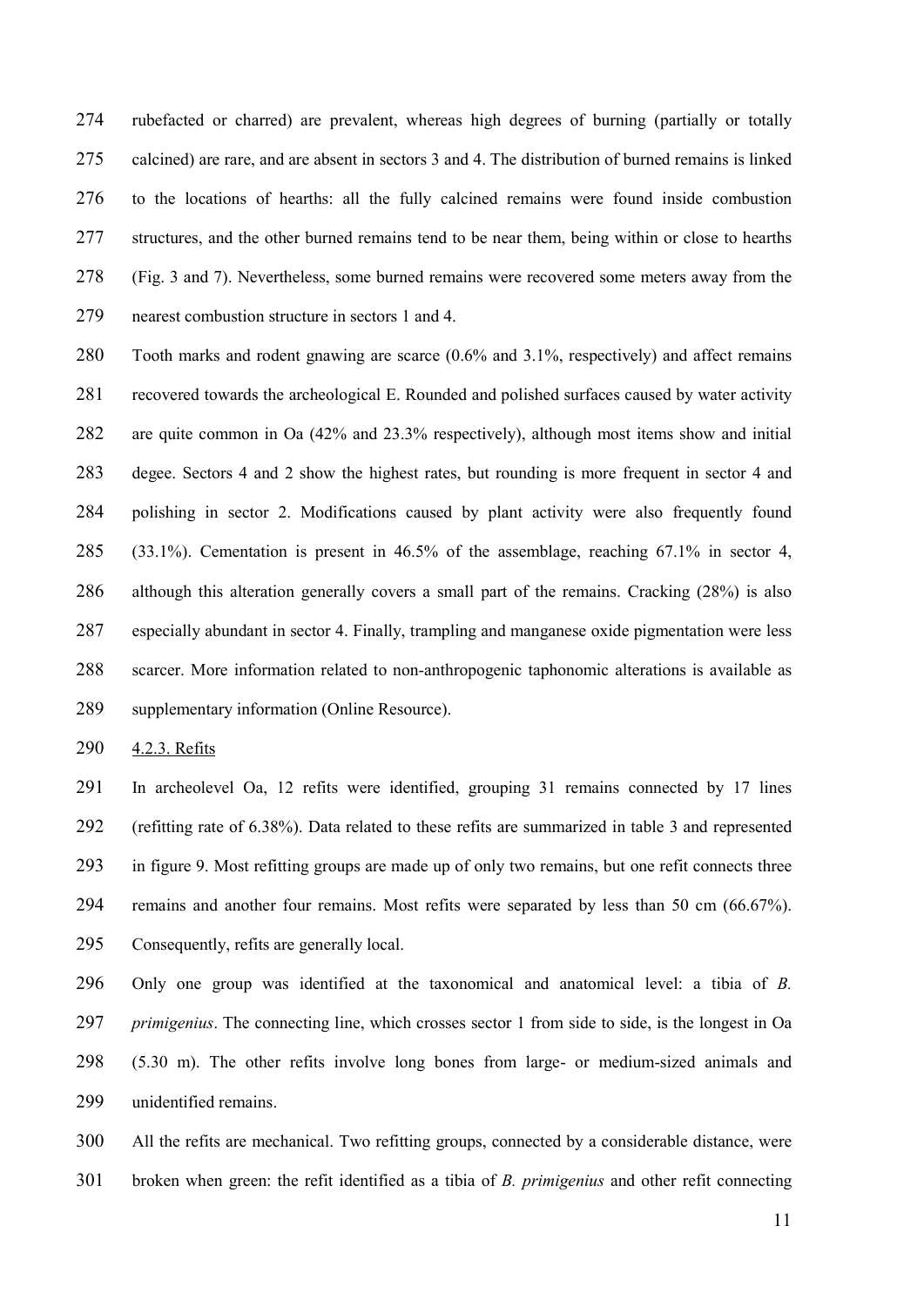two impact flakes of a long bone from a large-sized animal. Both show evidence of intentional breakage by percussion. In addition, there are cut marks on a fragment of the tibia.

The other refitted remains have been fitted together at points where dry fractures occurred. In most cases, these are burned remains that were fractured by the action of fire or by post-depositional agents acting after it, and in general were found very short distances apart. Nevertheless, in the outermost area (sectors 3 and 4) there are two mechanical refits related to dry-bone breakage with connecting lines over 1 m long. In both cases, the refitted remains located furthest from the wall of the rock shelter seem have been moved from locations further north by gravitational or post-depositional movements.

There is no evidence of carnivore activity on refitted bones. Other natural taphonomic modifications are, however, present (see the supplementary information in Online Resource). For instance, one fragment of the aurochs tibia (grid square T43) show rodent marks, and the other (grid square T48) has abraded surfaces.

4.3. Subevel Ob

4.3.1. Anatomical and taxonomic analysis

There are 8,615 faunal remains in archeolevel Ob. C. elaphus, B. primigenius and E. ferus are the taxa with the highest MNI (3 adults and 1 immature of each), followed by O. cuniculus and S. hemitoechus (Table 4). The other identified taxa, listed below, are each represented by only 320 one adult: Ursus sp., Rupicapra sp., Felis silvestris and an unidentified bird. Very few remains 321 were found of Ursus sp., Rupicapra sp. or the birds. In contrast, the wildcat is represented by an almost-complete skeleton (Gabucio et al. 2014a). Of the remains classified into sizes by weight, medium and large animals are best represented.

The % SSR calculated for these weight categories indicates that cranial and proximal appendicular skeletons are the best represented, whereas few remains of the axial skeleton, basipodial bones or phalanges were found (Fig. 10). The remains classified into weight size groups were found scattered all over the surface.

S. hemitoechus, although scarce, is present in all the sectors (Fig. 11). Almost all the remains are teeth (a mandible containing M2 and M3, some isolated teeth and some dental fragments),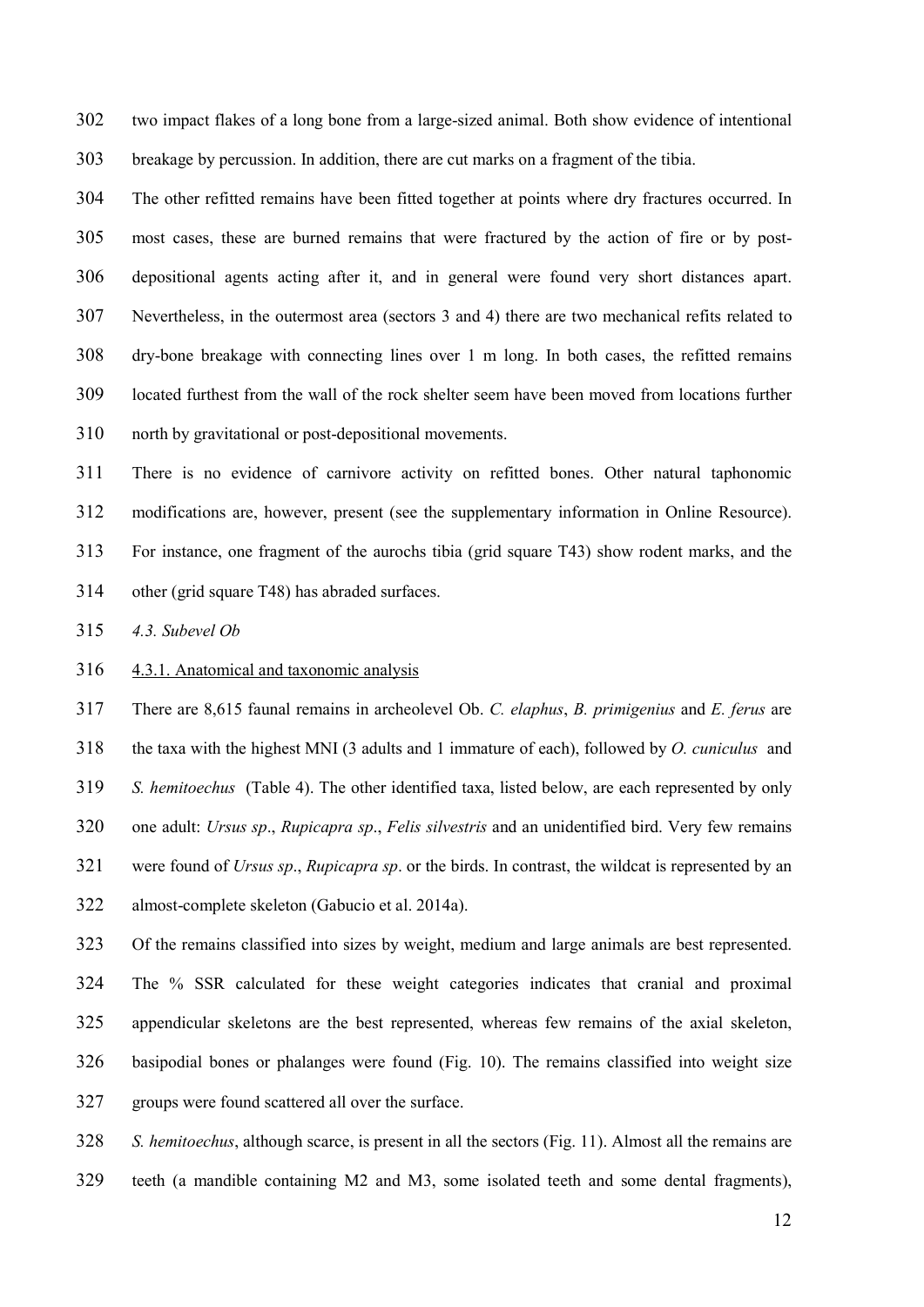although a carpal bone was also identified in sector 5. Some of the teeth recovered from sectors 7 and 8 belonged to an immature individual, and the other remains to an adult individual.

332 The remains of *B. primigenius* are scattered throughout all the sectors except sector 5 (Fig. 11). Isolated teeth were quite common, and an accumulation of fragmented teeth in grid squares W52-53 should be especially noted. Limb bones were also abundant. Interestingly, all the remains from sector 6 for which laterality could be indicated are left, including four fragments of tibia that belonged to at least two different adult individuals. In sector 8, however – where a greater variety of skeletal elements was found – right laterality clearly dominate, especially among limb elements. Teeth provided the highest MNI value for B. primigenius (Table 4). Teeth that appear to come from the same individual (an adult significantly smaller than the two other adult individuals) were recovered from three different sectors: 6, 7 and 8 (Fig. 11). All the teeth assigned to the other two adult individuals, however, were found in a cluster in sector 8. Lastly, fragments of immature teeth were found throughout the whole of the area. Tooth microwear analysis indicates a high variability in the numbers of scratches (Table 5).

E. ferus is present in all the sectors (Fig. 11). The items most commonly found were isolated teeth and dental fragments, especially in sector 7. Teeth also provided the highest MNI value for 346 E. ferus (Table 4). The remains associated with each adult individual were located in different sectors: 6 (an isolated tooth), 7 (three isolated teeth, two of them refitted) and 9 (an isolated tooth) (Fig. 11). The tooth (dP4 sup) which made it possible to determine the approximate age of the juvenile individual (between 2.5 and 3.5) was recovered from sector 6, although fragments of deciduous teeth and germs of permanent teeth were also found in sector 7. Tooth microwear analysis gave a very low CV and SD for the number of scratches (Table 5).

As for C. elaphus, it was identified in all the sectors (Fig. 11). This taxon is represented by a wide range of skeletal elements, although appendicular ones were most commonly found. Many teeth were also recovered, and the accumulation of dental fragments in the inner area of sector 7 should be highlighted. In this taxon, the element with the highest MNE and MNI is the left tibia. It is curious that three tibiae from three different adult individuals were clustered in sector 8, whereas the tibia of an immature individual was recovered from sector 7. Other immature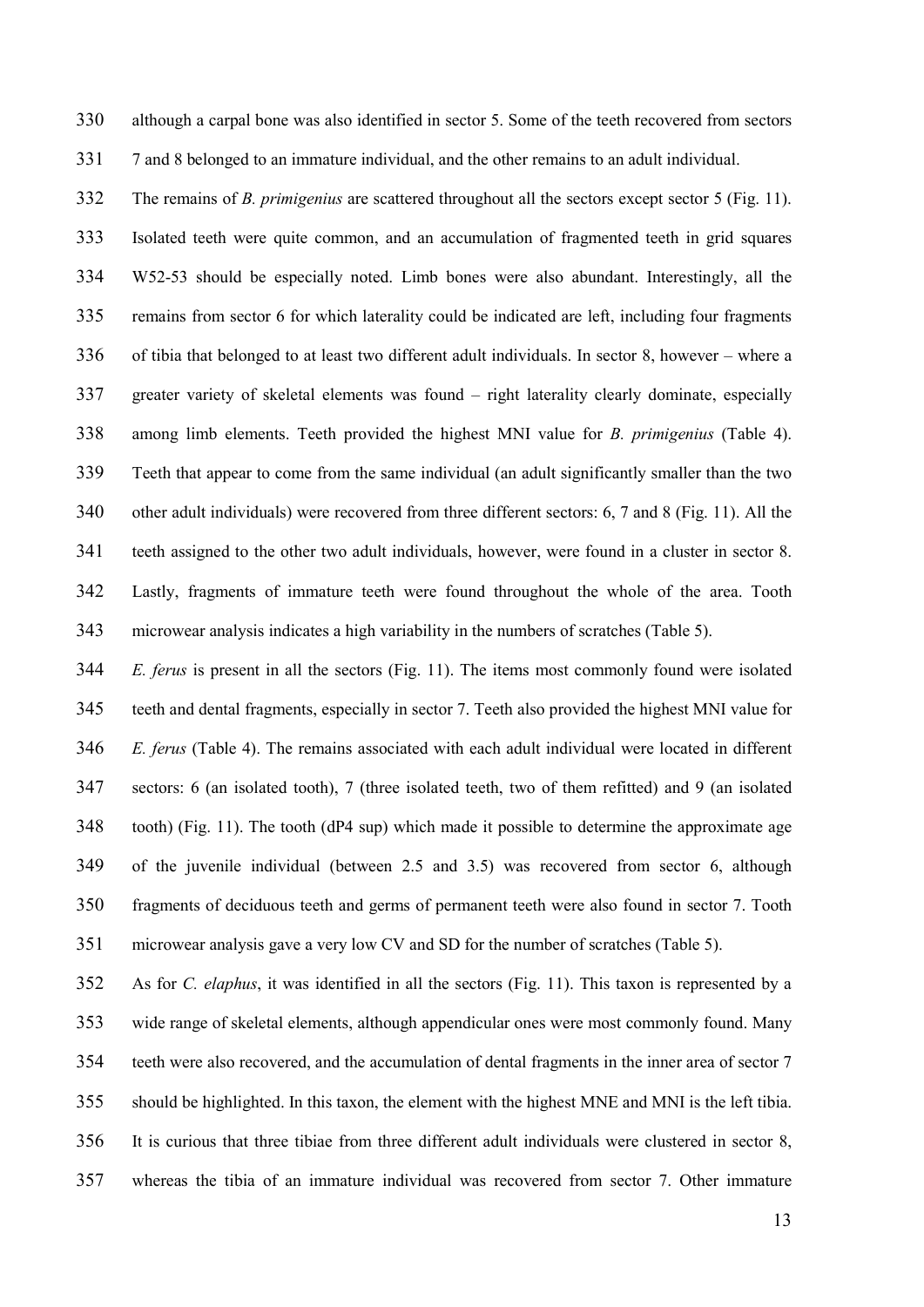remains (teeth and metapodials) were distributed throughout sectors 6, 7, 8 and 9. The presence of different elements, such as the right tibia and the left femur, also points to an accumulation of different adult individuals in sector 8.

Remains of O. cuniclus were present in all the sectors (Fig. 11), including a wide variety of different elements. The left humerus provided the highest MNI. The humeri of two of these individuals were located in an accumulation in the outermost area of sector 6. Other elements, such as the right tibia, also indicate that there were two adult individuals in the same accumulation.

366 Unlike previous analyzed taxa, F. silvestris was found concentrated within a 5 m<sup>2</sup> area in sector 9 (Fig. 11). All its remains belonged to a single, nearly complete adult individual (Gabucio et al. 2014a). In general terms, proximal appendicular elements were more widely dispersed than the other skeletal elements.

Bird remains were found clustered in two points: three remains (humerus, radius and ulna) in sector 6, grid squares R-S/42; and two remains (a femur and a long bone) in sector 8 (Fig. 11). The remaining taxa, Ursus sp. and Rupicapra sp., were recovered from sector 8. Taking into account the size, the laterality (one right and the other left) and the wear use (very similar in both), the two remains of bear (two canines) seem to have come from the same individual.

4.3.2. Structural and surface modification

The observed modifications are shown in table 6 and figures 12 and 13. Only 44 remains from 377 archeolevel Ob are whole elements, 39 of which have been identified as *F. silvestris*. Almost all 378 the remains represent less than <sup>1</sup>/<sub>4</sub> of the length and <sup>1</sup>/<sub>4</sub> of the circumference of the complete skeletal element. As a consequence, 59.4 % of the items are no more than 2 cm long and only 5.5% over 5 cm. However, these percentages fluctuate from one sector to another. An analysis of the fractures indicates that long bones of over 3 cm were mostly broken when green. Moreover, several remains (15.8%) show structural damage related to intentional bone breakage, especially impact flakes. The damaged elements are mainly the long bones of large-and medium-sized animals. This modification was most frequently found in sectors 6 and 8, although no specific accumulations were observed.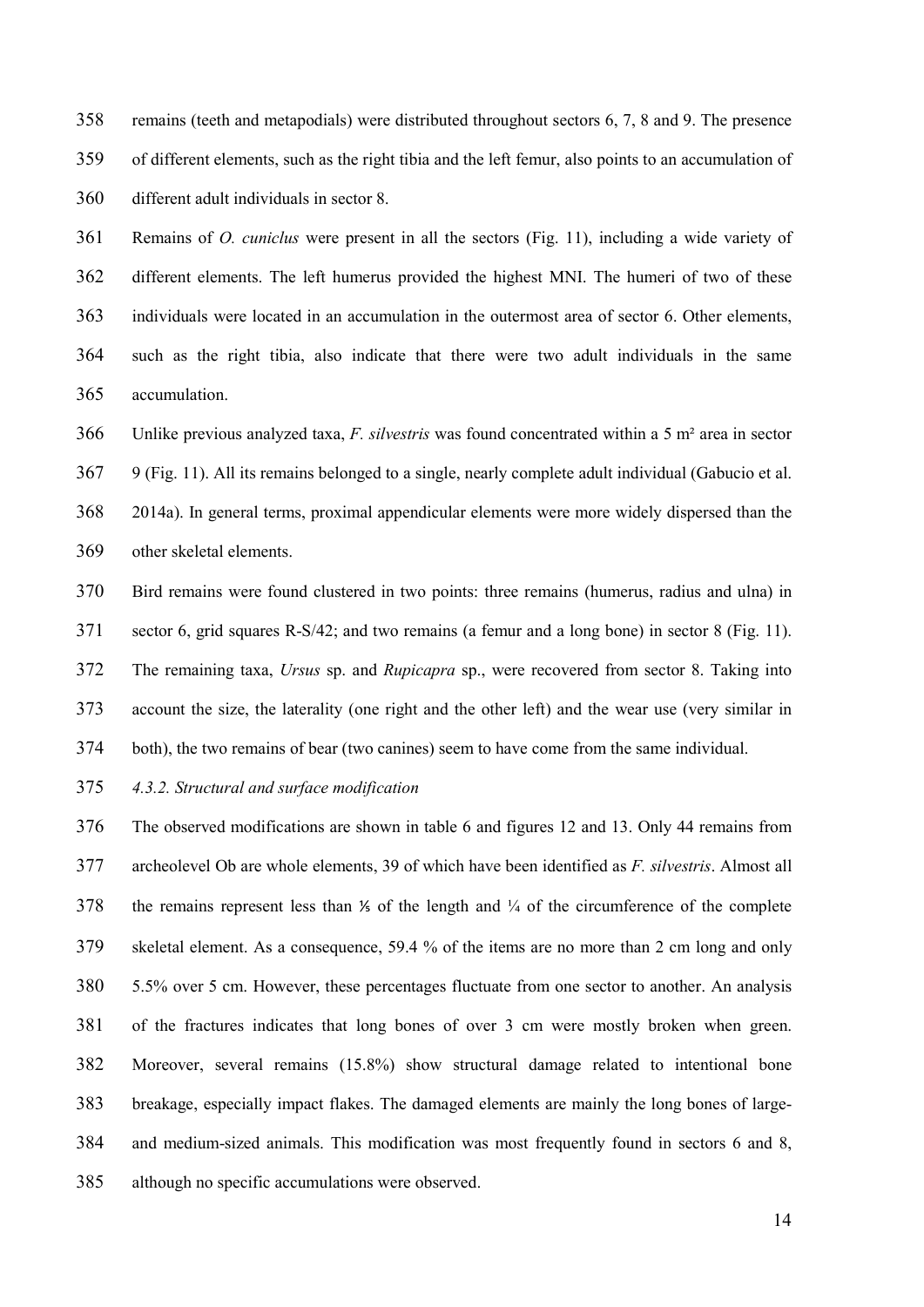Of the remains, 4.9% present cut marks. The taxonomic groups that show cut marks are B. 387 primigenius, E. ferus, C. elaphus, F. silvestris, all the weight size categories and the unidentified bones. Slicing marks were most frequently observed, although scrape marks, saw marks and chop marks are also present. Most of them, located on the diaphyses and metaphyses of limb bones found in all the taxonomic groups, were made accidentally during defleshing activities (all the sectors). Other marks may be related to skinning (sectors 7, 8 and 9), disarticulation (8), or removing the viscera (6 and 7), tongue (6, 7 and 8) or periosteum and fat (6, 7 and 8). Bones with cut marks were found distributed across the surface, and no underlying taxa-based pattern has been observed (except for the felid, clustered in sector 9) (Fig. 12).

Burning affected over half of the remains from archeolevel Ob (55.2%). However, the number of burned remains found, as well as the degree of burning, was different for each sector. Thus, sectors 5 and 7 show a very high percentage of burned remains (> 70%), although in sector 5 low and moderate degrees of burning predominate, while in sector 7 calcined remains predominate. The burned remains include elements from all anatomical segments and 400 taxonomic categories, except *Ursus* sp., *Rupicapra* sp. and birds. Burned bones tend to cluster inside hearths. This is especially true of those that were most severely burnt. However some burned remains, including a few calcined items, were recovered at some distance from the nearest hearth. These remains were usually found towards the archeological S-SW of a hearth (following the slope).

In general, non-anthropogenic modifications are rarer in Ob than in Oa and show a low degree of alteration (see supplementary information in Online Resource). Very little evidence of carnivore activity was found in Ob (0.4 %), and modifications by rodents were even scarcer (0.1%). However, it should be noted that, in the archeological SE of sector 6, an accumulation of faunal remains contains two ravaged bones, a digested bone and three other bones with rodent marks. Regarding plant (18.4%) and water (rounding: 19.76%, polishing: 14.76%) activity, cementation (13.5%), cracking (17.06%) and manganese oxide pigmentation (7.6%), the percentage of altered remains fluctuates substantially by sectors, being generally more abundant in the outermost ones and scarcer in sector 7.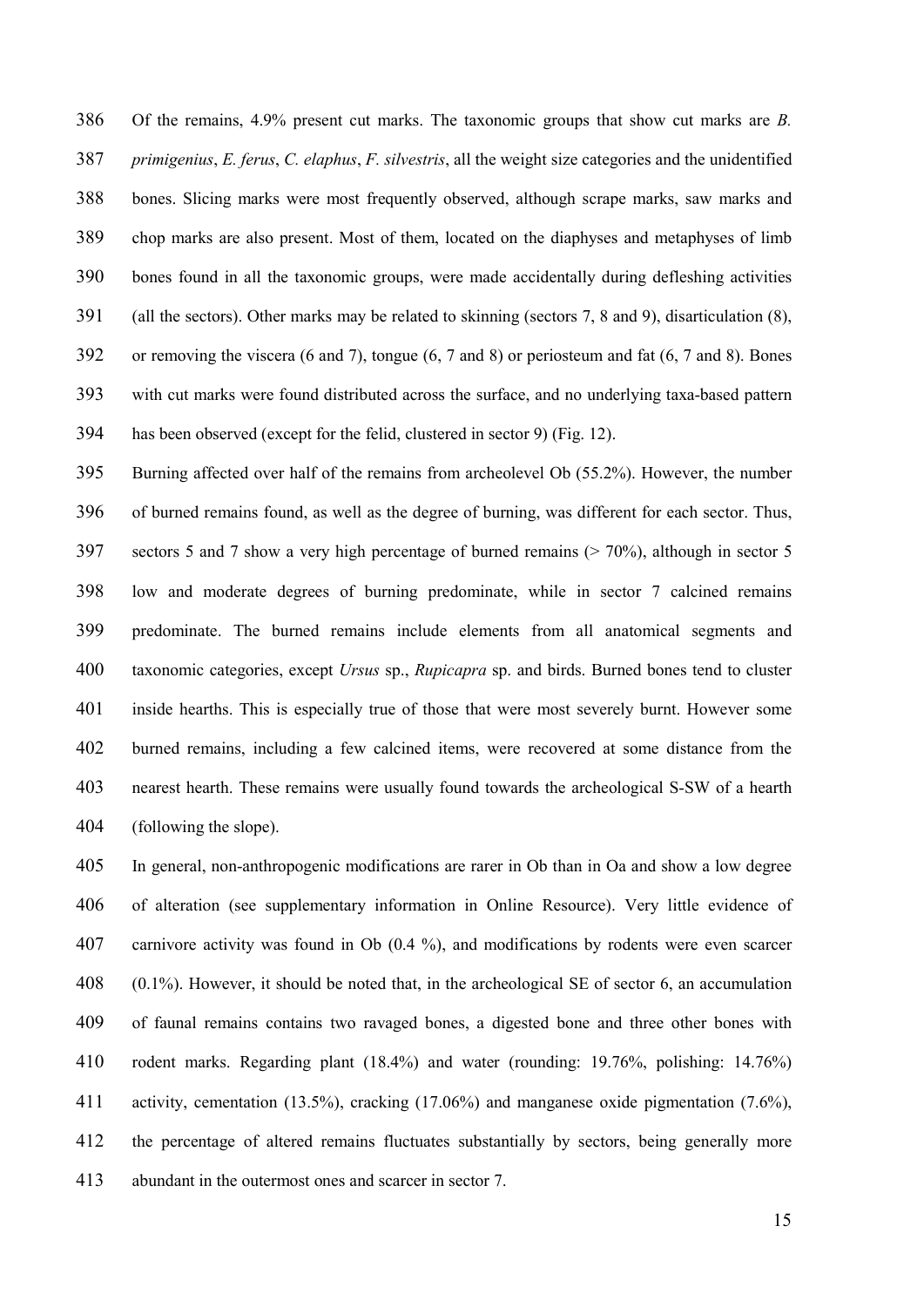4.3.3. Refits

The refits identified in archeolevel Ob are presented in table 7 and in figure 14. A total of 131 refits were detected, grouping 305 remains connected by 204 lines (refitting rate of 3.5%). All the sectors contained remains that have been refitted, although refitted items are proportionally more frequent in sector 5. Most of the refitting groups contain only two remains, but there are groups with three, four, six, seven and even thirteen remains. Although connection lines are generally short, in some cases they are pretty long. The maximum distance is almost 17 m, and connects sectors 6 and 8. This refit is made up of two fragments of a lower M3 from an aurochs, which was fractured when green.

There are refits taxonomically identified as S. hemitoechus (1 refit), B. primigenius (7), E. ferus (4), C. elaphus (13), F. silvestris (3) and O. cuniculus (2). The other refitting groups are classified into weight size groups or remain unidentified. In general terms, the refitted remains of large animals are connected by longer distances than those of smaller animals. On the basis of anatomical identification, elements from all skeletal segments have been refitted, although limb and cranial (especially teeth) ones were the commonest and usually connected over longer distances.

Only 8 refits are anatomical. Of these, three connect consecutive teeth that fit each other (two of the refits were deer and one was horse – sectors 5, 7 and 8). The other five connect articulated appendicular elements from rabbit and wildcat (sectors 6 and 9). Most refits are mechanical. Some of them connect at fractures caused when the remains were green, whereas others are related to bones broken when dry. Unfortunately, in 6 cases, the state of the bone at the time of the breakage could not be determined. Generally, mechanical refits broken when green tend to connect over longer distances than mechanical refits broken when dry and anatomical refits. The mechanical refits will now be explained in more detail.

On the one hand, 40 refits had been broken when green, and these were most commonly found in sector 8. Most of them correspond to long bones from medium-sized or large animals. However, some refitted flat bones, such as mandibles, had also been broken when green. Thirteen refits broken when green may be directly related to intentional bone breakage by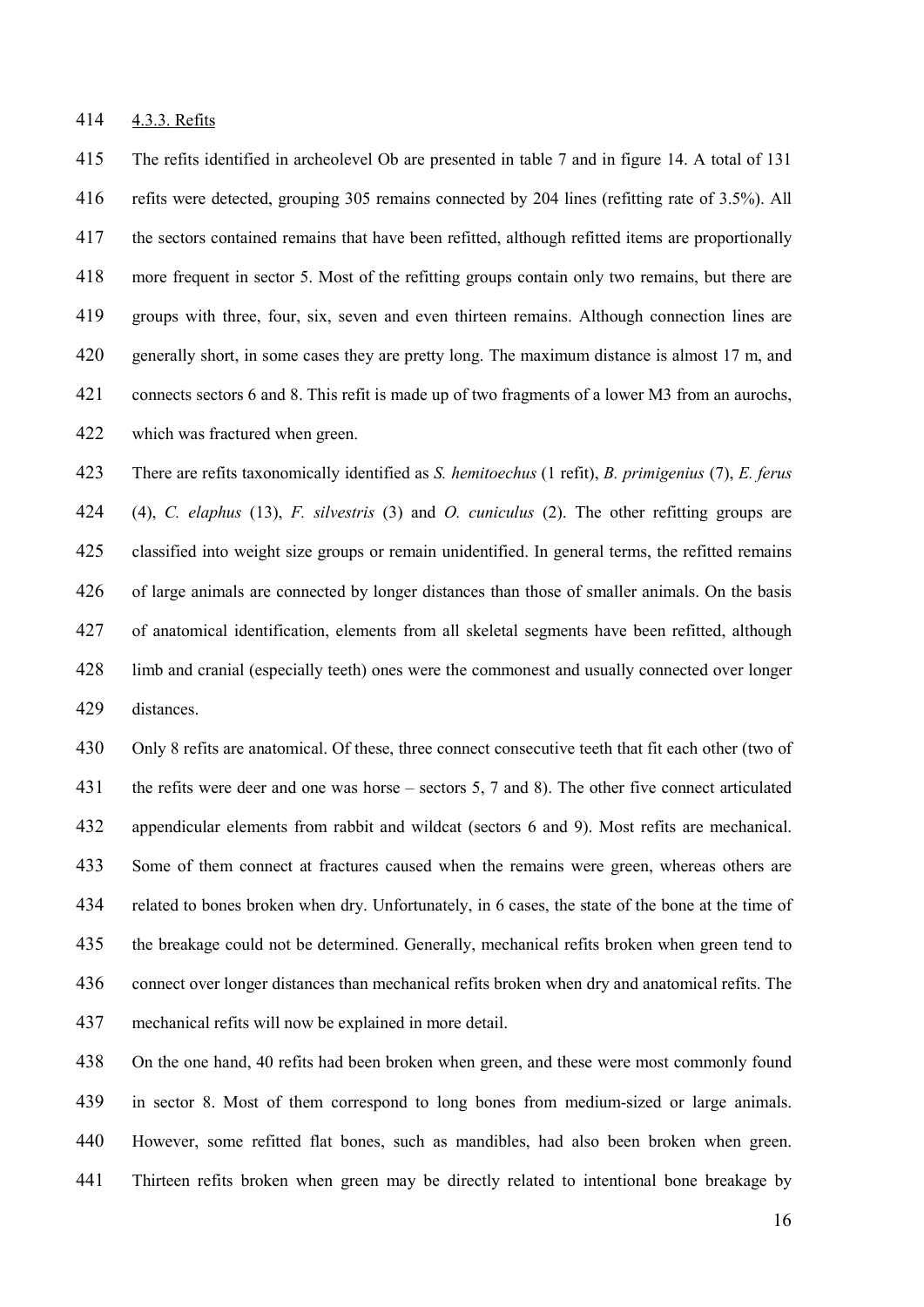humans, since evidence of this activity (especially impact flakes and percussion notches) has been identified on these bones. In addition, six refitting groups of this type show cut marks, and signs of burning are commonly seen on them. In contrast, only one refitting group broken when green has puncture marks caused by carnivore ravaging. Although there are groups for which the remains show different taphonomic alterations, natural processes cannot explain the longest connection lines.

On the other hand, 75 refitting groups connect through fractures made when the bones were already in the dry state. Most of these refits have been burned, with combinations of 3, 4 and 5 degrees of burning visible on opposite sides, as occurred in Oa. It seems that many of these remains were burned after having been deposited, and were broken by fire or by other post-depositional processes which took place after burning. Even though refits broken when dry are normally joined by short connection lines, in five cases the distance exceeds 1 m. Three of these were located in sector 6 and, taking into account the presence of burned remains outside the hearths and the general slope, it appears that one or both of the refitted remains of each group could have been moved locally towards the archeological S or S-W by gravity or post-depositional processes. In the two cases located in sector 7, however, there are no criteria to explain the distance between the refitted remains.

Refits also made it possible to detect local movements in sector 8. In this case, however, displacements were not only horizontal but also vertical, connecting both microlevels. Thus, eleven refits connect remains from Ob1 (ten from sector 8, one bone from sector 7) with others from Ob2 (all from sector 8).

### 5. Discussion

Evidence of anthropogenic activity is very abundant in both archeolevels Oa and Ob. Taxonomy, age at death, skeletal part representation, location of cut marks, breakage pattern and burn damage all point to Neanderthals having primary and immediate access to the animals and then intensively exploiting their carcasses (Bunn and Ezzo 1993). In addition, hunting appears to have been primarily focused on aurochs, horses and deer.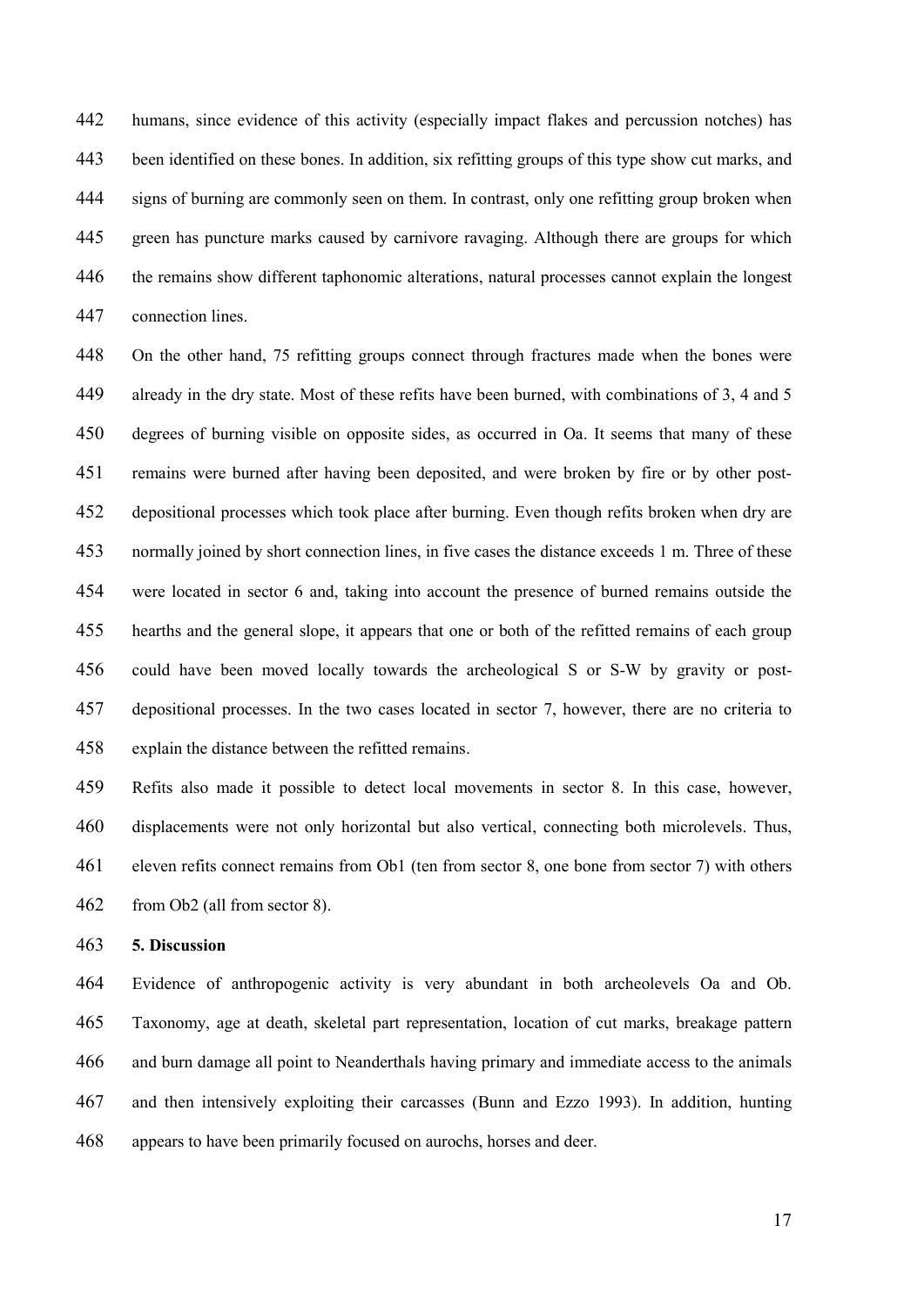This study made it possible to identify some of the activities that Neanderthals carried out inside the rock shelter with respect to these animals. In the following sections, the intrasite organization of these activities and their spatiotemporal frameworks are discussed. Before that, however, it is important to consider the post-depositional taphonomic alterations that modified and even moved some faunal remains. Regarding this, detailed data is available as supplementary information (Online Resource). Below we are only providing the main results that allow us to address the interpretation of Neanderthal spatial behavior.

In both archeolevels, Oa and Ob, carnivore activity is anecdotal, discouraging from thinking in these animals as important taphonomic accumulators and modificators. Only the accumulation 478 observed in sector 6 (Ob), and possibly the introduction of mesovertebrates, can be related a *priori* to carnivores. Post-depositional modifications are clearly more frequent in Oa than in Ob, being especially scarcer in sector 7, the innermost one of Ob (the area more protected by the rock shelter cornice). Water abrasion, plant activity and cementation are the more common alterations, although the reached degree is normally low. The presence of modifications produced by plants (surely mosses), as well as the overlapping of some alterations would more probably be related to a delay in burial (more pronounced and evident in Oa) than to a reelaboration process. The proximity of the rock shelter wall, the limit of the rock shelter cornice, the slope and the vegetation coverage all seem to have contributed to determining the distribution of the remains affected by post-deposition alterations. There are evidences suggesting that some materials were moved in both archeolevels (distance between few refitted fragments broken in dry, some burned remains found away from heath, and few remains very rounded). However, these displacements, probably related to occasional water flows and gravitional movements, were local (generally very short distances, and when longer not exceeding 3m). The water flows were surely related to an upwelling of water, the drip line of the cornice and its associated paleochannel (Gabucio and Bargalló 2012). Vertical movements of material have also been detected, but exclusively in sector 8 (Ob), mainly through the identification of refits between Ob1 and Ob2 (see suppelementary information). In consequence, we think that results allow us to do inferences on Neanderthal spatial behavior from the faunal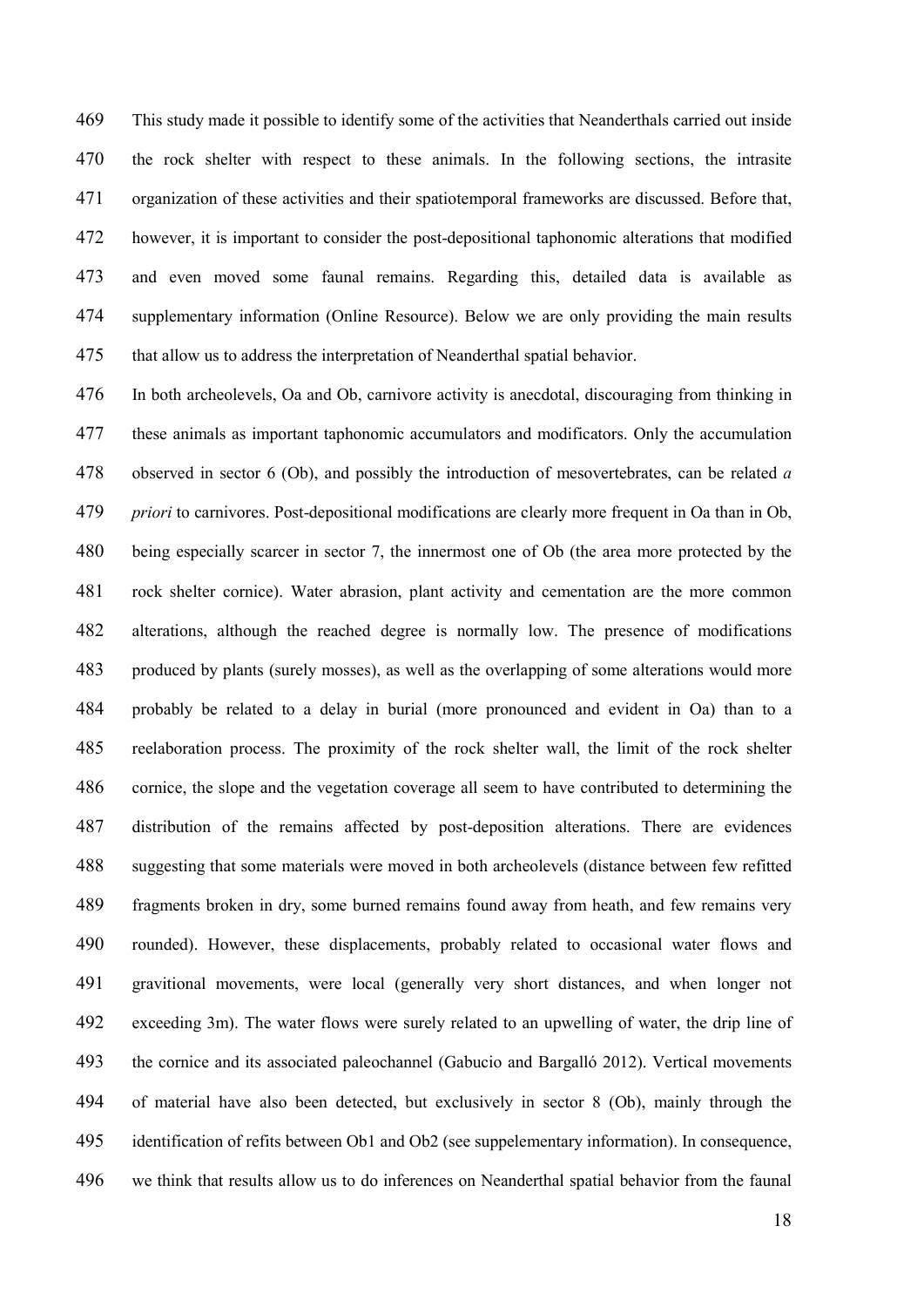remains of level O. Nevertheless, as far as sector 8 is concerned, the exact location of the remains, their classification into microlevels and the distance between the refitted pieces should be approached with great caution.

## 500 5.1. Site structure: recognizing different activity areas

Inferring human spatial behavior from site structure is one of the main goals of Paleolithic Archeology. Ethnoarcheology offers the most extensive and useful framework for recognizing and understanding the dynamics of past human behavior. Ethnoarcheological works have defined different occupation sites (Binford 1978, 1980), including camp sites, which are understood to be places where people grouped in domestic units lived and conducted most of their activities (Gamble and Boismier 1991; Kent 1987; Kroll and Price 1991; O'Connell 1987; Yellen 1977). The spatial distribution of remains in camp sites is usually related to different activity areas, such as domestic activity areas (each area where a domestic unit lived and performed most of their daily tasks), communal activity areas (where collective activities take place) and special activity areas (where specific occasional tasks, which cannot be comfortably performed in domestic areas, were carried out) (Vaquero 2013). Other location-related activities, such as waste management, will also have determined the distribution of the remains. Recognizing site structure in a Paleolithic site is, however, problematic. Most, if not all, of the archeological assemblages are palimpsests, i.e. the result of overlapping activities difficult to distinguish. Moreover, the process of superimposition may alter, move and even destroy the material traces of these activities (Bailey 2007; Lucas 2005, 2012). The temporal discrepancy between ethnoarcheologically observed behavior and archeologically recovered accumulations greatly hinders the interpretation of the archeological record, including site structure. Nevertheless, several authors have proposed different methods and techniques to achieve this objective. These include mathematically based methods (such as density and contour plots, K-means, clustering and chi-squared analysis) and several analytic techniques (Archeostratigraphy, Taphonomy, Micromorphology, lithic and faunal refits…) (Binford 1988; Enloe et al. 1994; Audouze and Enloe 1997; Enloe 2012.; Vaquero and Pastó 2001; Vaquero et al. 2007, 2012a; Carbonell 2012; Rosell et al. 2012; Machado et al. 2013).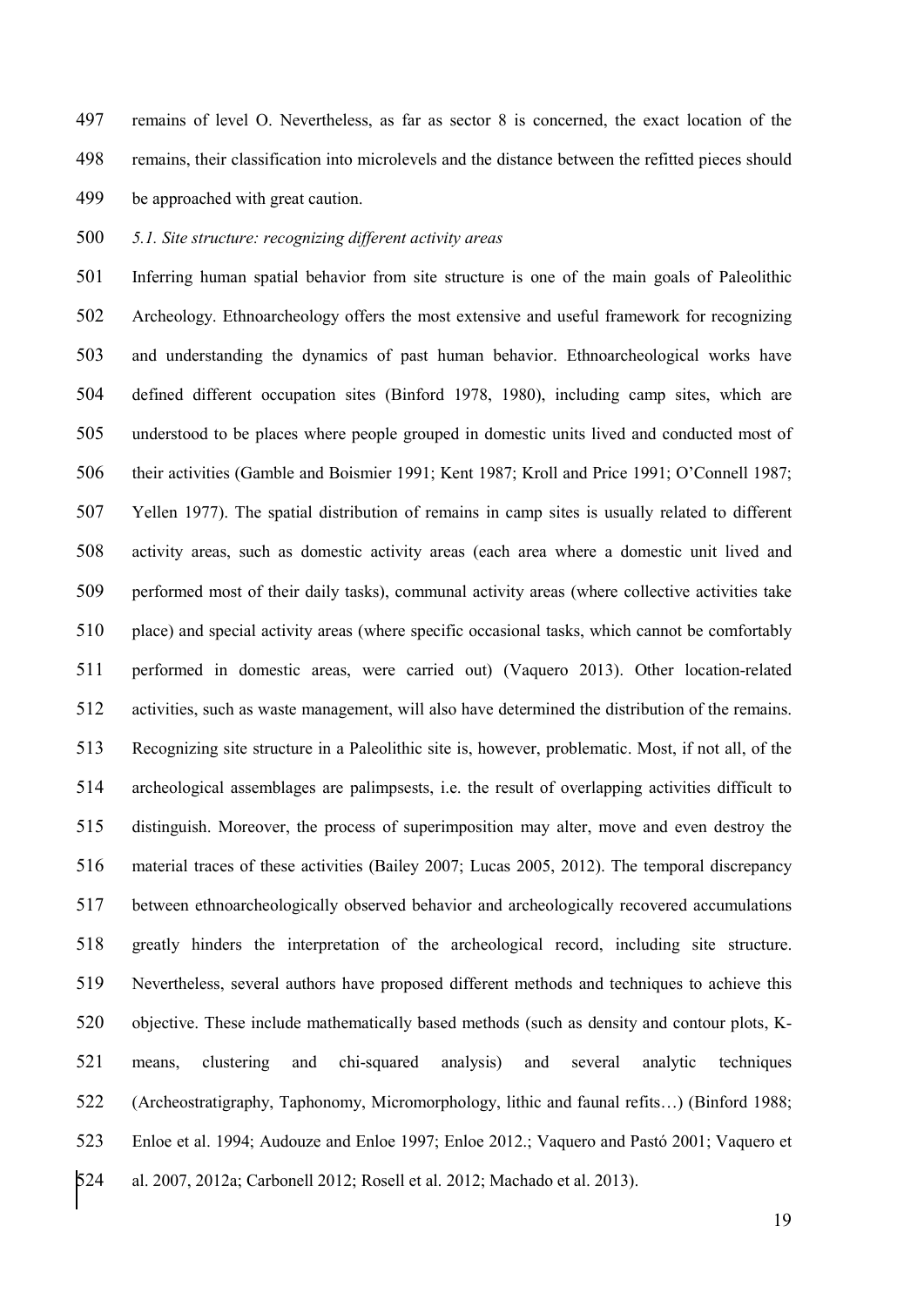Some of these methods and techniques have been applied to the faunal assemblage recovered from Abric Romaní level O. The results obtained, in conjunction with the location of structural elements and the data available from previous studies, have been used to interpret the site structure of level O. Of course, what follows is an approximation based only on faunal remains and conclusions drawn here should be tested in the future by adding results obtained from other disciplines.

Several pieces of evidence indicate that level O was used primarily as a camp site. The fact that in both archeolevels roasting, marrow removal and eating took place inside the rock shelter, as well as the abundance of the most nutritional elements, is consistent with this assumption. In addition, some of the activity areas that have been described as most characteristic of camp sites may be distinguished in Oa and Ob.

As far as Oa is concerned, the inner area shows the highest rates of anthropogenic modified remains and the greatest variation in human activities related to carcass processing and consuming. For instance, sectors 1 and 2 show more remains less than 2 cm long, and a higher rate of intentional bone breakage products. Moreover, if % SSR is calculated by sectors, sector 1 shows the highest rate for the proximal appendicular and metapodial elements, which are rich in marrow. Cut marked and burned bones are also more abundant in the inner area, especially in sector 1. The degrees of burning identified match with those ethnoarcheologically linked to cooking activities (Hayden 1981; Gifford-Gonzalez 1989a).

Most of these remains which were anthropogenically altered are small bone fragments (such as burned remains and percussion products), which tend to remain in the place where they were originally produced (Binford 1978; Gifford 1980; Schiffer 1983; Enloe et al. 1994). Consequently, roasting, defleshing and bone breakage appear to have occurred primarily in this inner zone, suggesting its use as a domestic area. The presence of several hammerstones supports this suggestion (Bargalló 2014). In this context, it is possible that the numerous blocks documented in this sector were moved or at least used by Neanderthals. Likewise, the longest wood imprint related to Oa (Fig. 3) may have been used to increase the habitability of the rock shelter.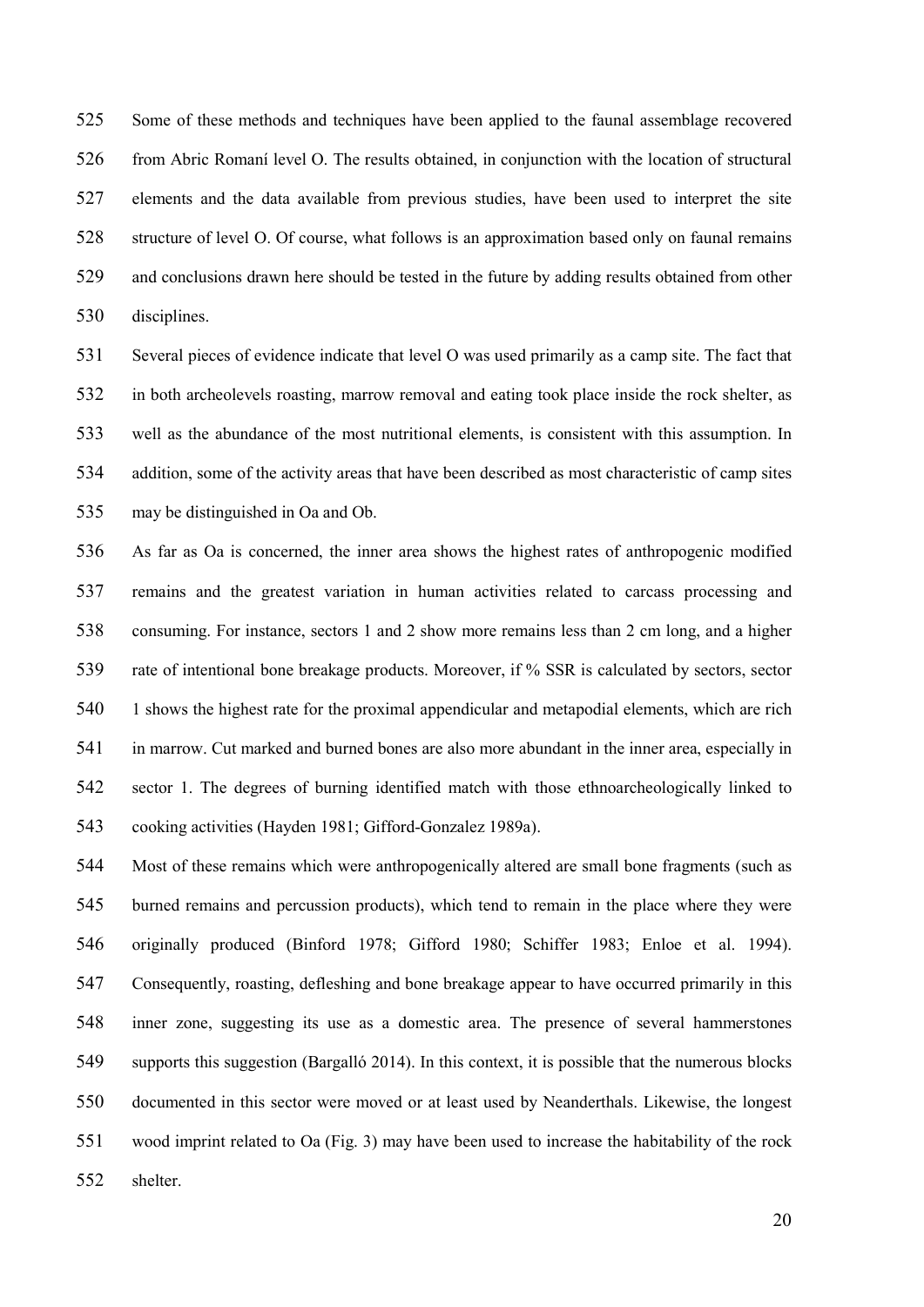The domestic activity area documented in sector 1 was organized mainly around the medium-sized combustion structures XI and XII (Fig. 3). It is possible that each hearth was associated with a distinct domestic area whose boundaries are now difficult to delimit. One refit related to green-bone breakage connecting the two hearths (Fig. 8) would suggest that both hearths would have been active at the same time (Rapson and Todd 1992; Rosell et al. 2012). However, at the 558 moment we cannot assure that the bones were deposited when both hearths were active. Besides this, the rounded surfaces of one of the refitted remains (the one close to hearth XII) might indicate that it was moved by water.

In contrast, in sector 2 it is only the abundance of impact flakes that stands out, suggesting that this was a more marginal and/or specialized activity area. Three small combustion structures are linked to this sector: XIII, XIV and XV (Fig. 3). The distance between each hearth (from 1 to 1.5 m) is similar to that observed ethnoarcheologically in resting and sleeping activity areas (Vallverdú et al. 2012a). Hearth IX (sector 3) has been also previously related to this type of activity area, suggesting that its rectangular shape and large surface would be the result of the reuse of several small hearths spaced about one meter apart (Vallverdú et al. 2012a). Moreover, this large hearth contained practically no artifacts, another characteristic of sleeping and resting areas (Vallverdú et al. 2012a). Another possibility is that sector 3 was used as a communal area. Finally, the low rate of anthropogenic modifications in sector 4 suggests that this area was used more sporadically or for specific uses that have not generated sufficient evidence, such as the initial processing of carcasses.

Regarding archeolevel Ob, the highest number of remains and the widest variation in human activities have also been detected in the innermost sectors: 6, 7 and 8. Sectors 6 and 8 were occupied by domestic areas where roasting and bone breakage took place in situ. This latter activity is also indicated out by the abundance of hammerstones (Bargalló 2014) and mechanical refits broken when green, especially in sector 8. In sector 6, the smallest remains tend to cluster in and near the hearths AR06-1, on the one hand, and between hearths AR07-2, AR07-6 and AR07-7, on the other hand (Fig. 3). In contrast, there are larger remains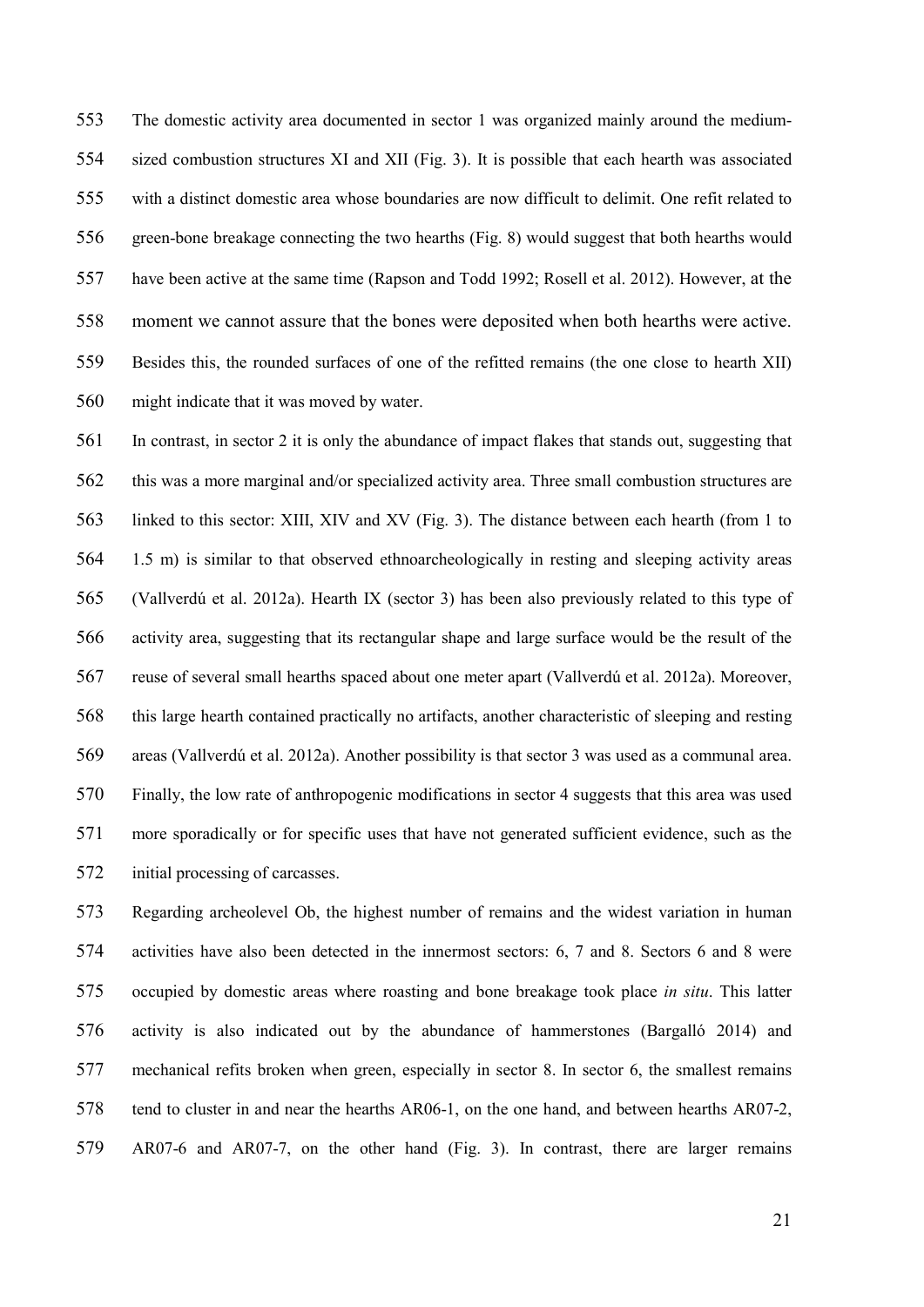approximately one meter to the archeological S of the hearths. This distribution resembles the drop and toss zones proposed by Binford (1978).

This type of distribution has not been observed in sector 8, possibly for two reasons: a) this sector was the area most repeatedly and intensively occupied by Neanderthals, and the overlapping of different occupational events would have masked the original distribution, and b) the remains of this sector have suffered vertical and horizontal post-depositional movements (see supplementary information in Online Resource). However, a high number of large remains were recovered from the zone between sectors 7 and 8. The higher density of remains and the refits with other sectors (6, 7 and 9; Table 9, Fig. 13) suggest that sector 8 dominated the others. Lastly, it should be noted that the wood imprints flanking sector 8 might indicate the presence of anthropogenic structures for delimiting the space (Fig. 3) (Bargalló 2014).

Sector 7 shows evidence of some activities commonly documented in domestic areas, such as roasting or in situ bone breakage. Nevertheless, the singular nature of some of the activities identified in this sector suggests a specialized use of the central innermost area of the rock shelter. The best example is the accumulation of calcined remains in combustion structure AR06-07-10-11/1, around grid squares V/52-53. These calcined bones were recovered from both microlevels but mainly from Ob2. As bones have to be directly exposed to flame to be completely calcined (Mentzer 2009), two complementary hypothesis were proposed to explain this accumulation: a) a complementary use of bones as fuel, and b) the presence of a systematic cleaning area where waste was habitually incinerated (Gabucio et al. 2014b; Chacón et al. 2015). The latter possibility would indicate the existence of a post-hoc zone in this sector (Schiffer 1972).

Also in sector 7, a little closer to the wall, an accumulation of tooth fragments was found. Most of them had been burned to a low degree and seem have been broken when green. This fact, together with the presence of small products of breakage by percussion, such as impact flakes, suggests that Neanderthals had been breaking mandibles and other bones there. The fact that an anvil and two hammerstones were recovered from this area reinforces this assumption.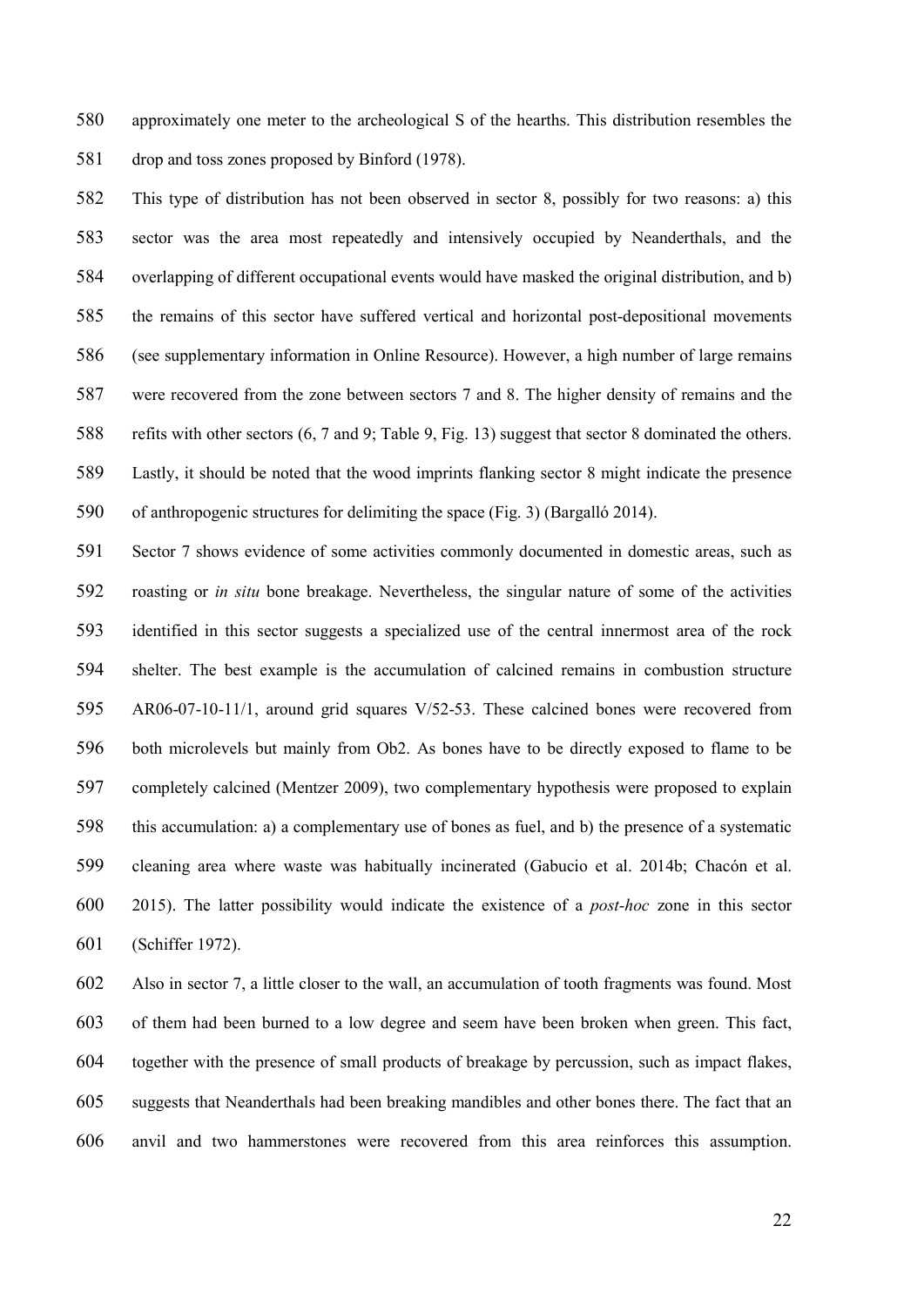Furthermore, neither the hammer nor the anvil show percussion marks, suggesting that were not used for lithic production, but for processing fauna (Bargalló 2014).

In contrast, the low density of remains and the results of the analysis indicate that sectors 5 and 9 were the location of occasional or unusual activities. Probably, these marginal zones, in the outermost part of the rock shelter and some distance from activity areas, were used as communal or special areas. It is also possible that they were occupied during short and specific occupations.

In sector 5, a significant amount of the remains were identified as C. elaphus. These remains deserve special attention for different reasons (Bargalló et al. in press). Firstly, because elements of all the skeletal segments were identified (the axial skeleton was not identified at the taxonomical level, but there are some remains that were classified as medium-sized group) (Fig. 10). Secondly, because the MNI for this sector indicates that all these remains could have come from a single adult male individual. Several refits and tooth microwear analysis (of two refitted maxilla fragments) confirm the identification of a single deer in this sector. Thirdly, because all the remains for which laterality could be established were right, except in the case of the cranial skeleton (right and left elements). The presence of the cranial skeleton – including antlers – and only the right side of the postcranial skeleton suggest that the carcass might have been quartered there and then the left half transported to somewhere else. Last but not least, because these 625 remains are related to combustion structure I (a *cuvette* hearth), XVIII and XX. Cuvette and  $\dot{a}$ event hearths, related to significant cultural modifications (erosional truncation, dug tails, slobs, etc.), have only been documented in this sector (Vallverdú et al. 2012a). Sector 5 shows a very high percentage of burned remains, mostly burned to low and moderate degrees. Taking these facts into account, it is possible that this area was used for a special technique of cooking or 630 food preservation related to *cuvette* hearths.

631 In sector 9 most of the remains belonged to the  $F$ . *silvestris* individual. The fact that it was processed and eaten is exceptional, not only in the O level, but also in the European Middle Paleolithic context. Data relating to skeletal part representation, cut marks, breakage pattern, and spatial distribution (vertical and horizontal) indicate that it was acquired, butchered and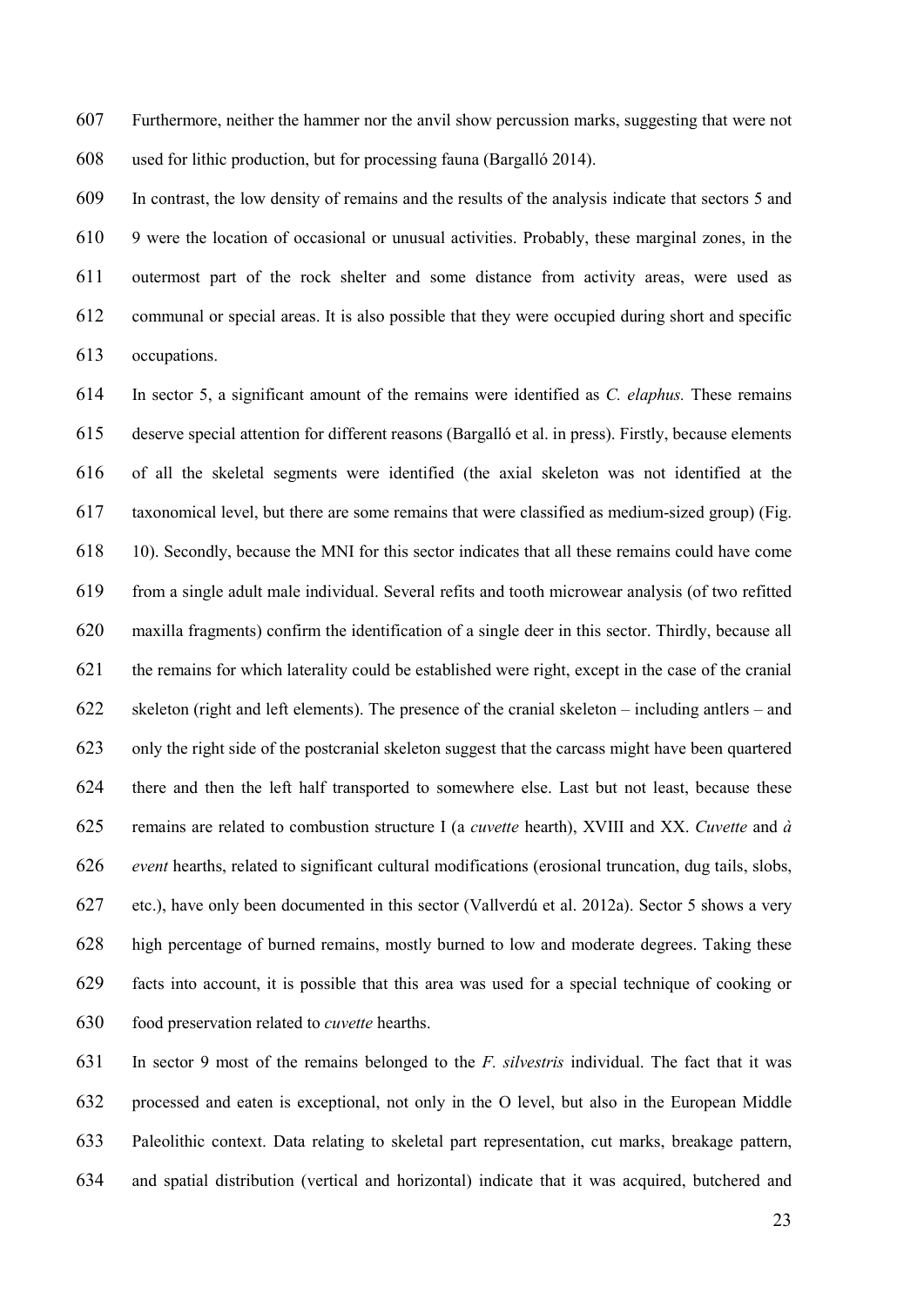consumed by Neanderthals (Gabucio et al. 2014a). Combustion structure XVI, present in this sector, could be related to resting and sleeping areas. Their size may be explained either by: a) pedological weathering or erosion caused by occupational disturbances or natural agents, or b) the use of plants as a construction material for bedding (Vallverdú et al. 2012a).

Finally, the large and empty central area might have been a communal area used, for instance, 640 for the initial processing of carcasses inside the rock shelter and the distributing of food between the different domestic areas. The activities performed in this type of activity area usually generate extremely small amounts of material remains (Vaquero 2013). The few remains recovered from this zone were classified in archeolevel Oa. However, considering the low number of remains and their dispersion, it is possible that some of them actually belonged to Ob.

5.2. Time perspective: recognizing different time spans

In spite of the high resolution of Abric Romaní sequence, level O is a palimpsest. As such, it is a superimposition of an unknown number of natural and anthropogenic depositional, erosional and post-depositional events comprising variable periods of time and merging into a single space (Bailey 2007; Lucas 2005, 2012). Consequently, level O contains a time complexity that archeological methods could hardly manage to guess at.

However, the combination of several techniques and methods applied to the faunal record of level O has made it possible to identify activities that Neanderthals performed over different time spans. Simplifying the actual complexity in order to work with the data available, we have classified these activities into three time categories: 1) individual episodes, 2) short-time span activities, and 3) long-time span activities. Of course, these are not closed categories with well-defined boundaries, but rather a methodological approach to better understand both the dynamics that formed the archeological record and the way we perceive them. The use of these categories comprises a scalar view of time that, according to some authors, may be not the most appropriate for archeological interpretation (Ramenofsky and Steffen 1998; Lock and Molyneaux 2006; Lucas 2008). Nowadays, however, we think that it is the best way to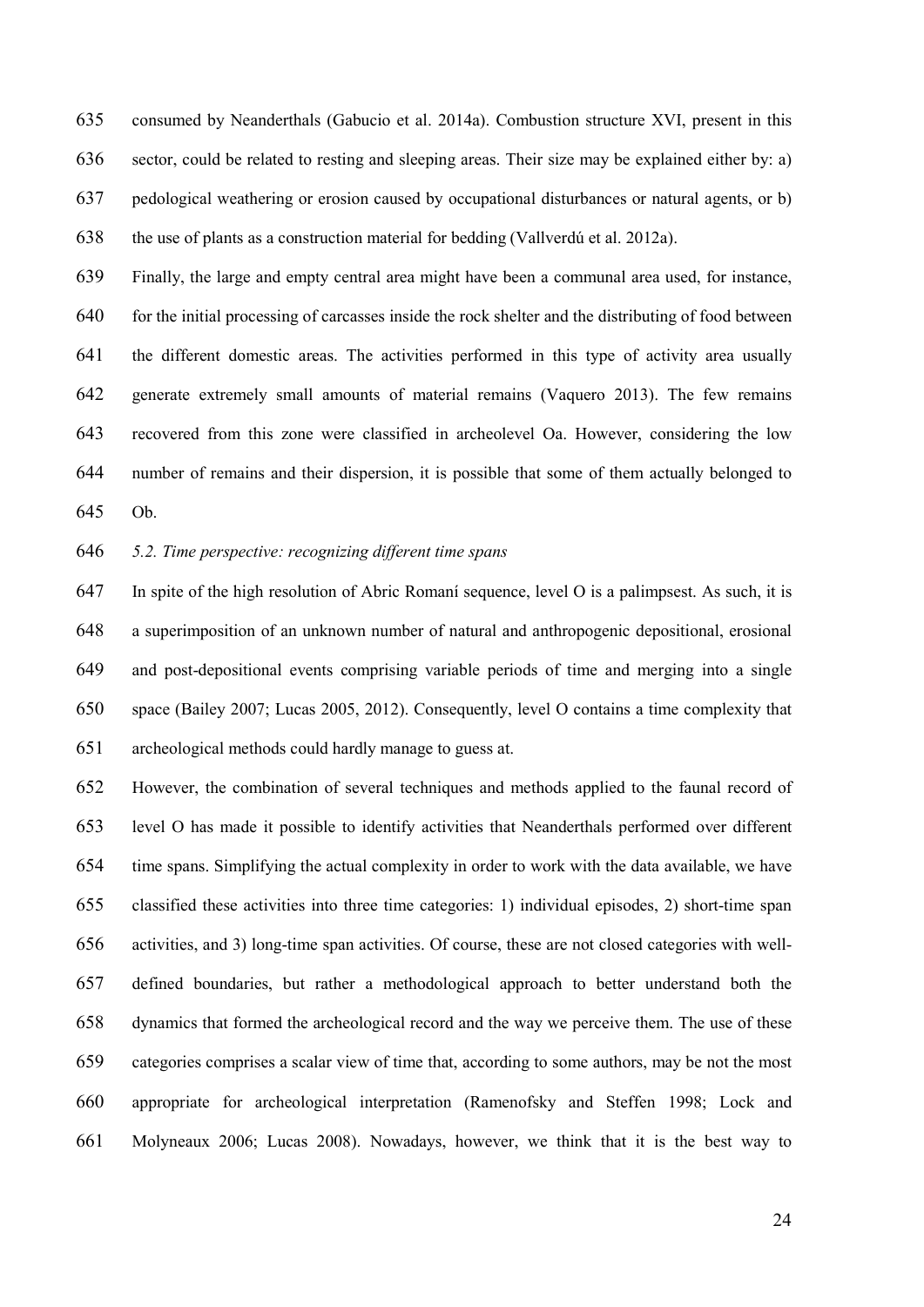approximate to level O. Even these categories can be applied to other assemblages in order to explore their time complexity.

Individual episodes can be defined as individual activities related to a specific moment and a specific archeological association. An individual episode may have lasted a few hours or even just a few minutes. Archeological snapshots of these episodes are difficult to find, but there are some criteria that can help in identifying them. For instance, uncommon categories (in terms of taxa, raw material, etc.), especially when clustered, are a good starting point (Hovers et al. 2011; Eixea et al. 2012).

In level O, individual episodes were only identified in archeolevel Ob. A good example is the F. silvestris recovered from sector 9. The scarcity of this taxon in the sequence of the site and the concentration of its remains in a limited area caught our attention. Uncommon taxa are easier to track, but identifying an individual episode associated to a common taxon is also possible. In sector 5, several remains of C. elaphus have been interpreted as part of an adult male. In this case, the abundance of remains from this animal in an area with a low density of items was the starting point.

There are other groups of remains that belong to the same individual. This is the case of refits and some teeth from S. hemitoechus, Ursus sp., E. ferus and B. primigenius. However, the scarcity of the remains of each group makes it difficult to interpret the specific activities that originated them. In addition, the location of most of these remains in the densest sector also hinders their interpretation and possible identification as individual episodes. As has been observed ethnoarcheologically, clustered distributions of structures and remains are best preserved in areas of less intense occupation, usually located at the margins of the camp (O'Connell 1987). It is precisely in these marginal areas (sectors 5 and 9) where some individual episodes could be identified in level O.

We define short-time span activities as those that occurred during a short span of time, but cannot be considered individual episodes sensu stricto. Whereas individual episodes are related to one specific moment in the past, short-time span activities may have occurred at several 689 different moments within a short period of time (e.g. during a week). In the case E, ferus from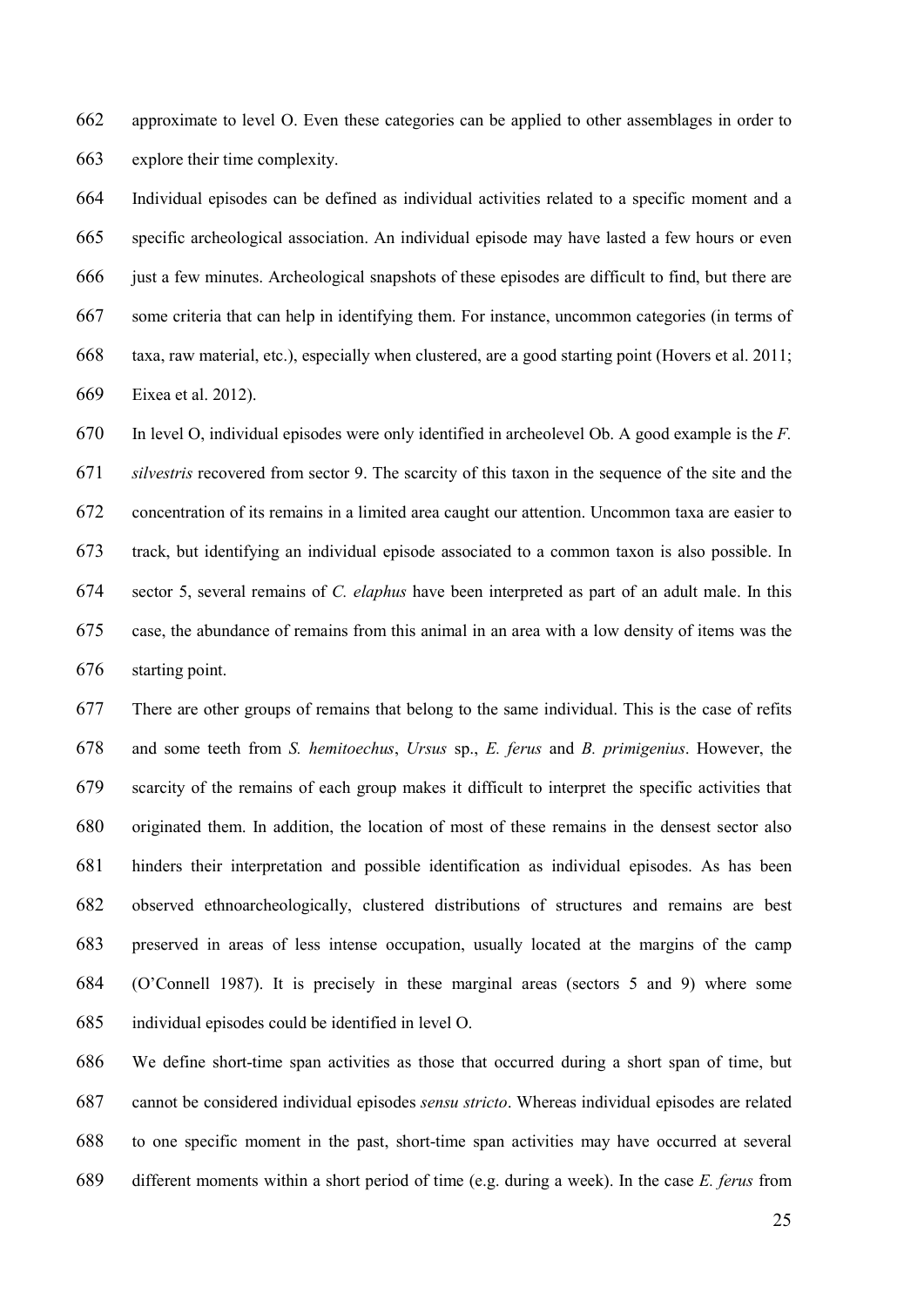archeolevel Ob, tooth microwear analysis indicates that the CV and SD of the number of scratches are really very low, suggesting that these horses could have died during a short event (Fig. 15).

Finally, long-time span activities are those that occurred repeatedly during a long period. This long time span may include different occupational events. In this sense, microwear analysis of B. primigenius tooth indicates a high variation. Compared to other populations from reference collections or archeological sites (Rivals et al. 2009a, b; Moncel and Rivals 2011; Rivals et al. 2015), the variability is intermediate and indicates that, for these individuals, accumulation occurred at different times. Thus, the different individuals might correspond to separate events that occurred during a season, possibly during repeated visits to the rock shelter.

The distribution of B. primigenius remains, together with the other items in the domestic activity areas identified in sectors 6 and 8, suggests that the activities undertaken there by Neanderthals (bone breakage, roasting, defleshing, etc) also occurred over a long-time span. 703 Other evidence, such as the reuse of some hearths (Vallverdú *et al.* 2012a) and the high density of remains (Gabucio et al. 2014b), supports this assumption. Although there are no results of tooth microwear for Oa, the concentration of three individuals of B. primigenius in sector 1 also suggests a relatively long period of accumulation (Fig. 15).

Other similar case is the accumulation of calcined remains in sector 7, around grid squares V/52-53. Field observations, archeostratigraphy and a preliminary analysis of the combustion structure AR06-07-10-11/1, underscore the superimposition of different combustion events in this area (Gabucio et al. 2014b). Furthermore, the overlapping of some taphonomic modifications also suggests diachrony (Chacón et al. 2015).

Before concluding this section, it is important to remember that the boundaries between these categories are vague. In fact, continuing with the concept of time scale, long-time span activities (and in most cases also short-time span ones) are made up of multiple individual episodes that we are not able to fully identify or separate. In the same way, individual episodes are part of subsistence and social strategies that operate over longer time scales.

5.3. Time in space: comparing time spans with micro-spatial scales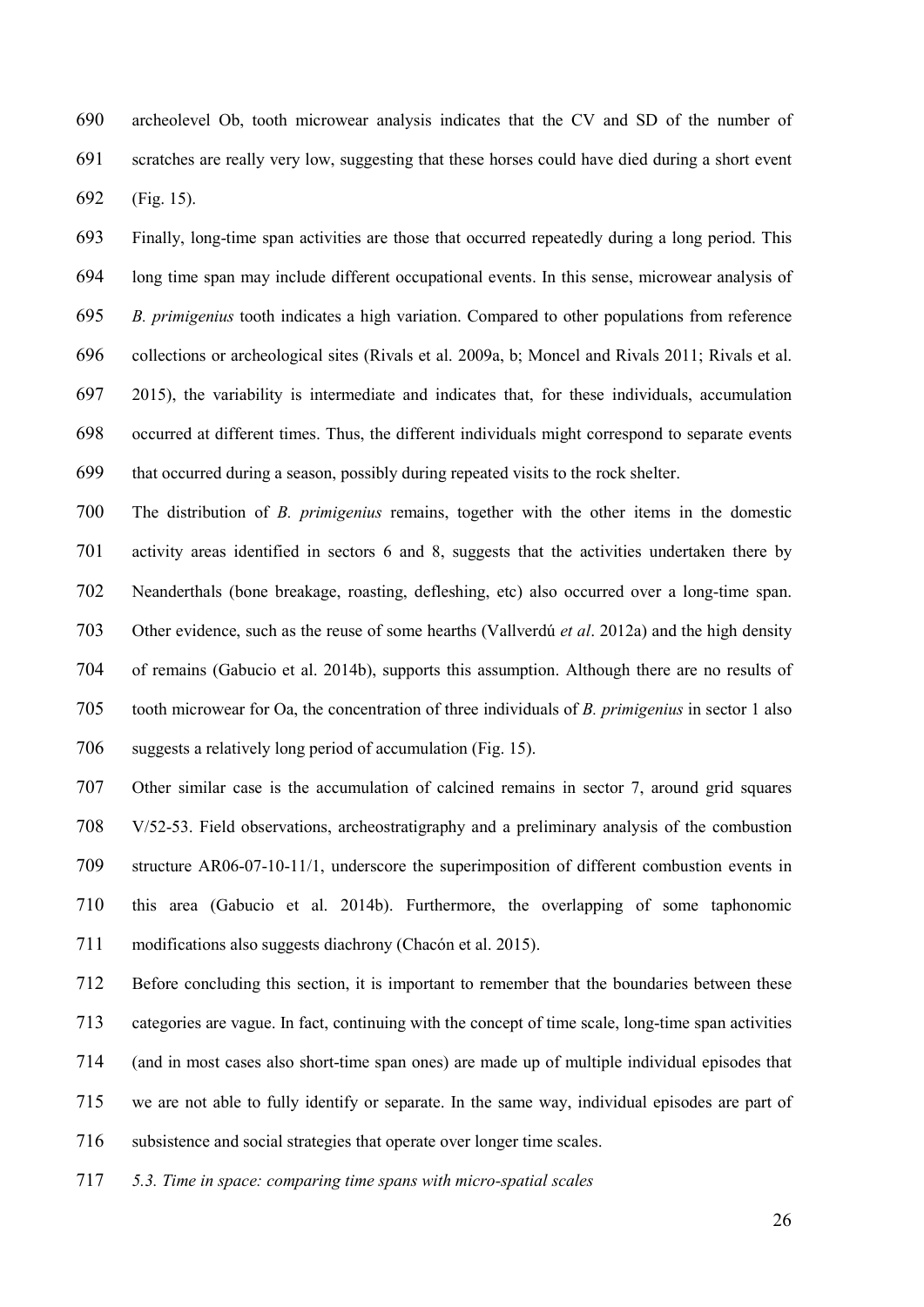The temporal and spatial properties of archeological data, closely related, have been widely discussed in the literature (Schiffer 1976, 1987; Behrensmeyer 1982; Stahl 1993; Stern 1994; Lyman and O'Brien 2000; Bailey 2007; Lucas 2008; Vaquero et al. 2012a). We have explored this relationship by classifying the human activities performed in level O into three micro-spatial scales and later comparing these spatial categories with the temporal ones proposed in the previous section. The three spatial categories are: 1) single-focus activities, 2) multiple-focus activities, 3) connected-multiple-focus activities. As in the case of time span categories, spatial categories are vague, scalar and should be understood as a methodological approach.

Single-focus activities are concentrated in a single point of the site. A clear example in level O is the individual episode of the felid, clustered in a 5 m² area. The spatial concentration of the wildcat remains might suggest that at this time the Neanderthals were not occupying the entire rock shelter (perhaps, there was no camp site then). However, there are other possible explanations. The processing and eating of such small animal probably involved very few people (Gabucio et al. 2014a). Perhaps these people decided to carry out all the activities (skinning, possible roasting, defleshing, marrow removal, eating and abandoning) in a marginal activity area of the site. In fact, some ethnoarcheological works support the thesis that small animals are shared by fewer people and over shorter distances than large animals (Marshall 1994; Marshall 1998).

Other example is the accumulation of calcined remains identified in sector 7. Although there are calcined remains in all the sectors, a systematic accumulation of them only occurs in grid-squares V/52-53. Unlike the case of the wildcat – also very limited in time – this accumulation was the result of an activity repeated during multiple events. In this case, the spatial redundancy clearly favored the archeological visibility of this association. Surely, if the activity performed here (waste incineration and/or the use of bones as fuel) had not been so insistently repeated in the same space, it would have been very difficult to recognize this special activity area.

Multiple-focus activities are those that take place at different points of the site, but the synchrony or diachrony between them is unknown or not clear. In level O, almost all the activities took place around hearths, and there are several combustion structures in all the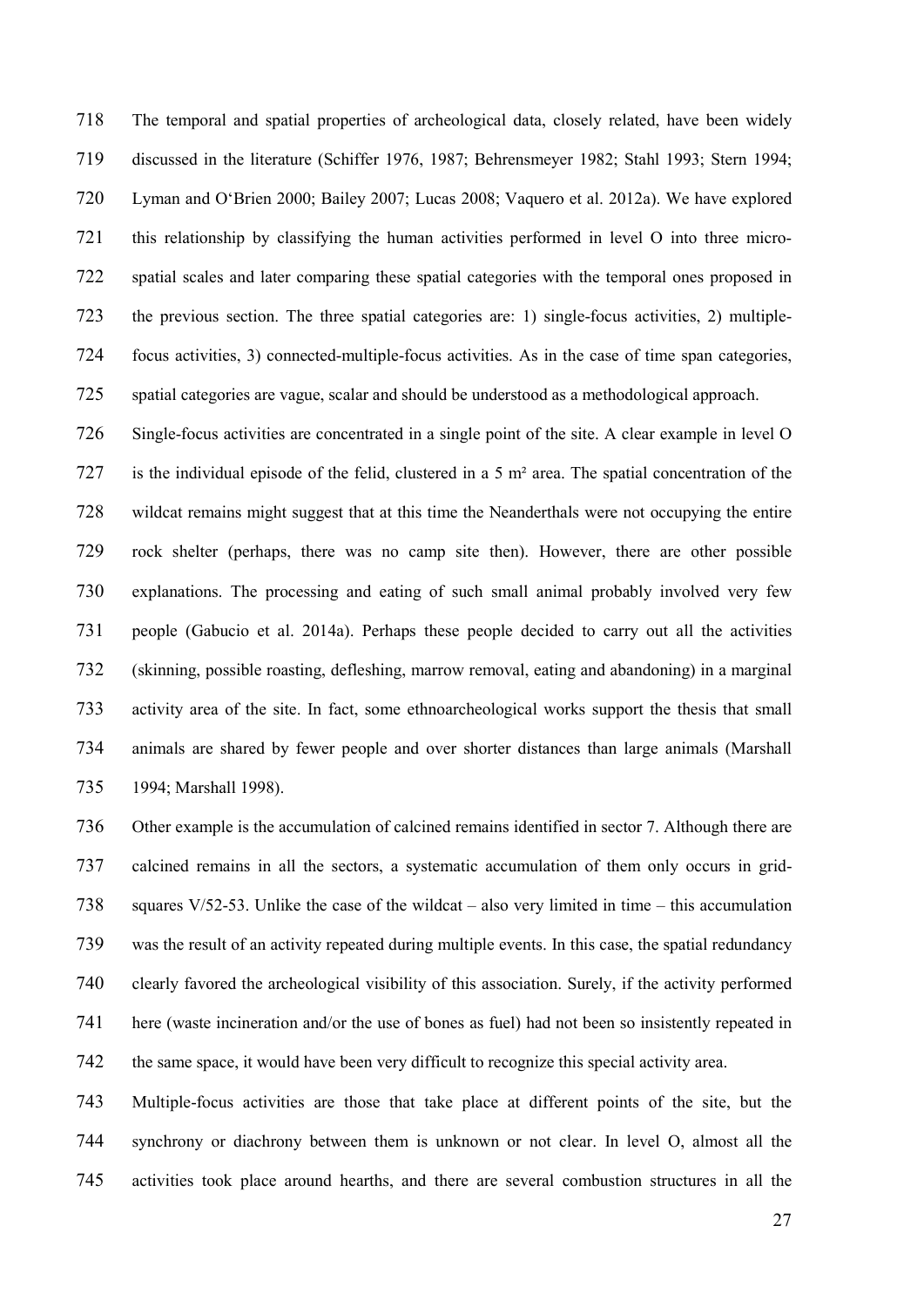sectors of both archeolevels. Most of these structures were reused suggesting that the hearths were never all active at once, but accumulated over time. Some combustion structures appear be connected (by refits or other methods) with others, but in most cases there are no criteria to distinguish which hearths were synchronic. Likewise, it is very difficult to find out, for example, if on any occasion the small area in the archeological N of sector 7 was used to break mandibles and limb bones at the same time as bone fracture occurred in the domestic areas in sectors 6 or 8.

Finally, connected-multiple-focus activities are those that occur simultaneously at different points of the site. This type of activity should be recognized only when there are sufficient criteria to relate these different points. In level O, the clearest case is the processing of B. primigenius carcasses at the site in archeolevel Ob. Despite the fact that each individual was acquired at different times, several criteria suggest a synchronic occupation of most of the rock shelter during these different events. Firstly, teeth that appear to belong to the same individual were recovered from three different sectors (6, 7 and 8). Secondly, a few refits broken when green connect different sectors, highlighting the refit between sectors 6 and 8. Some lithic refits of different raw materials also connect these opposite areas (archeological E and W) of the site. Thirdly, a laterality-based distribution has been observed: right elements of different individuals were accumulated in sector 8, while left ones were mainly accumulated in sector 6. All this hints at both food sharing and a temporal continuity (or repetition) of the same spatial organization.

In the case of E. ferus, there are no direct connections between sectors. However, bearing in mind the tooth microwear results and the presence of remains of this taxon over the entire surface, it seems probable that the whole of the rock shelter was occupied at the same time. In any case, horses were not shared and distributed in the same way as aurochs. The case of S. hemitoechus is similar: if all the rhino remains actually belonged to two individuals, an adult and an immature rhino, the remains of which are scattered throughout the surface, it would be another sign of synchronic occupation. Likewise, the laterality pattern of the deer elements recovered from sector 5, suggests that the carcass was shared between more than one sector. Unfortunately, we could not identify these elements among all the remains.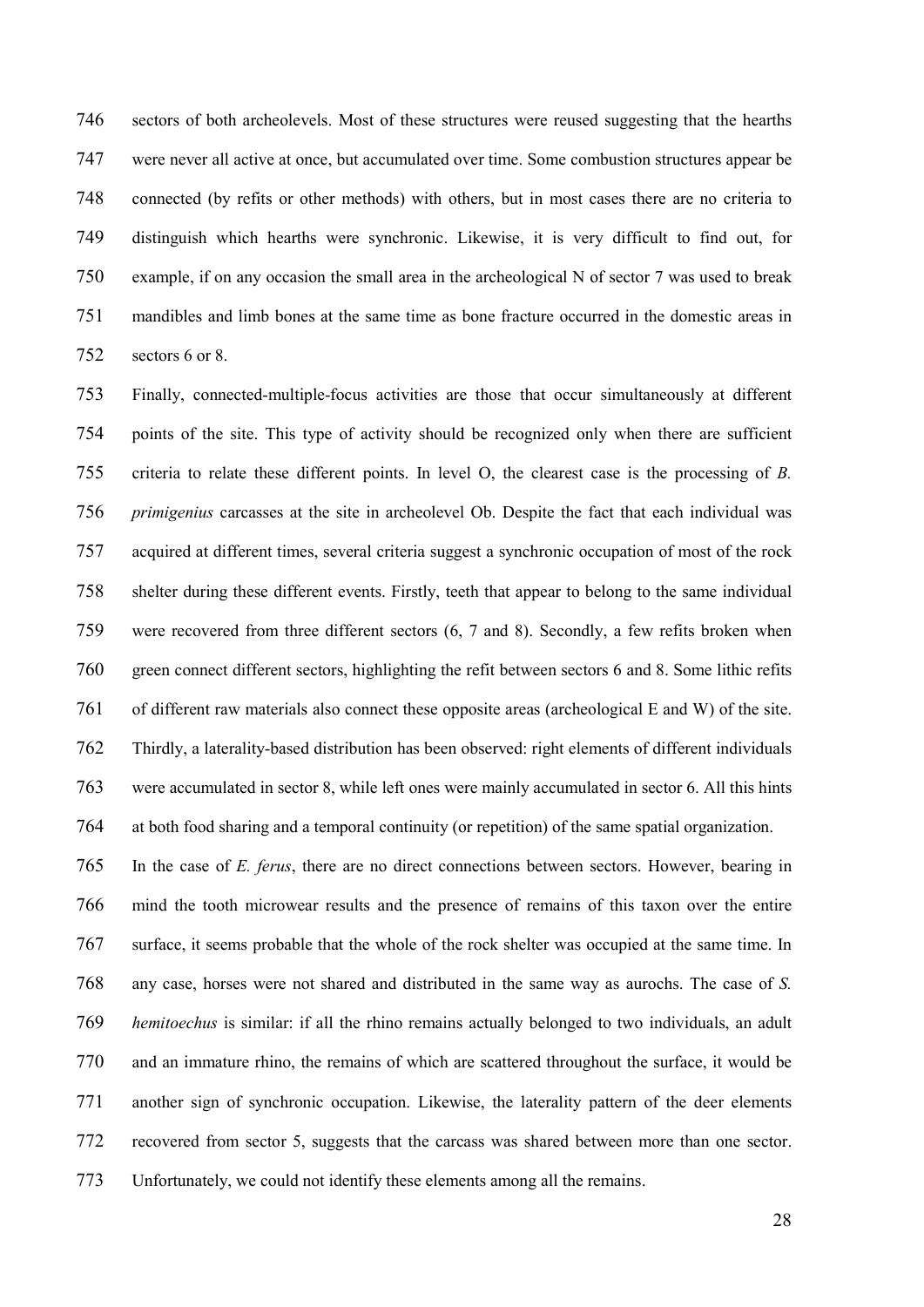Thus, it seems that, in general terms, individual episodes tend to cluster in a smaller space, whereas long-time span activities tend to be distributed over a wider area. Actually, there appears to be a natural trend in this direction (Bailey 2007), although there are exceptions. In part, the link between short spans of time and limited distribution is conditioned by methodological problems. Establishing synchrony relationships in horizontal palimpsests is always difficult; that these relationships might connect an identified individual episode with remote remains is still rarer.

The links between time and space inside a site can provide data useful for inferring the approximate duration of the occupations and the number of individuals in the human group. In the case of archeolevel Ob, as there is evidence supporting the simultaneous use of most of the excavated surface, it can be argued that almost in any occasion the rock shelter was occupied by a fairly large group of Neanderthals. However, the occupation length is more difficult to assess. There are criteria suggesting that some occupational events might have lasted quite time. Generally, the longer the time occupation is, the higher the number of occupants and the larger the space they need to inhabit. In addition, long occupations usually result in different overlapping accumulations that gradually become indistinguishable, as occurred in archeolevel Ob. Lastly, the hypothesis of a long occupation would be reinforced if the accumulation of calcined remains were finally interpreted as a post-hoc area, since these areas of secondary accumulation specifically used as dumps become more frequent the longer the occupation lasts (O'Connell 1987). Nevertheless, demonstrating conclusively the nature of the occupation of the site – that it was occupied for long periods or, rather, was frequently visited - is a very difficult task and will require an interdisciplinary study.

When compared to Ob, archeolevel Oa, seems have been the result of shorter occupations and/or smaller groups. Nevertheless, as already mentioned, interdisciplinary studies are needed to confirm or reject these assumptions and explore in depth this line of interpretation. Likewise, a study integrating as many disciplines as possible will be required if an approximation to the number of occupational events and their individualized interpretation is to be reached.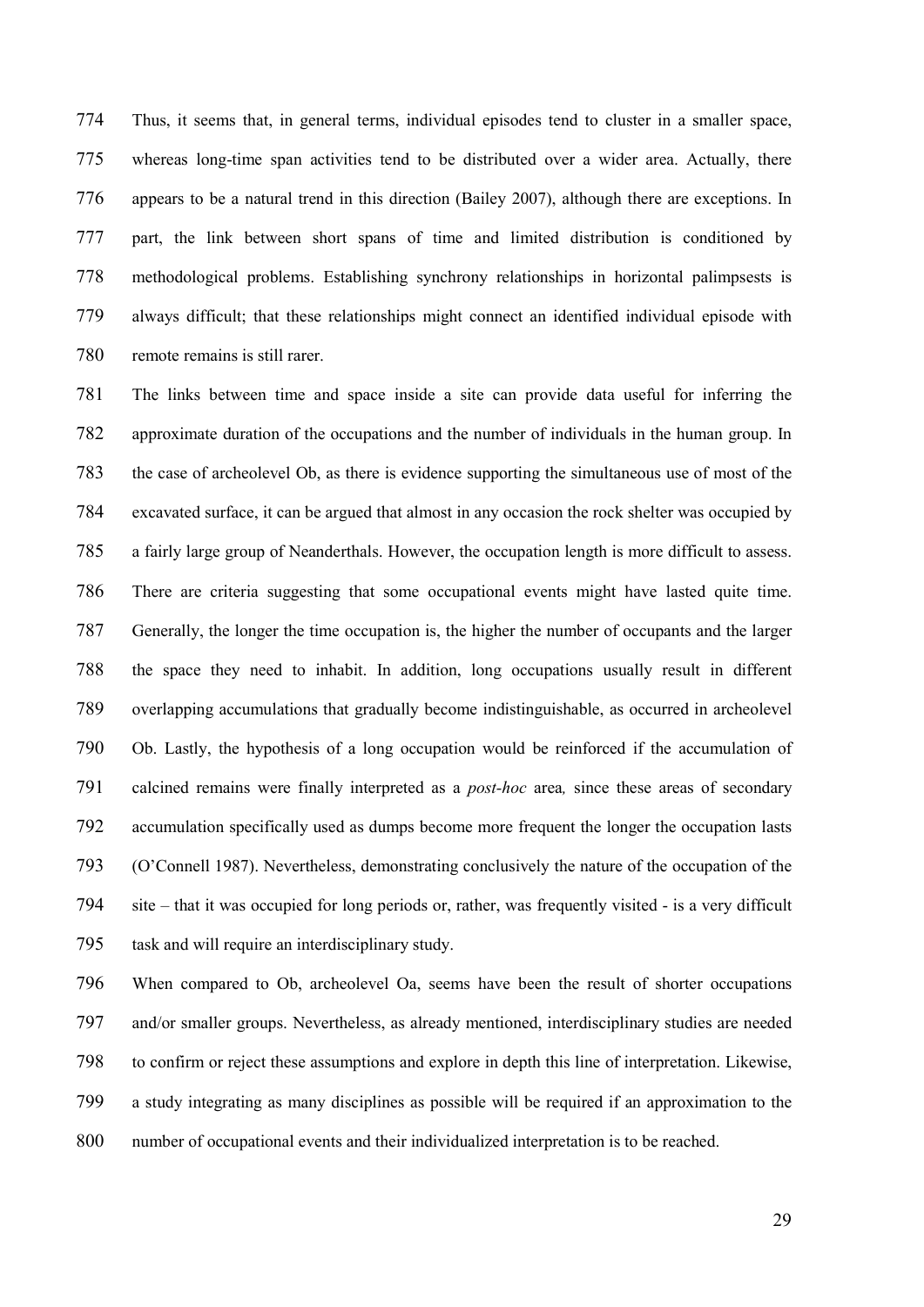This work shows that archeological faunal material is also suitable for spatiotemporal analysis of palimpsests, encouraging their study and application in the future. At level O, as at other levels of Abric Romaní (Vaquero et al. 2007) and other sites (Sewell 1996; Harding 2005: 804 Machado and Pérez in press), it is possible to discern activities performed over different time spans. On its own, trying to dissect a palimpsest into short-term events does not prevent a study of long-term behaviors. In fact, there is a lot of information that can be lost if only one temporal approach is used. The really difficult task is to find ways to relate individual episodes and short-time span activities to long-time span ones and to fit them into a picture (Haldaways and Wandsnider 2008; Vaquero et al. 2012a). On the one hand, it could be argued that long-term 810 patterns determine what happens at the short-term event scale. Thus, according to Giddens (1979), short-term events are founded on the underlying structures, i.e., the long-term behavioral patterns and natural conditions. On the other hand, it might be considered that the short-term individual engagements determine the larger-scale entities and processes (Harding 2005).

Perhaps attempting to locate in space activities that occurred over different time scales inside a site could help us understand the relationship between long-term and short-term activities at that site. For instance, the links between time and space can provide data useful for interpreting site structure, the duration of the occupations and the number of individuals in the human group. In turn, these parameters may be used to contextualize individual episodes and attempt to relate 820 them to long-term dynamics.

Conclusions

Several analytical methods and techniques were applied to the zooarcheological assemblage of Abric Romani level O: archeostratigraphy, anatomical and taxonomical identification, taphonomic analysis, refits and tooth wear analysis. From the data obtained we recognized different Neanderthal activities performed inside the rock shelter, while paying special attention to their spatiotemporal framework. With the aim of interpreting the site structure, the patterns observed have been compared to ethnoarcheological data. In this regard, different activity areas have been identified, indicating that level O was used mainly as a camp site.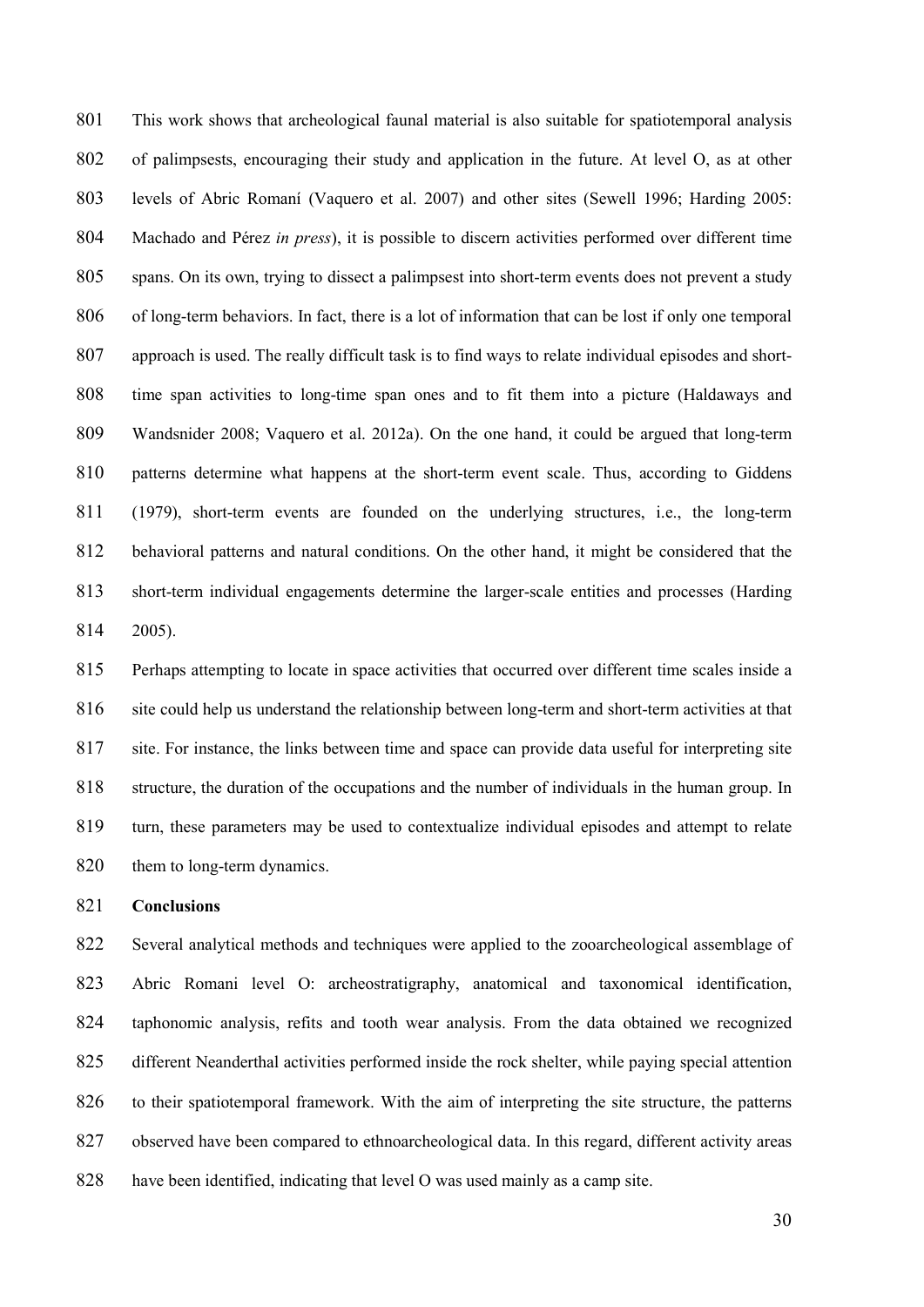In addition, it was possible to classify Neanderthal activities into different time scales. Firstly, two individual episodes were identified, related to the processing of a wildcat and a deer. Secondly, tooth microwear patterns indicated that horses from archeolevel Ob were acquired during a short-time span, surely during the same occupational event. Thirdly, different criteria 833 suggested that other activities, such as the acquisition and processing of B. primigenius carcasses or the accumulation of calcined remains in the innermost area of the rock shelter, occurred repeatedly in different events over a long-time span.

Likewise, data related to taxonomical and anatomical identification (MNI and laterality) and refits, made it possible to classify Neanderthal activities into three spatial categories. In the first place, single-focused activities are those occurring in a limited space, such as the butchering of the wildcat and the accumulation of calcined remains. Other activities are multiple-focused, i.e., 840 they occur in more than one place, but there are no evident links between them (for instance, the bone breakage). Finally, there are connected-multiple-focus activities, occurring in more than one place simultaneously, such as the processing of B. primigenius carcasses.

843 All this work allowed us to reflect on the relationship between the temporal and spatial scales over which different Neanderthal activities occurred, and how they can be perceived from the archeological record. Although it seems that individual episodes tend to cluster in a reduced space, and long-time span activities tend to be distributed over a wider area, there are some exceptions, such as the accumulation of calcined bones (long-time span and single-focused activity). In any case, a time-space approach suggests that occupational events in Ob could have been longer and/or the Neanderthal groups more numerous than in Oa. However, these assumptions, as well as the proposed site structure, will need to be reviewed in future studies 851 that employ transdisciplinary analysis.

In conclusion, this work demonstrates that the study of a zooarcheological assemblage is suitable for a time-space approach. In level O, it is possible, from faunal analysis, to discern activities performed over different time spans (from individual episodes to long-term behaviors), explore their spatial extent and then hypothesize about settlement dynamics. Undoubtedly, the Abric Romaní presents optimal conditions for spatiotemporal studies: high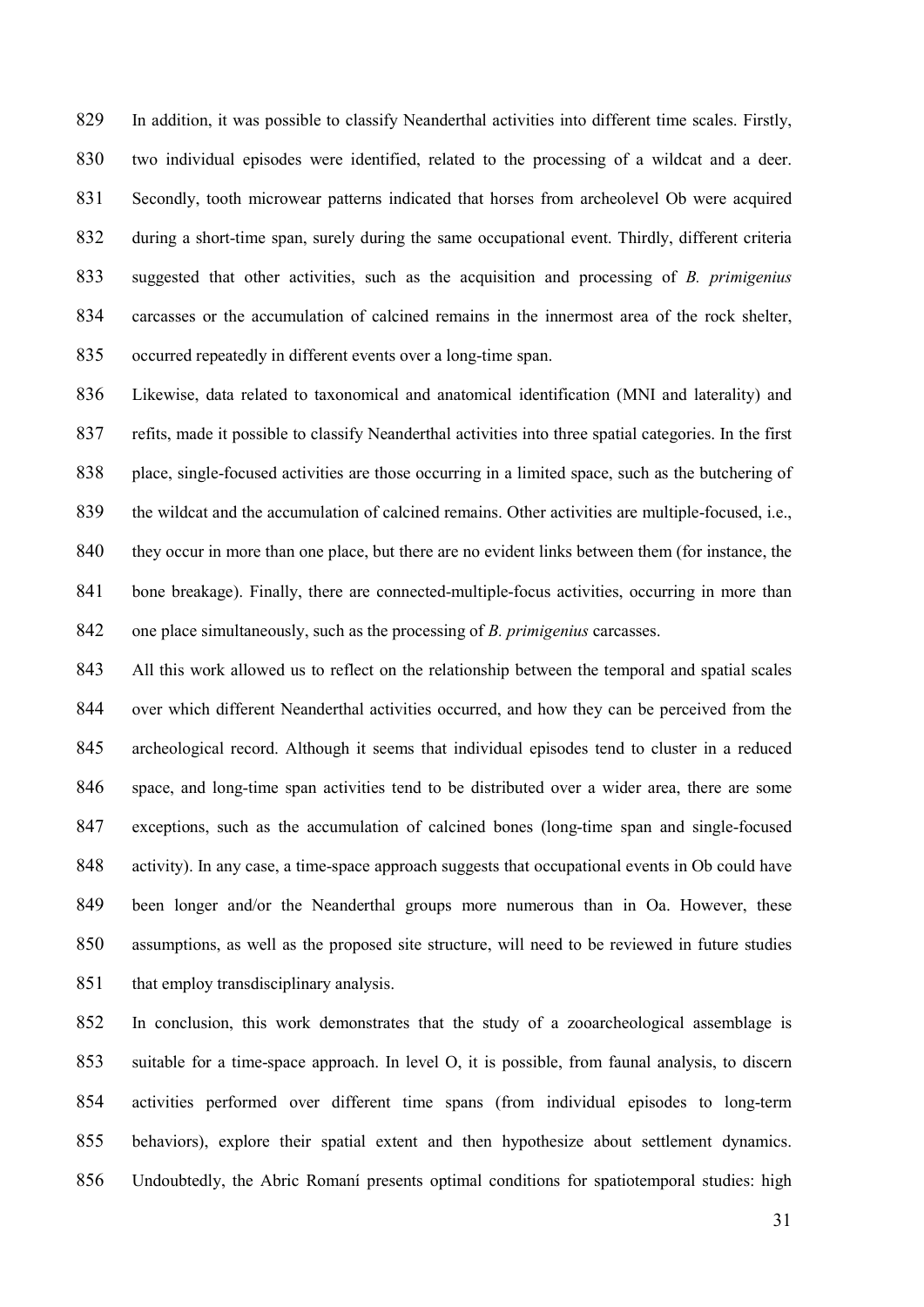- resolution sequence, large excavated surface and preservation of combustion structures.
- However, most methods and techniques developed in this work, as refits, archeostratigraphy and
- distribution of the remains in different categories (taxonomic, anatomical and taphonomic ones),

can be applied to many other sites. Also, the temporal and spatial categories identified in our

work can be adapted and applied to other assemblages, both faunal or based on other materials.

### References

- Audouze F, Enloe JG, (1997) High resolution archaeology at Verberie: Limits and interpretations. World Archaeol 29(2):195-207
- Bailey G (2007) Time perspectives, palimpsests and the archaeology of time. J Anthropol Archaeol 26:19-223
- Bargalló A (2014) Anàlisi tecnològica dels assentaments neandertals de l'Abric Romaní (Barcelona, Espanya). Dissertation, Universitat Rovira i Virgili
- Bargalló A, Gabucio MJ, Rivals F, (2015) Puzzling out a palimpsest: Testing an
- interdisciplinary study in level O of Abric Romaní. Quaternary International. doi: 10.1016/j.quaint.2015.09.066
- Behrensmeyer AK (1982) Time resolution in fluvial vertebrate assemblages. Paleobiology 8:211–227
- Binford LR (1978) Archaeology dimensional analysis of behavior and site structure: learning
- from an Eskimo hunting stand. Am Antiq 43(3):330-361
- Binford LR (1980) Wilow smoke and dog's tails: Hunter-gatherer settlement systems and
- archaeological site formation. Am Antiq 45(1):4-20
- Binford LR (1981) Bones: Ancient Men and Modern Myths. Academic Press, New York
- Binford LR (1988) Etude taphonomique des restes fauniques de la Grotte Vaufrey, Couche VIII.
- In: Rigaud JP (ed) La Grotte Vaufrey: Paléoenvironnement-Chronologie-Activités Humaines.
- 881 Mémoires de la Société Préhistorique Française tome XIX, pp 535-563
- Bischoff JL, Julià R, Mora R (1988) Uranium-series dating of the Musterian Occupation at
- Abric Romaní, Spain. Nature 332:68-70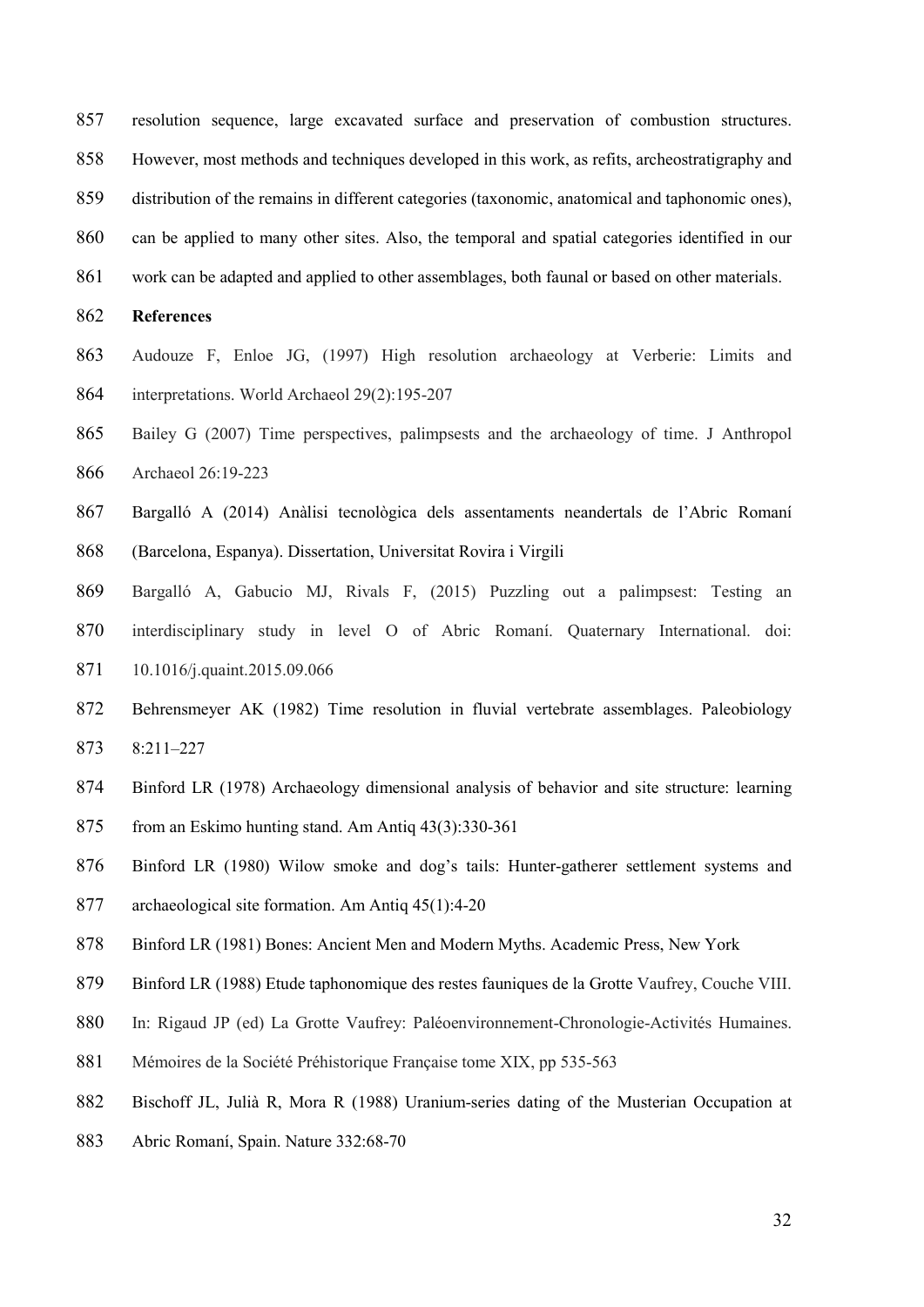- Blasco R, Rosell J, Fernández Peris J, Cáceres I, Vergès JM (2008) A new element of trampling: an experimental application on the Level XII faunal record of Bolomor Cave (Valencia, Spain). J Archaeol Sci 35(6):1605-1618
- 887 Brain CK (1981) The Hunters or the Hunted? An Introduction to African Cave Taphonomy. The
- University of Chicago Press, Chicago
- Bromage TH, Boyde A (1984) Microscopic Criteria for the Determination of Directionality of
- Cutmarks on Bone. Am J Phys Anthropol 65:339-366
- 891 Bunn HT (1983) Comparative analysis of modern bone assemblages from a San hunter-gatherer
- camp in the Kalahari desert, Botswana, and from spotted hyena den near Nairobi, Kenya. In:
- Clutton-Brock J, Grigson G (eds.) Animals and Archaeology. Vol 1. Hunters and their prey.
- BAR International Series 163. Archaeopress, Oxford, pp 143-148
- Bunn HT (1986) Patterns of Skeletal Representation and Hominid Subsistence Activities at
- Olduvai Gorge, Tanzania, and Koobi Fora, Kenya. J Hum Evol 15:673-690
- Bunn HT, Ezzo JA (1993) Hunting and scavenging by Plio-Pleistocene hominids: nutritional
- constraints, archaeological patterns, and behavioral implications. J Archaeol Sci 20:365-398
- Burjachs F, López-García JM, Allué E, Blain HA, Rivals F, Bennàsar M, Expósito I (2012)
- Palaeoecology of Neanderthals during Dansgaard-Oeschger cycles in northeastern Iberia (Abric
- 901 Romaní): From regional to global scale. Quatern Int 247: 26-37
- Cáceres I (2002) Tafonomía de Yacimientos Antrópicos en Karst. Complejo Galería
- (Atapuerca, Burgos), Vanguard Cave (Gibraltar) y Abric Romaní (Capellades, Barcelona).
- Dissertation, Universitat Rovira i Virgili
- Canals A (1993) Methode et techniques archeo-stratigraphiques pour l'etude des gisements
- archeologuiques en sedminent homogene: aplocation au complexe CIII de la Grotte du Lazaret,
- Nice (Alpes Maritimes). Dissertation, Institue de Paleontologie Humaine, Museum National
- d'Histoire Naturelle
- Capaldo SD, Blumenschine RJ (1994) A quantitative diagnosis of notches made by
- hammerstone percussion and carnivore gnawing on bovid long bones. Am Antiq 59:724-748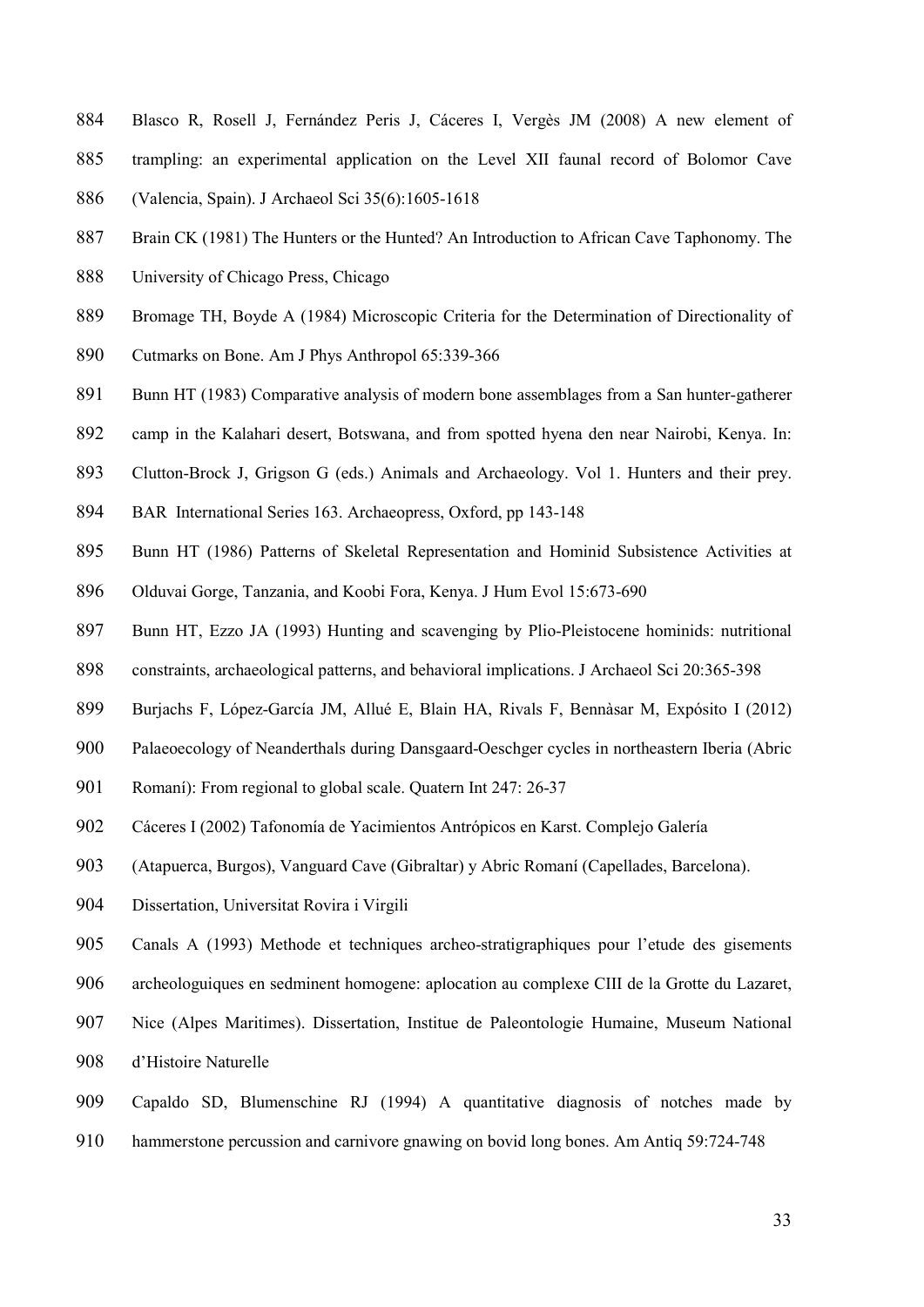- Carbonell E (ed) (2012) High Resolution Archaeology and Neanderthal Behavior. Time and Space in Level J of Abric Romaní (Capellades, Spain). Springer, New York
- Chacón MG, Bargalló A, Gabucio, MJ, Rivals F, Vaquero M (2015) Neanderthal behaviors
- from a spatio-temporal perspective: an interdisciplinary approach to interpret archaeological
- assemblages. In: Conard N, Delagnes A (eds) Settlement Dynamics of the Middle Paleolithic
- and Middle Stone Age, Volume IV. Kerns Verlag, Tübingen, pp 253-294
- Chenorkian R (1988) Fouilles des dépôts coquilliers anthropiques: strati, or not strati...?
- Travaux du Laboratoire d'Anthropologie et de Préhistoire des pays de la Méditerranée
- Occidentale Aix-en-Provence, Université de Provence, 39-55
- Eixea A, Villaverde V, Zilhão J, Sanchis A, Morales JV, Real C, Bergadà MM (2012) El nivel
- IV Abrigo de la Quebrada (Chelva, Valencia). Análisis microespacial y valoración del uso del
- espacio en los yacimientos del Paleolítico Medio valenciano. Mainake XXXIII / 2011-2012 / pp
- 127-158
- Enloe JG (1995) Remuntatge en zooarqueologia: tafonomía, economia i societat. Cota Zero 11 :31-37
- Enloe JG (2012) Middle Paleolithic Spatial Analysis in Caves: Discerning humans from hyenas
- at Arcy-sur-Cure, France. Int J Osteoarchaeol 22:591-602
- Enloe JG, David F (1992) Food sharing in the Palaeolithic: carcass refitting at Pincevent. In:
- 929 Hofman J L, Enloe J (eds.) Piecing Together the Past: Applications of Refitting Studies in
- Archaeology. BAR International Series 578. Archaeopress, Oxford, pp 296-299
- Enloe JG, David F, Hare TS (1994) Patterns of faunal processing at Section 27 of Pincevent:
- The use of spatial analysis and ethnoarchaeological data in the interpretation of archaeological
- site structure. J Anthropol Archaeol 13:105-124
- Fernández López S (2000) Temas de Tafonomía. Departamento de Paleontología, Universidad
- Complutense de Madrid. http://www.ucm.es/centros/cont/descargas/documento11157.pdf
- Accessed 1 March 2015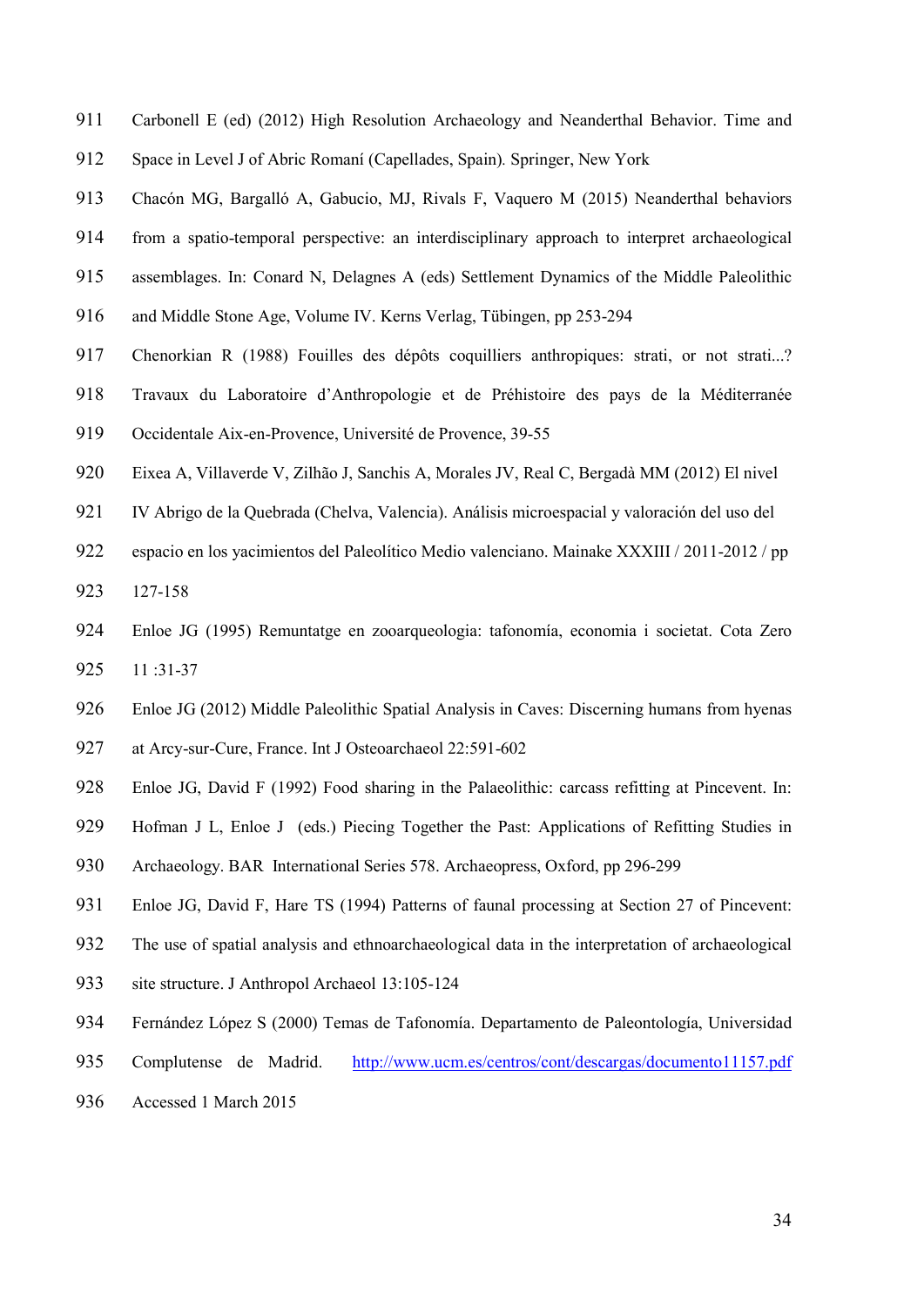- Fernández-Laso MC (2010) Remontajes de restos faunísticos y relaciones entre áreas domésticas en los niveles K y M del Abric Romaní (Capellades, Barcelona, España).
- Dissertation, Universitat Rovira i Virgili
- Fernández-Jalvo Y, Andrews P (2003) Experimental Effects of Water Abrasion on Bone
- Fragments. Journal of Taphonomy 1:147-163
- Gabucio MJ, Bargalló A (2012) Neanderthal subsistence change around 55 kyr. In: Cascalheira
- J, Gonçalves C (eds) Final Proceedings, IV Jornadas de Jovens em investigação arqueológica.
- Volume II. Tipografia Tavirense, Faro, pp 193-200.
- Gabucio MJ, Cáceres I, Rosell J (2012) Evaluating post-depositional processes in Level O of
- the Abric Romaní Archaeological Site. N Jb Geol Paläont Abh 265(2):147-163
- 947 Gabucio MJ, Cáceres I, Rodríguez-Hidalgo A, Rosell J, Saladié P (2014a) A wildcat (Felis
- 948 silvestris) butchered by Neanderthals in the Level O of the Abric Romaní site (Capellades,
- Barcelona, Spain). Quatern Int 326-327:307-318
- Gabucio MJ, Cáceres I, Rosell J, Saladié P, Vallverdú J (2014b) From small bone fragments to
- Neanderthal activity areas: The case of Level O of the Abric Romaní (Capellades, Barcelona,
- Spain). Quatern Int 330:36-51
- Gamble CS, Boismier WA (eds) (1991) Ethnoarchaeological Approaches to Mobile Campsites.
- Hunter-Gatherers and Pastoralists Case Studies. International Monographs in Prehistory, Ann Arbor
- Giddens A (1979) Central Problems in Social Theory: Action, Structure, and Contradiction in
- Social Analysis. Macmillan, London
- Gifford DP (1980) Ethnoarcheological contributions to the taphonomy of human sites. In:
- Behrensmeyer AK, Hill AP (eds.) Fossils in the Making: Vertebrate Taphonomy and
- Paleoecology. University of Chicago Press, Chicago, pp 94–106
- Gifford-Gonzalez D (198) Ethnographic analogues for interpreting modified bones: Some cases
- from East Africa. In: Bonnichsen R, Sorg E (eds) Bone Modification. University of Maine,
- Orono, pp 179-246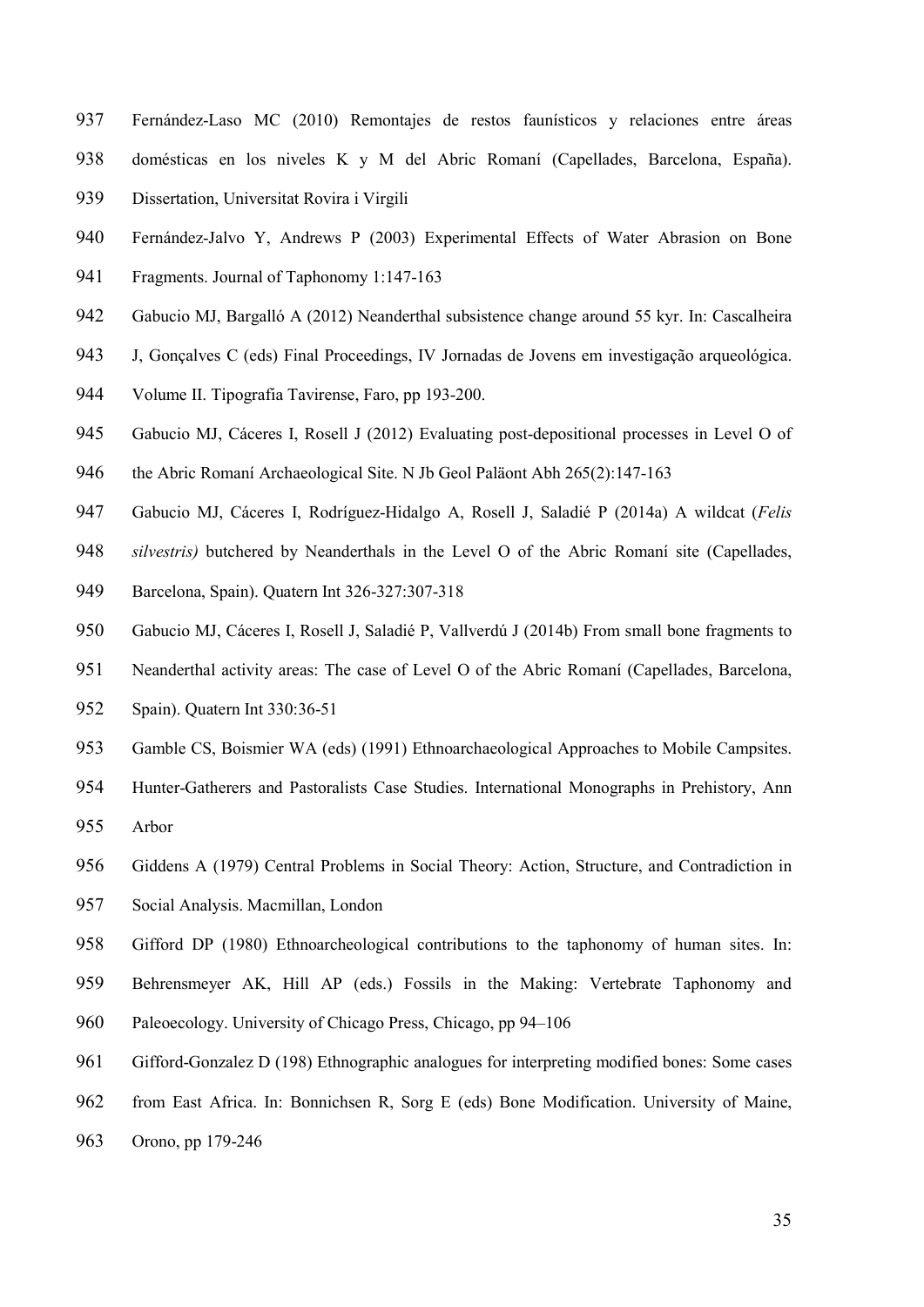- Harding J (2005) Rethinking the Great Divide: long-term structural history and the temporality
- of event. Norwegian Archaeological Review 38(2):88-101
- Hayden B (1979) Paleolithic Reflections. Lithic technology and ethnographic excavation among
- Australian aborigines. Australian Institute of Aboriginal Studies. Humanities Press Inc, New Jersey.
- Holdaway S,Wandsnider L (eds) (2008) Time in Archaeology: Time Perspectivism Revisited.
- The University of Utah Press, Salt Lake City
- Hovers E, Malinsky-Buller A, Goder-Goldberger, M, Ekshtain, R (2011) Capturing a moment:
- identifying short-lived activity locations in Amud Cave, Israel. In: Le Tensorer J-M, Jagher R,
- Otte M (eds) The Lower and Middle Palaeolithic in the Middle East and neighbouring regions.
- Basel Symposium (May 8-10 2008). ERRAUL 126, Liège, pp 101-114
- Kent S (ed) (1987) Method and theory for activity area research. An Ethnoarchaeological
- Approach. Columbia University Press, New York
- Kroll EM, Price TD (1991) The Interpretation of Archaeological Spatial Patterning. Plenum
- Press, New York
- Leroi-Gourhan A, Brézillon M (1972) Fouilles de Pincevent: Essai d'analyse ethnographique
- d'un habitat magdalénien (la Section 36). VIIe Supplément à Gallia Préhistoire. CNRS, Paris
- Lock G, Molyneaux B (eds) (2006) Confronting Scale in Archaeology. Springer Verlag, New
- York
- Lucas G (2005) The Archaeology of Time. Routledge, London
- Lucas G (2008) Time and Archaeological event. Cambridge Archaeol J 18(1):59-65
- Lucas G (ed) (2012) Understanding the Archaeological Record. Cambridge University Press,
- Cambridge
- Lupo KD (1995) Hadza bone assemblages and hyena attrition: an ethnographic example of the
- influence of cooking and mode of discard on the intensity of scavenger ravaging. J Anthropol Archaeol 14:288-314
- Lyman RL (1994) Vertebrate Taphonomy. Cambridge University Press, Cambridge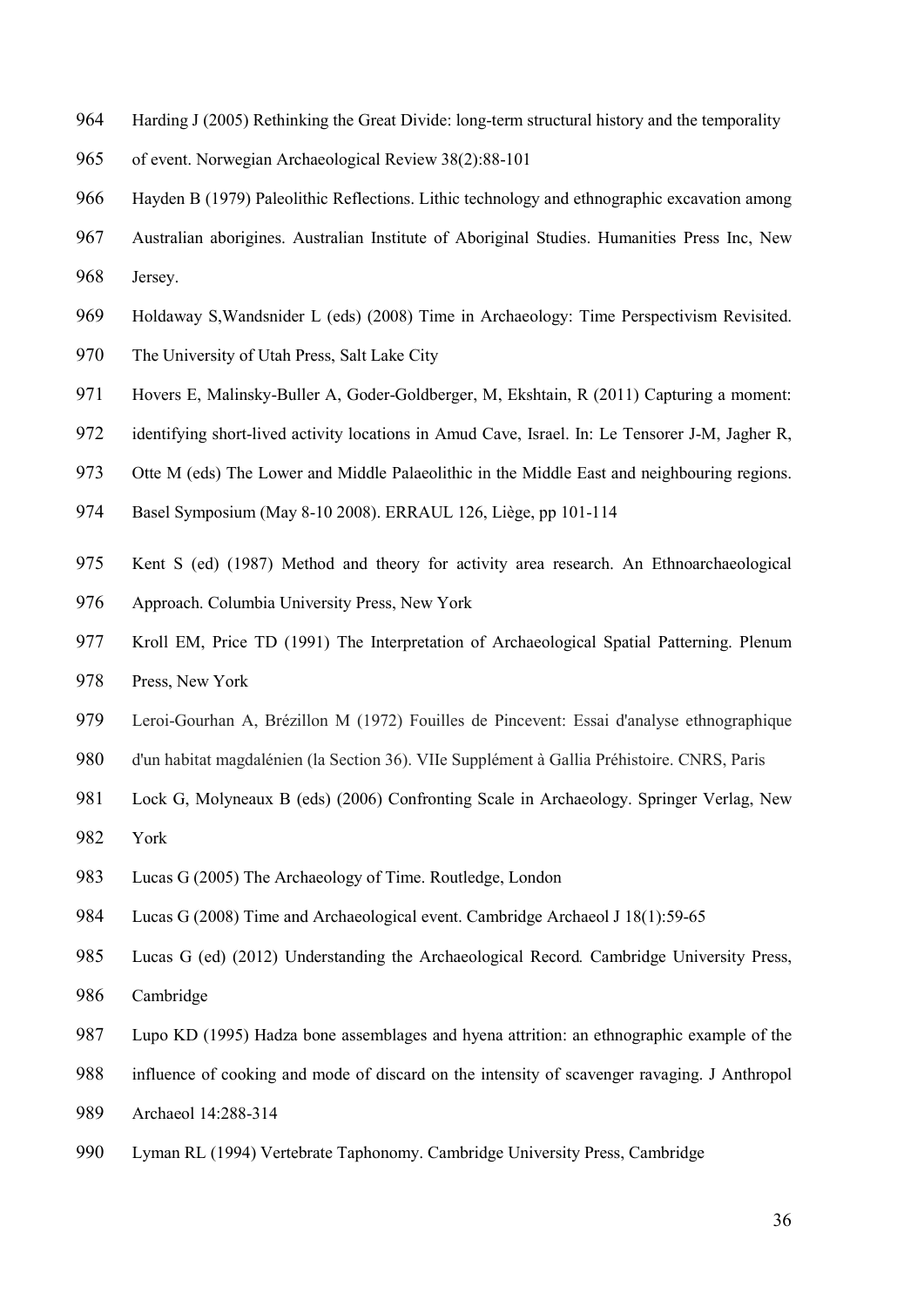- Lyman RL, O'Brien MJ (2000) Chronometers and units in early Arcchaeology and Paleontology. Am Antiq 65(4):691-707
- Machado J, Hernández CM, Mallol C, Galván B (2013) Lithic production, site formation and
- Middle Palaeolithic palimpsest analysis: in search of human occupation episodes at Abric del
- Pastor Stratigraphic Unit IV (Alicante, Spain). J Archaeol Sci 40(5):2254-2273
- Machado J, Pérez L (2016) Temporal frameworks to approach human behavior concealed in
- Middle Palaeolithic palimpsests: A high-resolution example from El Salt Stratigraphic Unit X
- (Alicante, Spain). Quatern Int. doi:10.1016/j.quaint.2015.11.050
- Marshall F (1994) Food sharing and body part representation in Okiek faunal assemblages. J
- Archaeol Sci 21:65-77
- Marshall L (1998) Sharing, talking, and giving. Relief of Social Tensions among the !Kung. In:
- Lee RB, Devore I (eds) Kalahari HuntereGratherers. Studies of the !kung San and their
- Neighbors. Harvard University Press, Cambridge, pp 349-372
- Mentzer SM (2009) Bone as a fuel source: the effects of Initial Fragment sixe distribution. In:
- Théry-Parisot I, Costamagno S, Henry A (eds) Gestion des combustibles au paléolithique et au
- mésolithique: nouveaux outils, nouvelles interprétations. UISPP XV congress, BAR
- International Series 1914. Archaeopress, Oxford, pp 53-64
- Moncel M-H, Rivals, F, 2011. On the question of short-term Neanderthal site occupations:
- Payre, France (MIS 8-7), and Taubach/Weimar, Germany (MIS 5). J Anthropol Res 67:47-75
- Morin E, Tsanova T, Sirakov N, Rendu W, Mallye J-B, Lévêque F (2005) Bone refits in
- stratified deposits: testing the chronological grain at Sanit-Césaire. J Archaeol Sci 32:1083-1098
- Murray T (2002) Evaluating evolutionary archaeology. World Archaeol 34(1):47-59
- Noe-Nygaard N (1989) Man-made trace fossils on bones. Hum Evol 4(6):461-491
- O'Connell JF (1987) Alyawara site structure and its archaeological implications. Am Antiq
- 52(1):74-108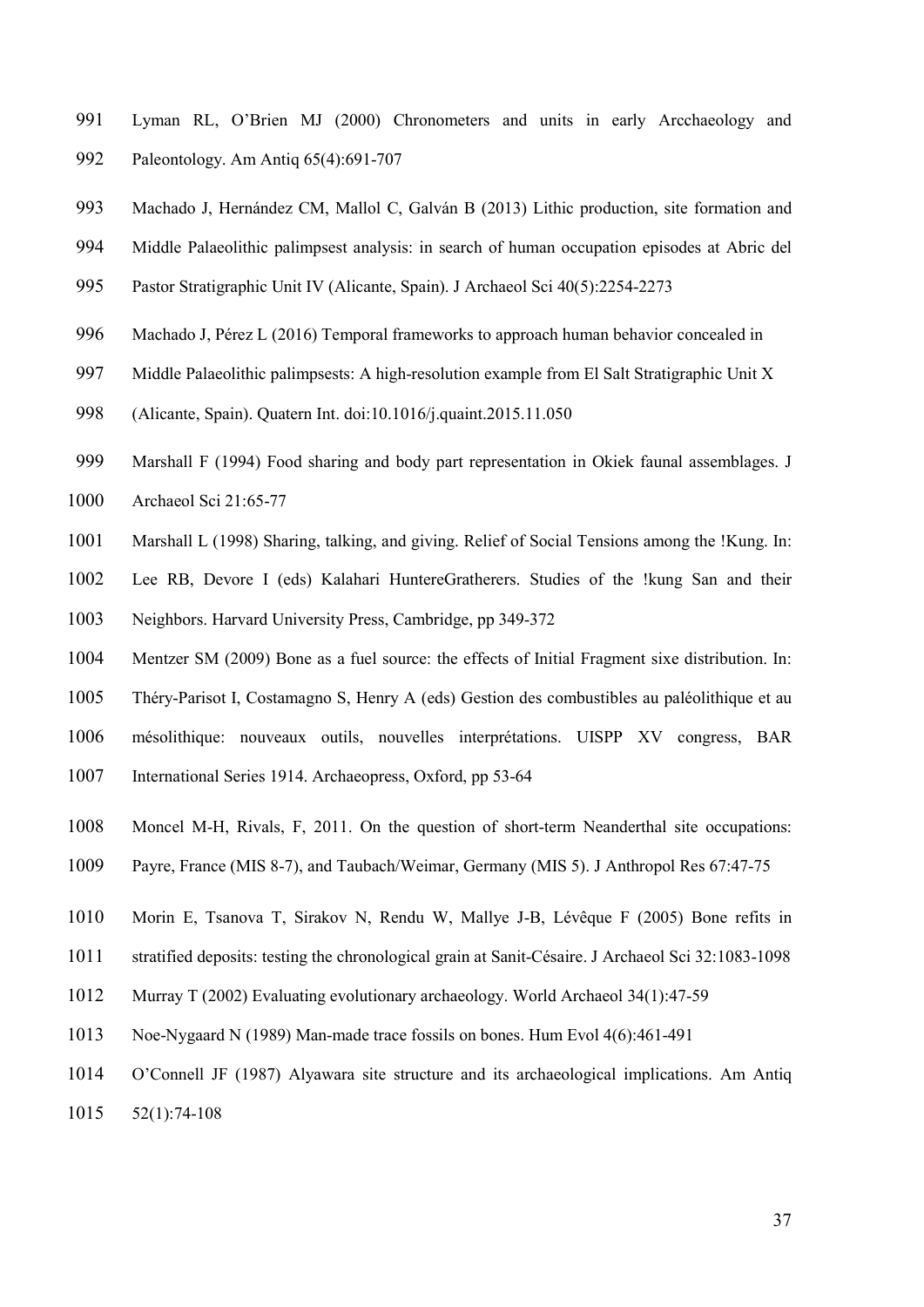- Pickering TR, Egeland CP (2006) Experimental patterns of hammerstone percussion damage on
- bones: implications for inferences of carcass processing by humans. J Archaeol Sci 3:459-469
- Pickering TR, Domínguez-Rodrigo M, Heaton JL, Yravedra J, Barba R, Bunn HT, Musiba C,
- Baquedano E, Diez-Martín F, Mabulla A, Brain CK (2013) Taphonomy of ungulate ribs and the
- consumption of meat and bone by 1.2-million-year-old hominins at Olduvai Gorge, Tanzania. J
- Archaeol Sci 40(2):1295-1309
- Potts R, Shipman P (1981) Cutmarks made by stone tools on bones from Olduvai Gorge,
- Tanzania. Nature 29:577-580
- Ramenofsky A, Steffen A (eds) (1998) Unit Issues in Archaeology: Measuring time, space and
- material. University of Utah Press, Salt Lake City
- Rapson DJ, Todd LC (1987) Attribute based spatial analysis: an example from a huntergatherer
- site in Northwestern Wyoming. 52nd Annual Meeting of Society for American Archaeology,
- Toronto
- Rivals F, Schulz E, Kaiser TM (2009a) A new application of dental wear analyses: estimation of
- duration of hominid occupations in archaeological localities. J Hum Evol 56:329-339
- Rivals F, Moncel MH, Patou-Mathis M (2009b) Seasonality and intra-site variation of
- Neanderthal occupations in the Middle Palaeolithic locality of Payre (Ardèche, France) using
- dental wear analyses. J Archaeol Sci 36:1070-1078
- Rivals F, Prignano L, Semprebon GM, Lozano S (2015) A tool for determining duration of
- mortality events in archaeological assemblages using extant ungulate microwear. Scientific
- Reports 5:17330
- Rosell J, Blasco R, Fernández-Laso MC, Vaquero M, Carbonell E (2012) Connecting areas:
- Faunal refits as a diagnostic element to identify syncronicity in the Abric Romaní
- archaeological assemblages. Quatern Int 225:56-67
- Saladié P, Huguet R, Díez C, Rodríguez-Hidalgo A, Cáceres I, Vallverdú, J, Rosell J, Bermúdez
- de Castro JM, Carbonell E (2011) Carcass transport decisions in Homo antecessor subsistence
- strategies. J Hum Evol 61:425-446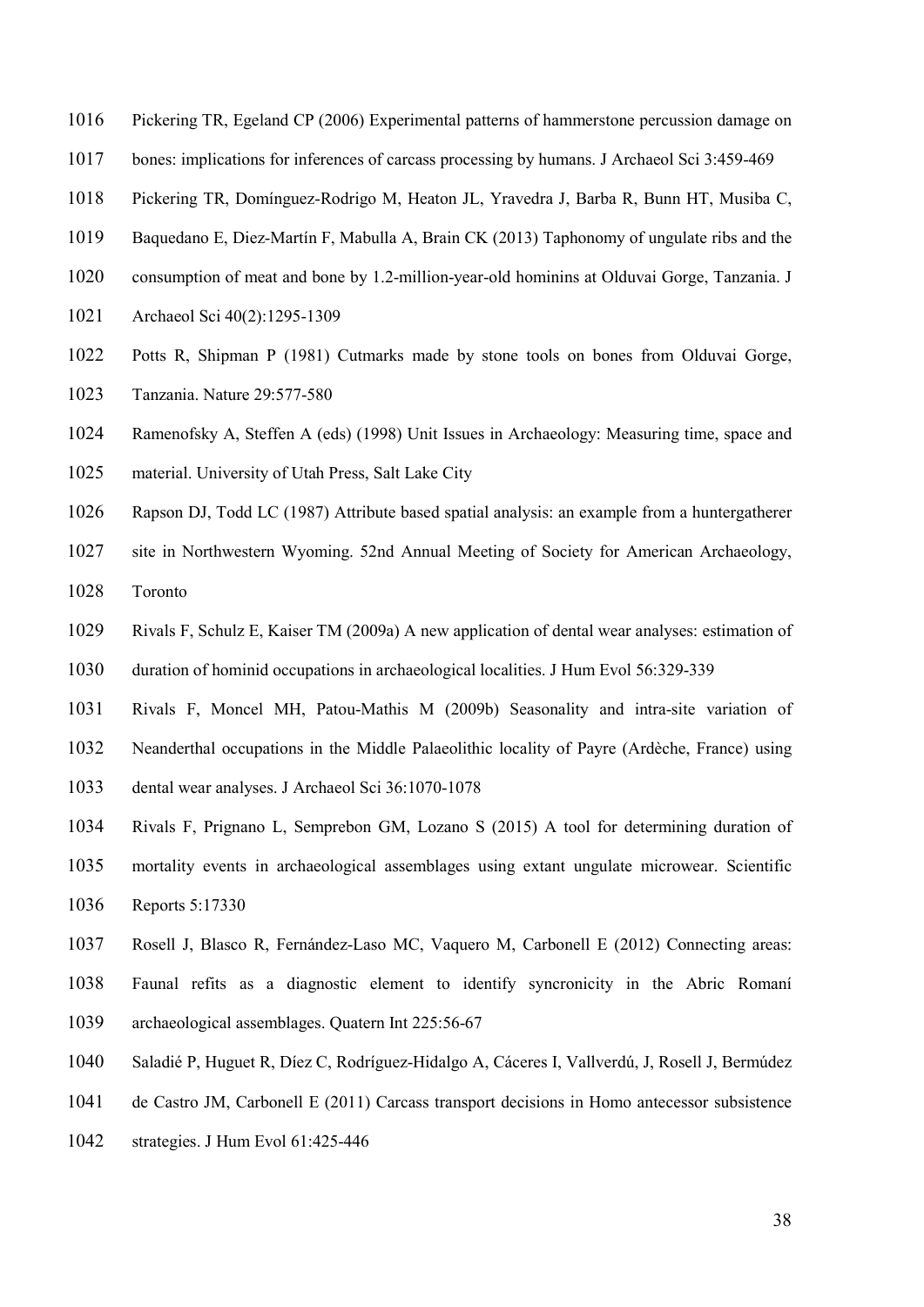- Saladié P, Huguet R, Diez C, Rodríguez-Hidalgo A, Carbonell E (2013) Taphonomic modifications produced by modern brown bears (Ursus arctos). International journal of osteoarchaeology 23:13-23
- Sañudo P, Vallverdú J, Canals A (2012) Spatial Patterns in level J. In: Carbonell E (ed) High
- resolution archaeology and Neanderthal behavior. Time and space in Level J of Abric Romaní
- (Capellades, Spain). Springer, New York, pp 47-76
- Semprebon GM, Godfrey LR, Solounias N, Sutherland MR, Jungers WL (2004) Can low
- magnification stereomicroscopy reveal diet? J Hum Evol 47:115-144
- Sewell Jr WH (1996) Historical events as transformations of structures: inventing revolution at
- the Bastille. Theory and Society 25:841-881
- Shahack-Gross R, Bar-Yosef O, Weiner S (1997) Black-Coulored Bones in Hayonim Cave,
- Israel: Differentiating Between Burning and Oxide Staining. J Archaeol Sci 24:439-446
- Schiffer MB (1972) Archaeological context and systemic context. Am Antiq 37(2):156-165
- Schiffer MB (1976) Behavioral Archeology. Academic Press, New York
- Schiffer MB (1983) Toward the identification of formation processes. Am Antiq 48(4):675-706.
- Schiffer MB (1987) Formation Processes of the Archaeological Record. University of New
- Mexico Press, Albuquerque
- Sharp WD, Mertz-Kraus R, Vallverdú J, Vaquero M, Burjachs F, Carbonell E, Bischoff JL,
- Carbonell E (2016) Archeological deposits at Abric Romaní extend to 110 ka: U-series dating
- of a newly cored, 30 meter-thick section. J Archaeol Sci: Reports 5:400-406
- Shipman P (1983) Early hominid lifestyle: hunting and gathering of foraging and scavenging?
- In: Clutton-Brock J, Grigson C (eds) Animals and Archaeology Hunters and Their Prey, vol 1.
- BAR International Series 163. Archaeopress, Oxford, pp 31-49
- Shipman P, Rose J (1983) Evidence of Butchery and Hominid Activities at Torralba and
- Ambrona; an Evaluation Using Microscopic Techniques. J Archaeol Sci 10:465-474
- Solé A, Allué E, Carbonell C (2013) Hearth-related wood remains from Abric Romaní layer M
- (Capellades, Spain). J Anthropol Res 69(4):535-559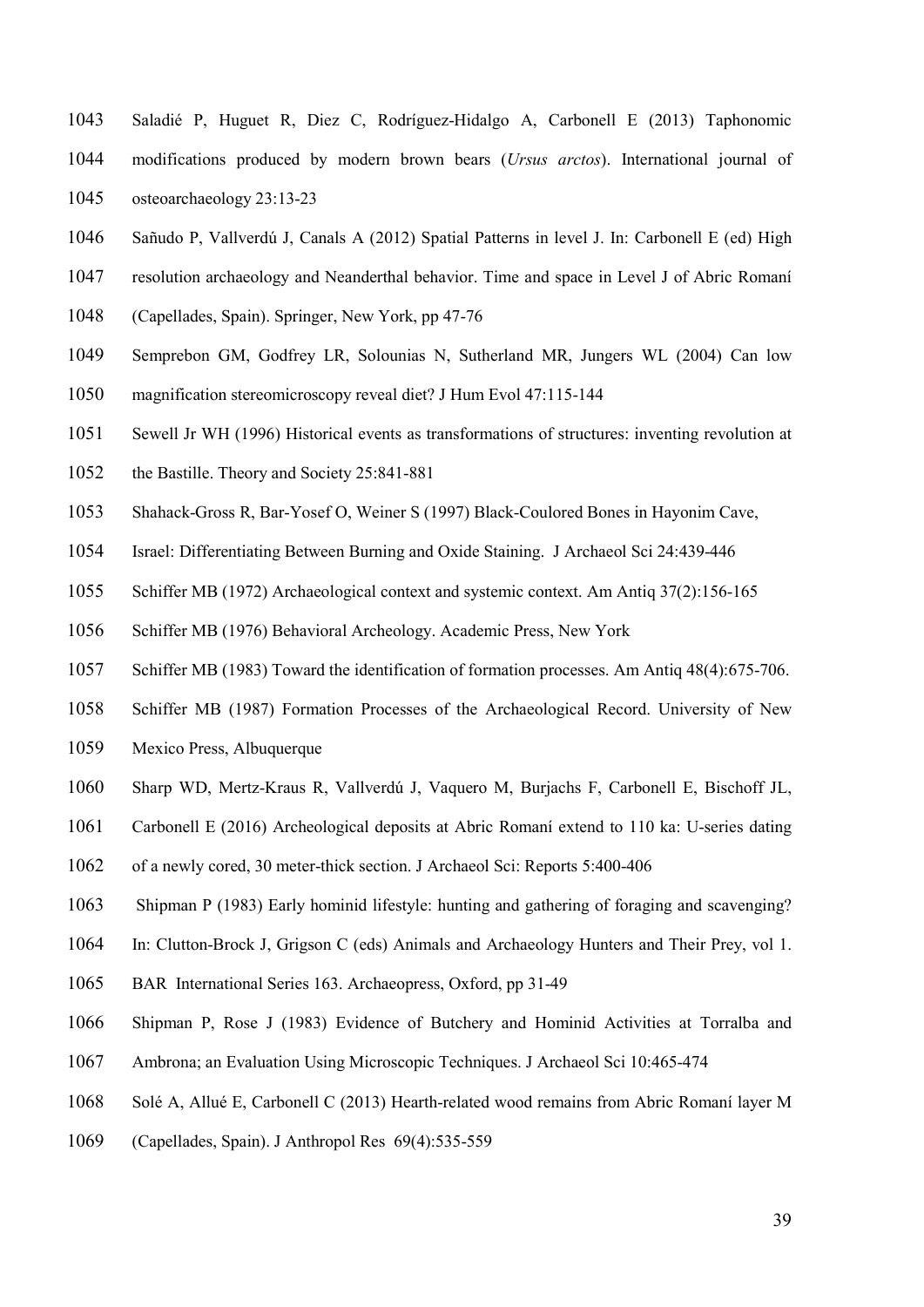- Solounias N, Semprebon G (2002) Advances in the reconstruction of ungulate ecomorphology
- with application to early fossil equids. American Museum Novitates 3366:1-49
- Stahl AB (1993) Concepts of Time and Approaches to Analogical Reasoning in Historical
- Perspective. Am Antiq 58(2):235 260
- Stern N (1994) The implications of time-averaging for reconstructing the land-use patterns of
- early tool-using hominids. J Hum Evol 27:89-105
- Stiner MC, Kuhn S L, Weiner S, Bar-Yosef O (1995) Differential Burning, Recrystallization,
- and Fragmentation of Archaeological Bone. J Archaeol Sci 22:223-237
- Todd L (1987) Taphonomy of The Horner II bone bed. In: Frison GC, Todd LC (eds) The
- Horner Site: The type site of the cody cultural complex. Academy Press, Orlando, pp 107-198
- Todd LC, Stanford DJ (1992) Applications of conjoined bone data to site structural studies. In:
- Hoffman J L, Enloe JG (eds) Piecing Together the Past: Applications of Refitting Studies in
- Archaeology. BAR International Series 578. Archaeopress, Oxford, pp 21-35
- Todd LC, Frison GC (1992) Reassembly of bison skeletons from The Horner Site: A study in
- anatomical refitting. In: Hoffman J L, Enloe JG (eds) Piecing Together the Past: Applications of
- Refitting Studies in Archaeology. BAR International Series 578. Archaeopress, Oxford, pp 63-
- 82
- Vallverdú J, Alonso S, Bargalló A, Bartroli R, Campeny G, Carrancho A, Expósito I, Fontanals
- M, Gabucio MJ, Gómez B, Prats JM, Sañudo P, Solé A, Villalta J, Carbonell E (2012a)
- Combustion structures of archaeological level O and mousterian activity areas with use of fire at
- the Abric Romaní rockshelter (NE Iberian Peninsula). Quatern Int 247:313-324
- Vallverdú J, Gómez de Soler B, Vaquero M, Bischoff JL (2012b) The Abric Romaní site and
- the Capellades region. . In: Carbonell E (ed) High resolution archaeology and Neanderthal
- behavior. Time and space in Level J of Abric Romaní (Capellades, Spain). Springer, New York,
- pp 19-46
- Vaquero M (2013) Análisis micro-espacial: áreas domésticas, variabilidad funcional y patrones temporales. In: García-Díez M, Zapata L (eds) Métodos y técnicas de análisis y estudio en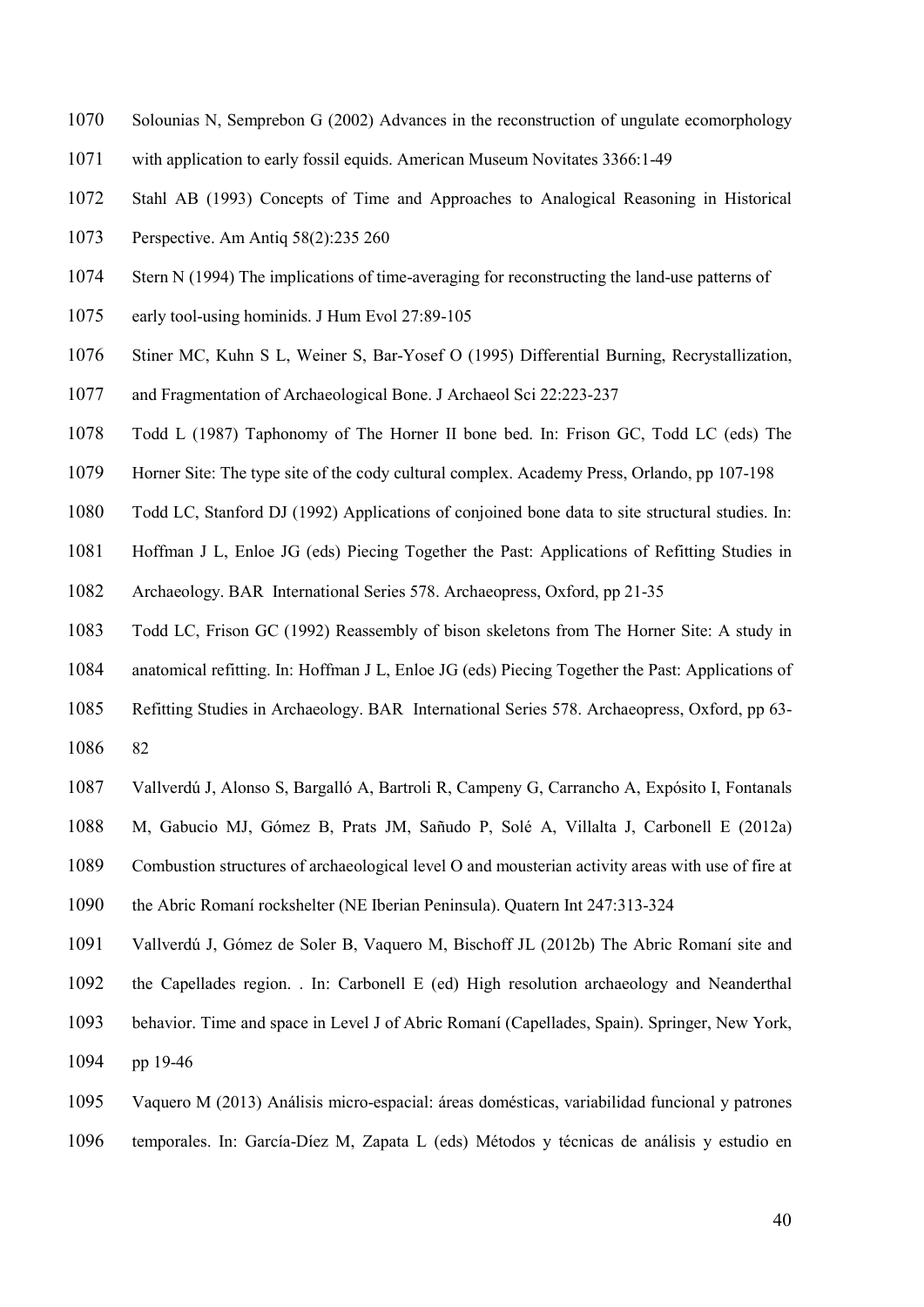- arqueología prehistórica. De lo técnico a la reconstrucción de los grupos humanos. Universidad del País Vasco, Vitoria, pp 245-271
- Vaquero M, Pastó I (2001) The definition of spatial units in Middle Paleolithic sites: the hearth-

rekated assemblages. J Archaeol Sci 28:1209-1220

- Vaquero M, Chacón MG, Rando JM (2007) The interpretative potential of lithic refits in a
- Middle Paleolithic site: the Abric Romaní (Capellades, Spain). In: Schurmans UA, De Bie M
- (eds) Fitting Rocks. Lithic Refitting Examined. BAR International Series S1596. Archaeopress,
- Oxford, pp 75-89
- Vaquero M, Chacón MG, García-Antón MD, Gómez de Soler B, Martínez K, Cuartero F
- (2012a) Time and space in the formation of lithic assemblages: The example of Abric Romaní
- Level J. Quatern Int 247:162-181
- Vaquero M, Chacón MG, Cuartero F, García-Antón MD, Gómez de Soler B, Martínez K
- (2012b) The lithic assemblage of level J. In: Carbonell E. (ed.), High resolution archaeology
- and Neanderthal behavior. Time and space in Level J of Abric Romaní (Capellades, Spain).
- Springer, New York, pp 189-312
- Vaquero M, Allué E, Bischoff JL, Burjachs F, Vallverdú J (2013) Environmental, depositional
- and cultural changes in the Upper Pleisticene and Early Holocene: the Cinglera del Capelló
- sequence (Capellades, Spain). Quaternaire 24(1):49-64
- Villa P (1982) Conjoinable pieces and site formation processes. Am Antiq 47(2):276-290
- Villa P. Mahieu E. (1991) Breakage Patterns of human long bones. J Hum Evol 21:27-48
- White TD (1992) Prehistoric Cannibalism at Mancos 5MTURM-2346. Princeton University Press, Princeton
- Yellen JE (1977) Archaeological Approaches to the Present. Academic Press. New York
- Figure captions
- Fig. 1 Location of the Abric Romaní site (Capellades, Barccelona) in relation to the Iberian Peninsula (top left) and the region near the town of Capellades (middle left). General
- 
- stratigraphy and level dating of the Abric Romaní (top right). Level O in the excavation of 2005
- (bottom left) and 2010 (bottom right).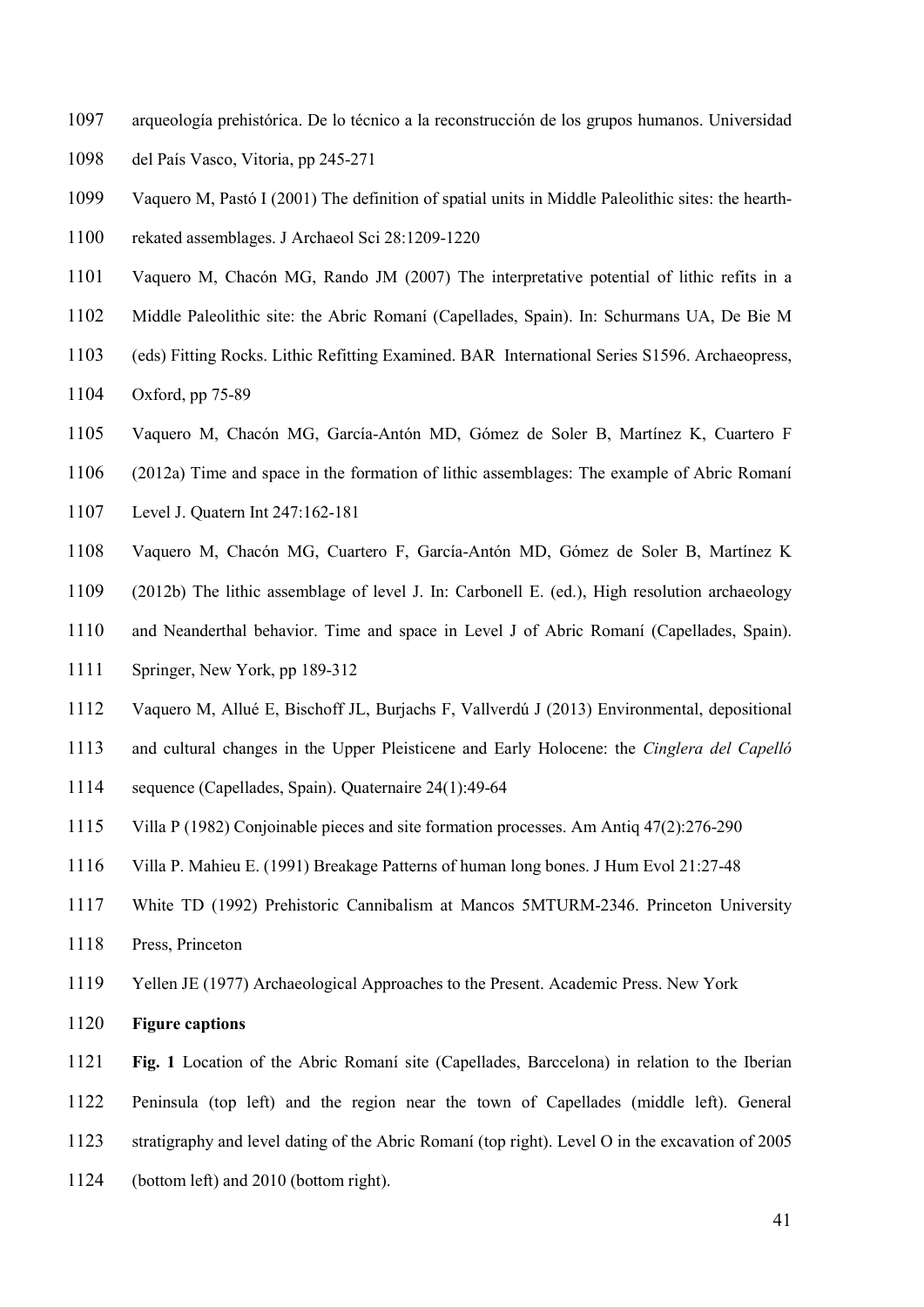Fig. 2 Profile projections showing the different archeolevels and microlevels identified at Level O.

- Fig. 3 Location of different elements (combustion structures, wood imprints, blocks) that may
- have influence how the Neanderthal groups used the space.
- Fig. 4 Distribution of the different sectors established in archeolevels Oa and Ob.
- Fig. 5 % Skeletal Survival Rate of archeolevel Oa calculated by weight size groups.
- Fig. 6 Distribution of identified specimens from Oa by skeletal segment and taxon. The
- numbers indicate the different individuals identified.
- Fig. 7 A: Distribution of the remains from Oa by burning degree. B: Distribution of the remains
- from Oa showing cutmarks, breakage damage, punctures or rodent marks.
- Fig. 8 Distribution of the remains from Oa showing post-depositional alterations. Classification
- 1136 by alteration degree.
- Fig. 9 Connecting lines between refitted remains from archeolevel Oa. A: Classification
- according to taxonomic group. B: Clasification according to skeletal segment or type of bone.
- C: Classification according to refit type.
- Fig. 10 % Skeletal Survival Rate of archeolevel Ob calculated by weight size groups.
- Fig. 11 Distribution of identified specimens from Ob by skeletal segment and taxon. The
- numbers indicate the different individuals identified, and the "i" the immature individuals.
- Fig. 12 A: Distribution of the remains from Ob by burning degree. B: Distribution of the
- remains from Ob showing cutmarks, breakage damage, punctures or rodent marks.
- Fig. 13 Distribution of the remains from Ob showing post-depositional alterations. Classification by alteration degree.
- Fig. 14 Connecting lines between refitted remains from archeolevel Ob. A: Classification
- according to taxonomic group. B: Clasification according to skeletal segment or type of bone.
- C: Classification according to refit type.
- Fig. 15 Boundary lines with the error probability (heat map) based on SD and CV values of microwear data used for the classification of the samples from level Ob. The classification